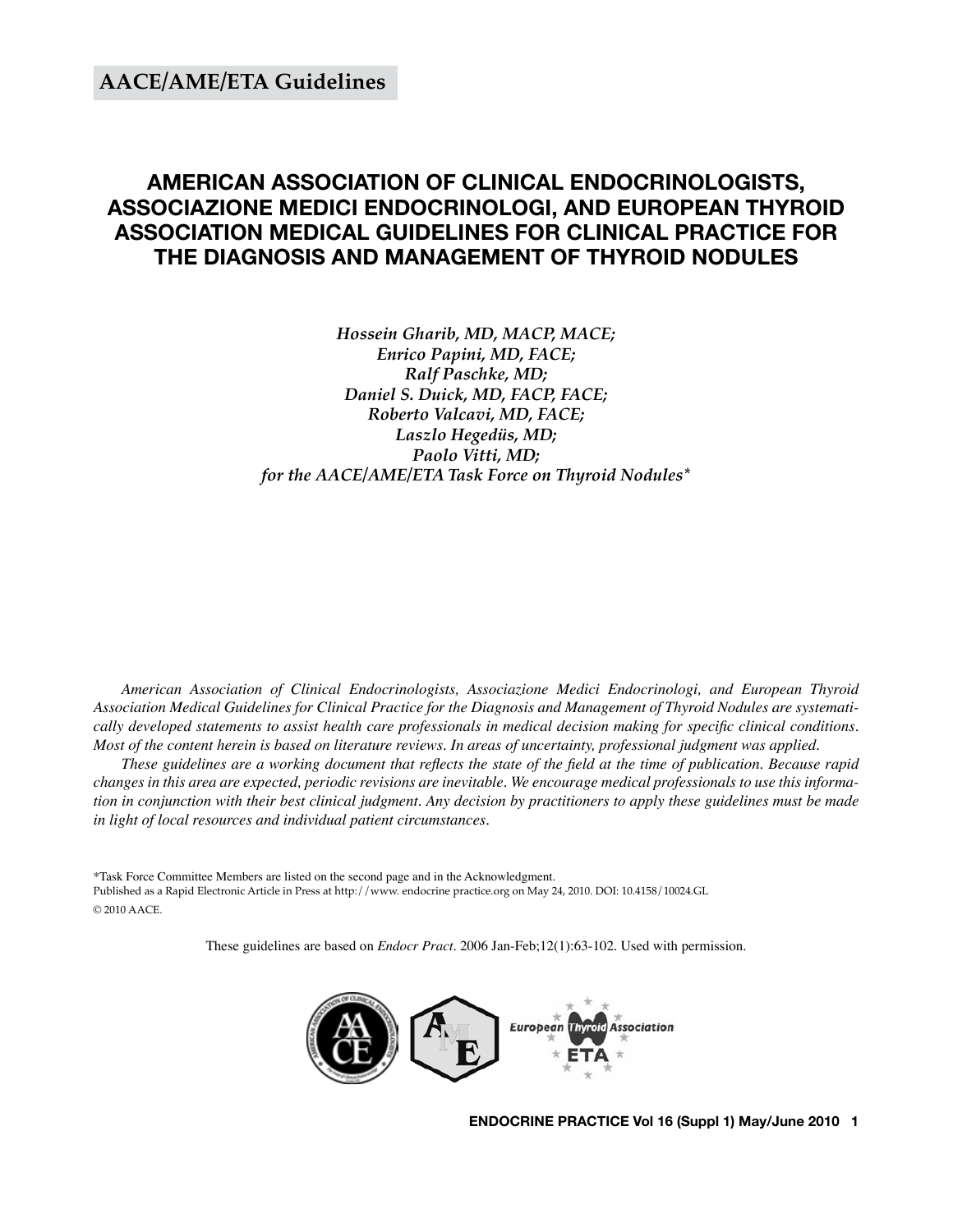# **WRITING COMMITTEE**

*Primary Authors*

*Hossein Gharib, MD, MACP, MACE\* Enrico Papini, MD, FACE\* Ralf Paschke, MD\* Daniel S. Duick, MD, FACP, FACE Roberto Valcavi, MD, FACE Laszlo Hegedüs, MD Paolo Vitti, MD*

# **AACE/AME/ETA TASK FORCE COMMITTEE MEMBERS**

*Sofia Tseleni Balafouta, MD Zubair Baloch, MD Anna Crescenzi, MD Henning Dralle, MD Roland Gärtner, MD Rinaldo Guglielmi, MD Jeffrey I. Mechanick, MD, FACP, FACN, FACE Christoph Reiners, MD Istvan Szabolcs, MD, PhD, DSc Martha A. Zeiger, MD, FACS Michele Zini, MD*

\*Cochairpersons.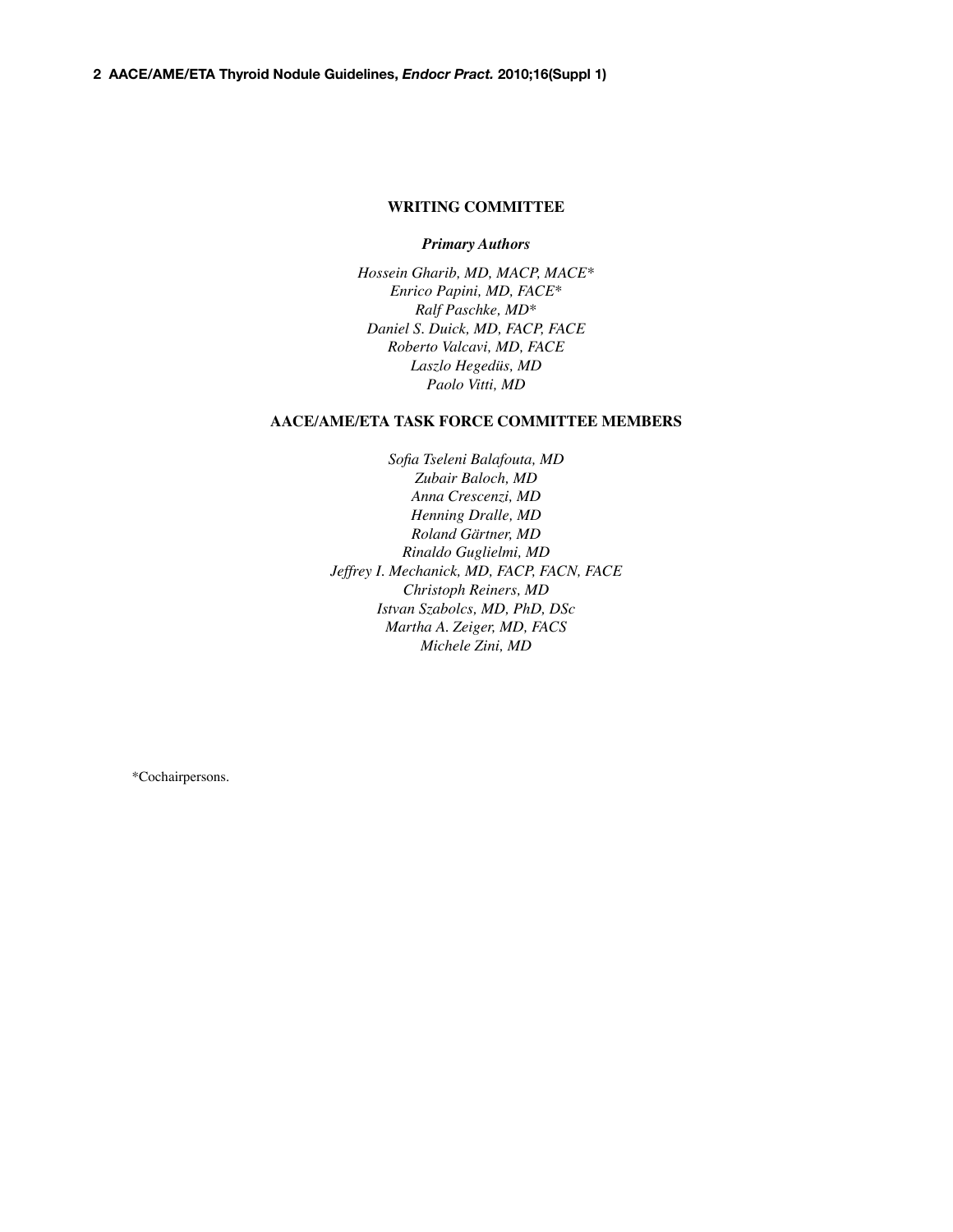### **Abbreviations:**

**AACE** = American Association of Clinical Endocrinologists; **AFTN** = autonomously functioning thyroid nodule; **AME** = Associazione Medici Endocrinologi; **BEL** = best evidence level; **CNB** = core-needle biopsy;  $CT =$  computed tomography;  $EL =$ evidence level; **ETA** = European Thyroid Association;  $FNA = fine-nee$ dle aspiration,  $LNB = large-nee$ dle biopsy; **MEN 2** = multiple endocrine neoplasia type 2; **MeSH** = Medical Subject Headings; **MNG** = multinodular goiter;  $MRI$  = magnetic resonance imaging; **MTC** = medullary thyroid carcinoma; **PEI** = percutaneous ethanol injection; **PLA** = percutaneous laser ablation; **PTC** = papillary thyroid carcinoma; **RFA** = radiofrequency ablation;  $rhTSH = recombination$ TSH; **TPOAb** = anti–thyroid peroxidase antibody; **TRAb** = anti-TSH-receptor antibody;  $TSH = thyro$ tropin (thyroid-stimulating hormone); **UGFNA** = USguided FNA; **US** = ultrasonography, ultrasonographic

# **INTRODUCTION**

This document was prepared as a collaborative effort between the American Association of Clinical Endocrinologists (AACE), the Associazione Medici Endocrinologi (Italian Association of Clinical Endocrinologists) (AME), and the European Thyroid Association (ETA). This guideline covers diagnostic and therapeutic aspects of thyroid nodular disease but not thyroid cancer management.

The AACE protocol for standardized production of clinical practice guidelines was followed to rate the evidence level of each reference (on a scale of 1 to 4) and to link the guidelines to the strength of recommendations on the basis of grade designations A (action based on strong evidence) through D (action not based on any evidence or not recommended). The best evidence level (BEL), corresponding to the best conclusive evidence found, accompanies the recommendation grade. All recommendations resulted from a consensus among the AACE, AME, and ETA primary writers and were influenced by input from the Task Force members and reviewers. Some recommendations were upgraded or downgraded on the basis of expert opinion. In these cases, subjective factors such as clinical experience, cost, risks, and regional availability of specific technologies and expertise took priority over the reported BEL.

The use of high-resolution ultrasonography (US), sensitive thyrotropin (TSH) assay, and fine-needle aspiration (FNA) biopsy is the basis for management of thyroid nodules. Thyroid scintigraphy is not necessary for diagnosis in most cases. However, it may be warranted in patients with a low serum TSH value or a multinodular gland to detect functional autonomy, most common in iodine-deficient areas. Measurement of serum TSH is the best initial laboratory test of thyroid function and should be followed by measurement of free thyroxine and triiodothyronine if the TSH value is decreased, and measurement of anti–thyroid peroxidase antibodies (TPOAb) if the TSH value is above the reference range. A single, nonstimulated calcitonin measurement can be used in the initial workup of thyroid nodules and is recommended before thyroid nodule surgery.

Although thyroid nodules are a common incidental finding, US should not be performed as a screening test. Most patients with thyroid nodules are asymptomatic, but the absence of symptoms does not rule out malignancy; thus, clinical and US risk factors for malignant disease should always be reviewed. All patients with a palpable thyroid nodule or with clinical risk factors should undergo US examination.

Thyroid FNA biopsy is best performed under US guidance because of the increase in diagnostic accuracy of the procedure. US-guided FNA (UGFNA) biopsy is recommended for nodules smaller than 10 mm if clinical information or US features are suspicious. Cytologic smears or liquid-based cytology should be interpreted by a pathologist with specific experience. A classification scheme in 5 cytologic diagnostic categories is recommended for the cytologic report: nondiagnostic, benign, follicular lesion, suspicious, or malignant. Currently, no single cytochemical or genetic marker is specific and sensitive enough to replace the morphologic diagnosis of follicular lesion or suspicious for neoplasm. However, use of these markers may be considered in selected cases. Hormone determination on washout from FNA biopsy may increase the diagnostic accuracy of FNA biopsy in suspicious node metastasis or hyperplastic parathyroid glands. US-guided core-needle biopsy should be reserved for patients with neck masses and uncertain FNA biopsy diagnosis.

Patients with benign thyroid nodules should undergo clinical and US follow-up. Symptomatic goiters, whether euthyroid or hyperthyroid, may be treated surgically or with radioiodine. Although we do not recommend routine levothyroxine suppressive therapy, it may be considered for small nodular goiters in young patients living in iodine-deficient regions. Percutaneous ethanol injection is useful in the treatment of benign cystic thyroid lesions. Symptomatic patients with benign nodules who decline surgery or who are at surgical risk may benefit from USguided thermal ablation.

Malignant or suspicious nodules should be treated surgically. Preoperative evaluation with US and UGFNA biopsy is recommended for appropriate surgical planning.

Suggestions for thyroid nodule management during pregnancy and childhood are also presented.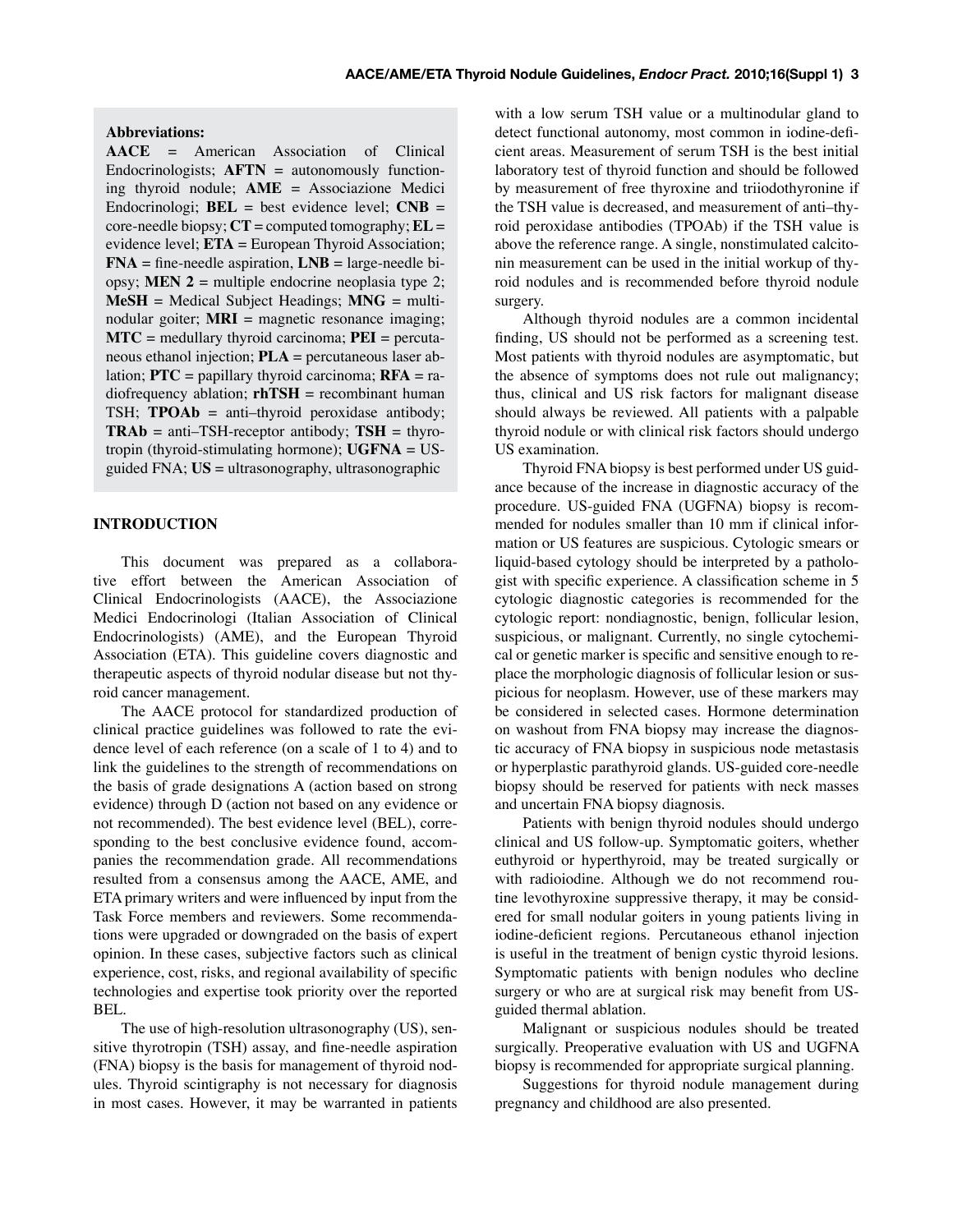### **1. THYROID NODULES: THE SCOPE OF THE PROBLEM**

Thyroid nodules are a common clinical finding, with an estimated prevalence on the basis of palpation that ranges from 3% to 7% (1,2). The prevalence of clinically inapparent thyroid nodules is estimated with US at 20% to 76% in the general population, with a prevalence similar to that reported from autopsy data (3-5). Moreover, 20% to 48% of patients with 1 palpable thyroid nodule are found to have additional nodules on US investigation (5,6). Thyroid nodules are more common in elderly persons, in women, in those with iodine deficiency, and in those with a history of radiation exposure. The estimated annual incidence rate of 0.1% in the United States suggests that 300 000 new nodules are detected in this country every year (7,8).

This guideline covers diagnostic and therapeutic aspects of thyroid nodular disease but does not cover thyroid cancer management.

# **2. CLINICAL EVALUATION AND DIAGNOSIS**

#### **2.1. History and Physical Examination**

Both benign and malignant disorders can cause thyroid nodules (Box 1) (9). Hence, the clinical importance of newly diagnosed thyroid nodules is primarily the exclusion of malignant thyroid lesions (6,10) (Box 2). In iodine-deficient areas, however, local symptoms, functional autonomy, and hyperthyroidism are common clinical problems (11).

### *2.1.1. History*

During examination, patients should be asked about a family history of benign or malignant thyroid disease.

| Rox 1<br><b>Causes of Thyroid Nodules</b> |                                             |  |
|-------------------------------------------|---------------------------------------------|--|
|                                           | Benign nodular goiter                       |  |
|                                           | Chronic lymphocytic thyroiditis             |  |
|                                           | Simple or hemorrhagic cysts                 |  |
|                                           | Follicular adenomas                         |  |
|                                           | Subacute thyroiditis                        |  |
|                                           | Papillary carcinoma                         |  |
|                                           | Follicular carcinoma                        |  |
|                                           | Hiirthle cell carcinoma                     |  |
|                                           | Poorly differentiated carcinoma             |  |
|                                           | Medullary carcinoma                         |  |
|                                           | Anaplastic carcinoma                        |  |
|                                           | Primary thyroid lymphoma                    |  |
|                                           | Sarcoma, teratoma, and miscellaneous tumors |  |
|                                           | Metastatic tumors                           |  |
|                                           |                                             |  |

Familial medullary thyroid carcinoma (MTC), multiple endocrine neoplasia type 2 (MEN 2), familial papillary thyroid tumors, familial polyposis coli, Cowden disease, and Gardner syndrome should be considered (12-14).

Previous disease or treatments involving the neck (head and neck irradiation during childhood), recent pregnancy, and rapidity of onset and rate of growth of the neck swelling should be documented. Presence of thyroid nodules during childhood and adolescence should induce caution because the malignancy rate is 3- to 4-fold higher than in adult patients (15). The risk of thyroid cancer is also higher in older persons and in men  $(3,9)$ .

#### *2.1.2. Symptoms and Signs*

Most patients with thyroid nodules have few or no symptoms, and usually no clear relationship exists between nodule histologic features and the reported symptoms. Thyroid nodules are often discovered incidentally on physical examination, color Doppler evaluation of the carotid artery, or imaging studies performed for unrelated reasons (16).

In symptomatic patients, a detailed history and a complete physical examination may guide the selection of appropriate clinical and laboratory investigations. Slow but progressive growth of the nodule (during weeks or months) is suggestive of malignant involvement.

Sudden pain is commonly due to hemorrhage in a cystic nodule. In patients with progressive and painful enlargement of a thyroid nodule, however, anaplastic carcinoma or primary lymphoma of the thyroid should be considered (17). Symptoms such as a choking sensation, cervical tenderness or pain, dysphagia, or hoarseness may be perceived as attributable to thyroid disease, but in most patients, these symptoms are caused by nonthyroid disorders. Slow-onset cervical symptoms and signs caused by the compression of vital structures of the neck or upper thoracic cavity usually occur if thyroid nodules are embedded within large goiters. When observed in the absence of a multinodular goiter (MNG), the symptoms of tracheal compression (cough and dysphonia) suggest an underlying malignant lesion. Surgical treatment should be considered in patients with growth of a thyroid mass and vocal cord paresis even if cytologic results are negative for malignancy (18,19). Differentiated thyroid carcinomas rarely cause airway obstruction, vocal cord paralysis, or esophageal symptoms at their clinical presentation. Hence, the absence of local symptoms does not rule out a malignant tumor (20).

Small differentiated thyroid cancers are frequently devoid of alarming characteristics on physical evaluation (21-23). However, a firm or hard, solitary or dominant thyroid nodule that clearly differs from the rest of the gland suggests an increased risk of malignant involvement (17). Therefore, despite the low predictive value of palpation (23,24), a careful inspection and palpation of the thyroid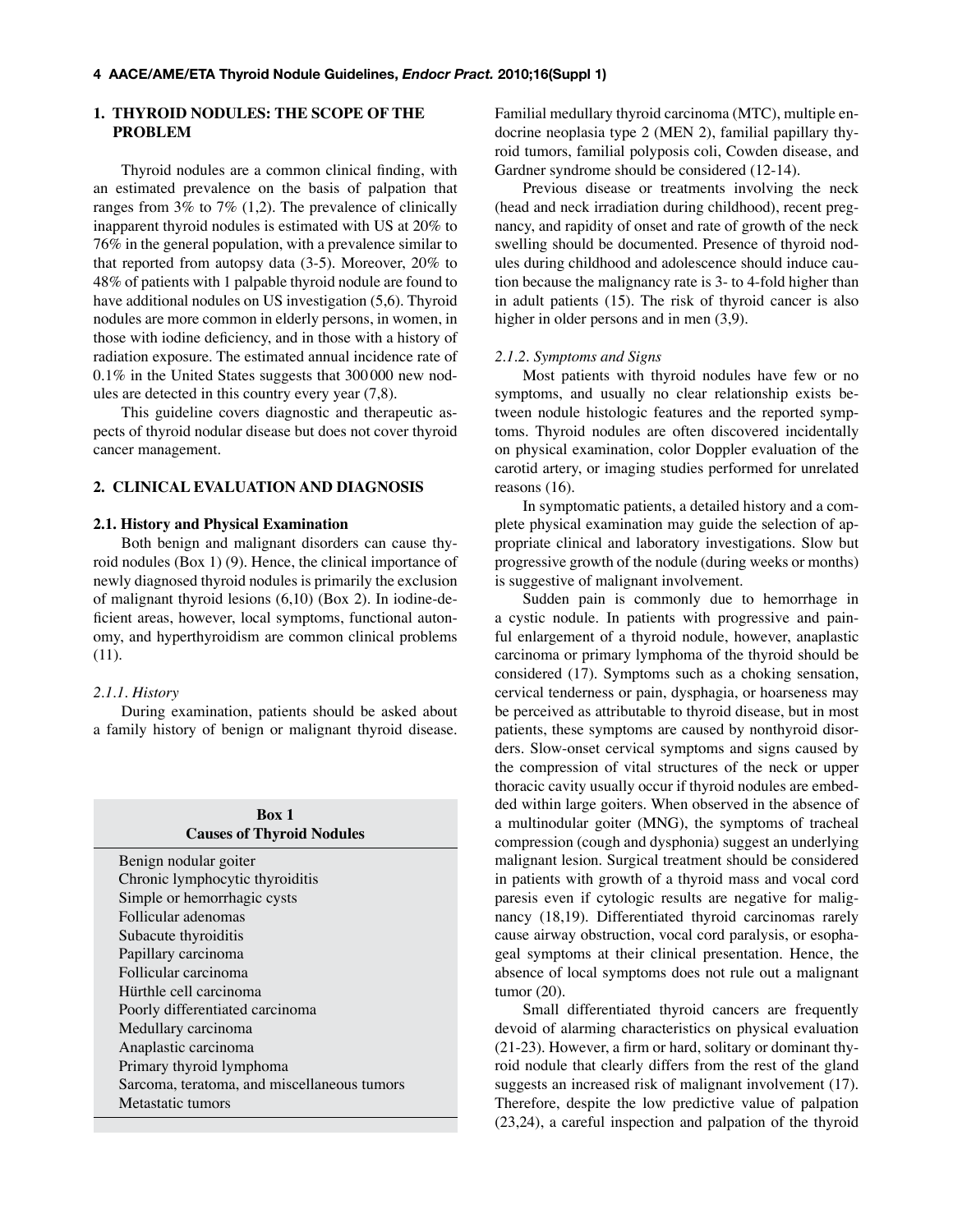| Box 2<br><b>Factors Suggesting Increased Risk of Malignant Potential</b>                                 |  |  |  |
|----------------------------------------------------------------------------------------------------------|--|--|--|
| History of head and neck irradiation                                                                     |  |  |  |
| Family history of medullary thyroid carcinoma, multiple endocrine neoplasia type 2, or papillary thyroid |  |  |  |
| carcinoma                                                                                                |  |  |  |
| Age $<$ 14 or $>$ 70 years                                                                               |  |  |  |
| Male sex                                                                                                 |  |  |  |
| Growing nodule                                                                                           |  |  |  |
| Firm or hard consistency                                                                                 |  |  |  |
| Cervical adenopathy                                                                                      |  |  |  |
| Fixed nodule                                                                                             |  |  |  |
| Persistent dysphonia, dysphagia, or dyspnea                                                              |  |  |  |
|                                                                                                          |  |  |  |

gland and the anterior and lateral nodal compartments of the neck should always be done (Box 2).

Suppressed or low levels of thyrotropin (thyroid-stimulating hormone; TSH) are associated with a decreased probability of malignancy (25), and autonomously functioning thyroid nodules (AFTNs) in adults need no further cytologic evaluation because the incidence of malignancy is exceedingly low (26). Hyperfunctioning MNGs, however, may harbor both hyperfunctioning areas and cold (potentially malignant) lesions (22). Nodules appearing in patients with Graves disease or Hashimoto thyroiditis should be managed in the same way as in any other patients (27).

### **2.2. Thyroid Incidentaloma**

Thyroid lesions discovered on computed tomography (CT) or magnetic resonance imaging (MRI) performed for other reasons have an uncertain risk of malignancy and should undergo US evaluation before considering evaluation with FNA biopsy (28,29). Nodules are detected infrequently by 18F‑fluorodeoxyglucose positron emission tomography, but when found have a high risk of malignancy (30,31). Such lesions should undergo focused US evaluation followed by FNA biopsy.

Focal lesions detected by technetium Tc 99m sestamibi scans have a high risk of malignancy (32) and should be evaluated by US.

### **2.3. Key Recommendations**

*2.3.1. History*

- Record the following information (Grade B; **BEL 2**):
	- $O$  Age
	- o Family history of thyroid disease or cancer
	- o Previous head or neck irradiation
	- o Rate of growth of the neck mass
	- o Dysphonia, dysphagia, or dyspnea
- o Symptoms of hyperthyroidism or hypothyroidism
- o Use of iodine-containing drugs or supplements
- Most nodules are asymptomatic, and absence of symptoms does not rule out malignancy (**Grade C; BEL 3**)

### *2.3.2. Physical Examination*

- A careful physical examination of the thyroid gland and cervical lymph nodes is mandatory (**Grade A; BEL 3**)
- Record (Grade C; BEL 3):
	- o Location, consistency, and size of the nodule(s)
	- o Neck tenderness or pain
	- o Cervical adenopathy
- The risk of cancer is similar in patients with a solitary nodule or with MNG (**Grade B; BEL 2**)

# **3. US AND OTHER DIAGNOSTIC IMAGING STUDIES**

### **3.1. When to Perform Thyroid US**

High-resolution US is the most sensitive test available to detect thyroid lesions, measure their dimensions, identify their structure, and evaluate diffuse changes in the thyroid gland (33,34).

If results of palpation are normal, US should be performed when a thyroid disorder is suspected on clinical grounds or if risk factors have been recognized (Box 2). The physical finding of suspicious neck adenopathy warrants US examination of both lymph nodes and thyroid gland because of the risk of a metastatic lesion from an otherwise unrecognized papillary microcarcinoma (35).

In all patients with palpable thyroid nodules or MNGs, US should be performed to accomplish the following:

• Help with the diagnosis in difficult cases (as in chronic lymphocytic thyroiditis)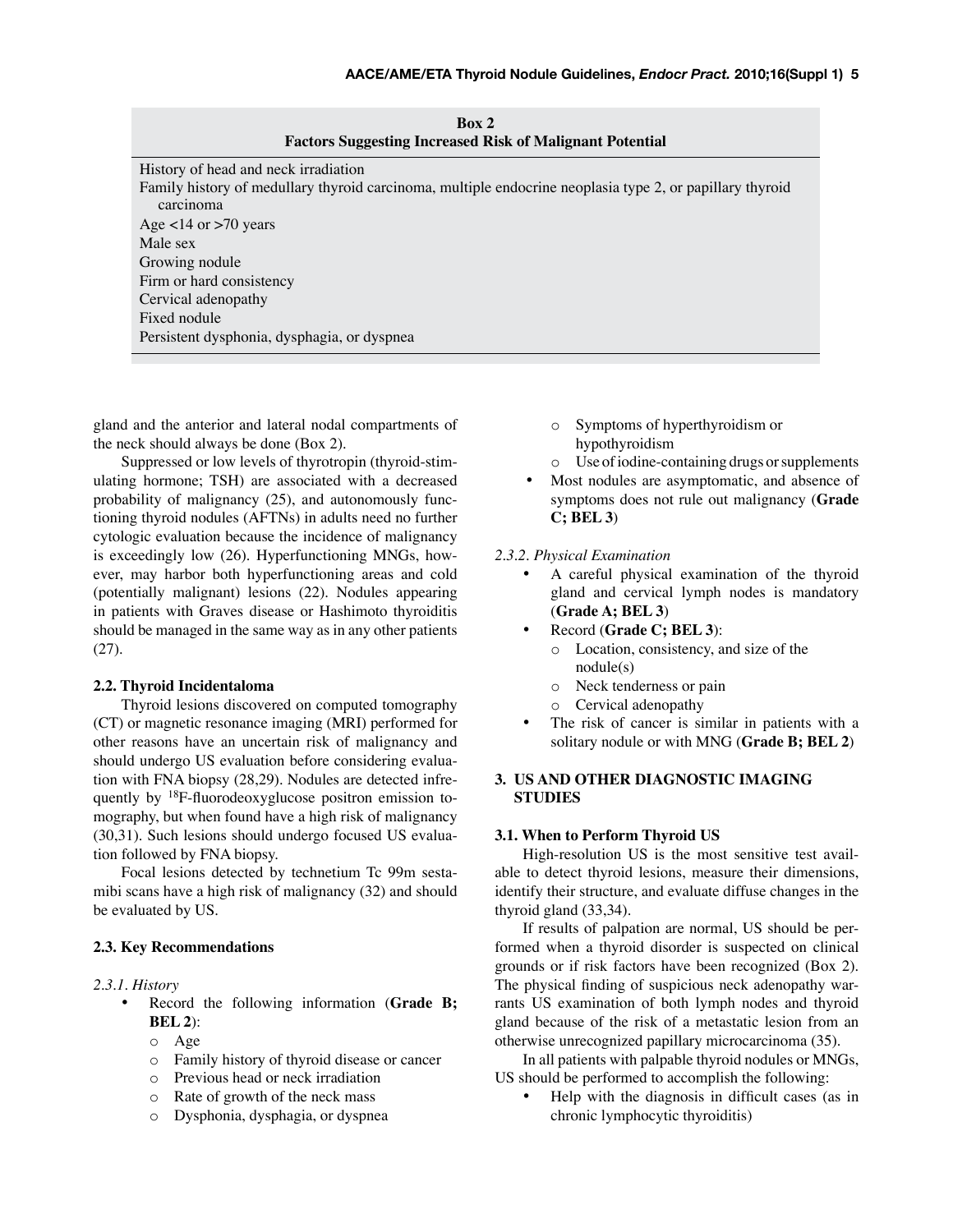- Look for coincidental thyroid nodules or diffuse thyroid gland changes
- Detect US features suggestive of malignant growth and select the lesions to be recommended for FNA biopsy
- Choose the gauge and length of the biopsy needle
- Obtain an objective measure of the baseline volume of the thyroid gland and of lesions that will be assigned to follow-up or medical therapy

Standardized US reporting criteria should be followed, indicating position, shape, size, margins, content, and echogenic and vascular pattern of the nodule. Nodules with malignant potential should be carefully described.

### **3.2. US Criteria for FNA Biopsy of Palpable Nodules**

The risk of cancer is not significantly higher for palpable solitary thyroid nodules than for multinodular glands or nodules embedded in diffuse goiters (22,23). Moreover, in 50% of thyroid glands with a "solitary" nodule on the basis of palpation, other small nodules are discovered by US (24). For MNGs, the cytologic sampling should be focused on lesions with suspicious US features rather than on larger or clinically dominant nodules (34,36).

US and color Doppler features have varying abilities to predict the risk of malignancy. The reported specificities for predicting malignancy are 41.4% to 92.2% for marked hypoechogenicity, 44.2% to 95.0% for microcalcifications (small, intranodular, punctate, hyperechoic spots with scanty or no posterior acoustic shadowing), 48.3% to 91.8% for irregular or microlobulated margins, and about 80% for chaotic arrangement or intranodular vascular images (37,38). The value of these features for predicting cancer is partially blunted by the low sensitivities, however, and no US sign independently is fully predictive of a malignant lesion (21). A rounded appearance or a "more tall (anteroposterior) than wide (transverse)" shape of the nodule is an additional US pattern suggestive of malignant potential (39,40). The coexistence of 2 or more suspicious US criteria greatly increases the risk of thyroid cancer (21,39-41).

Large neoplastic lesions may be characterized by degenerative changes and multiple fluid-filled areas, findings rarely noted in microcarcinomas. Although most complex thyroid nodules with a dominant fluid component are benign, UGFNA biopsy should always be performed because papillary thyroid carcinoma (PTC) can be partially cystic (42). Extension of irregular hypoechoic lesions beyond the thyroid capsule, invasion of prethyroid muscles, and infiltration of the recurrent laryngeal nerve are infrequent but threatening US findings that demand immediate cytologic assessment (34).

The presence of enlarged lymph nodes with no hilum, cystic changes, and microcalcifications is highly suspicious

(43,44). Rounded appearance and chaotic hypervascularity are more common but less specific findings (44). Such nodes and any coexistent thyroid nodules, whatever their size, always warrant UGFNA biopsy.

# **3.3. US Criteria for FNA Biopsy of Impalpable Nodules and Nodular Goiters**

Clinically inapparent thyroid lesions were detected by US in about half of the women in several studies (2,8). The prevalence of cancer reported for nonpalpable thyroid lesions ranges from 5.4% to 7.7% (21,37,45) and appears to be similar to that reported for palpable lesions (5.0%- 6.5%) (22,37,44-46). Clinical criteria for a malignant nodule are lacking for most nonpalpable lesions (20). Hence, it is essential to determine which thyroid lesions have a high malignant potential on the basis of their US features.

The US characteristics suggestive of malignant involvement in impalpable thyroid nodules are the same as in palpable nodules (21,38,40). The combination of nodule isoechogenicity with a spongiform appearance, however, has a high predictive value for a benign lesion (38).

Malignant involvement is not less frequent in nodules smaller than 10 mm in diameter; thus, an arbitrary diameter cutoff for cancer risk is not justified (21) and suspicious lesions smaller than 10 mm should be assessed with FNA biopsy. Furthermore, early diagnosis and treatment of small tumors may be clinically important, but an aggressive disease course is rare in incidentally discovered microcarcinomas (47‑49). Hence, incidental thyroid lesions with a diameter of about 5 mm should usually be followed up with US (48). A possible diagnostic algorithm for workup of thyroid nodules and the strength of indication for FNA biopsy are shown in Figures 1 and 2.

### **3.4. US Elastography**

A thyroid nodule with firm or hard consistency is associated with an increased risk of malignancy. Elastography has recently been applied in the diagnostic approach to nodular thyroid disease and has shown a high sensitivity and specificity in selected patients. The predictive value of US-elastographic measurement seems to be independent of nodule size (50,51) and is maintained for lesions that are indeterminate on FNA biopsy (52).

Cystic nodules and nodules shown to have a calcified shell by US are not suitable for US-elastographic evaluation. Because the nodule to be examined must be clearly distinguishable from other nodules, MNGs with coalescent nodules are not suitable for this analysis (51). Larger prospective studies are needed to establish the diagnostic accuracy of this technique.

#### **3.5. US Contrast Media**

First- and second-generation contrast agents provide only ancillary data for the diagnosis of malignant thyroid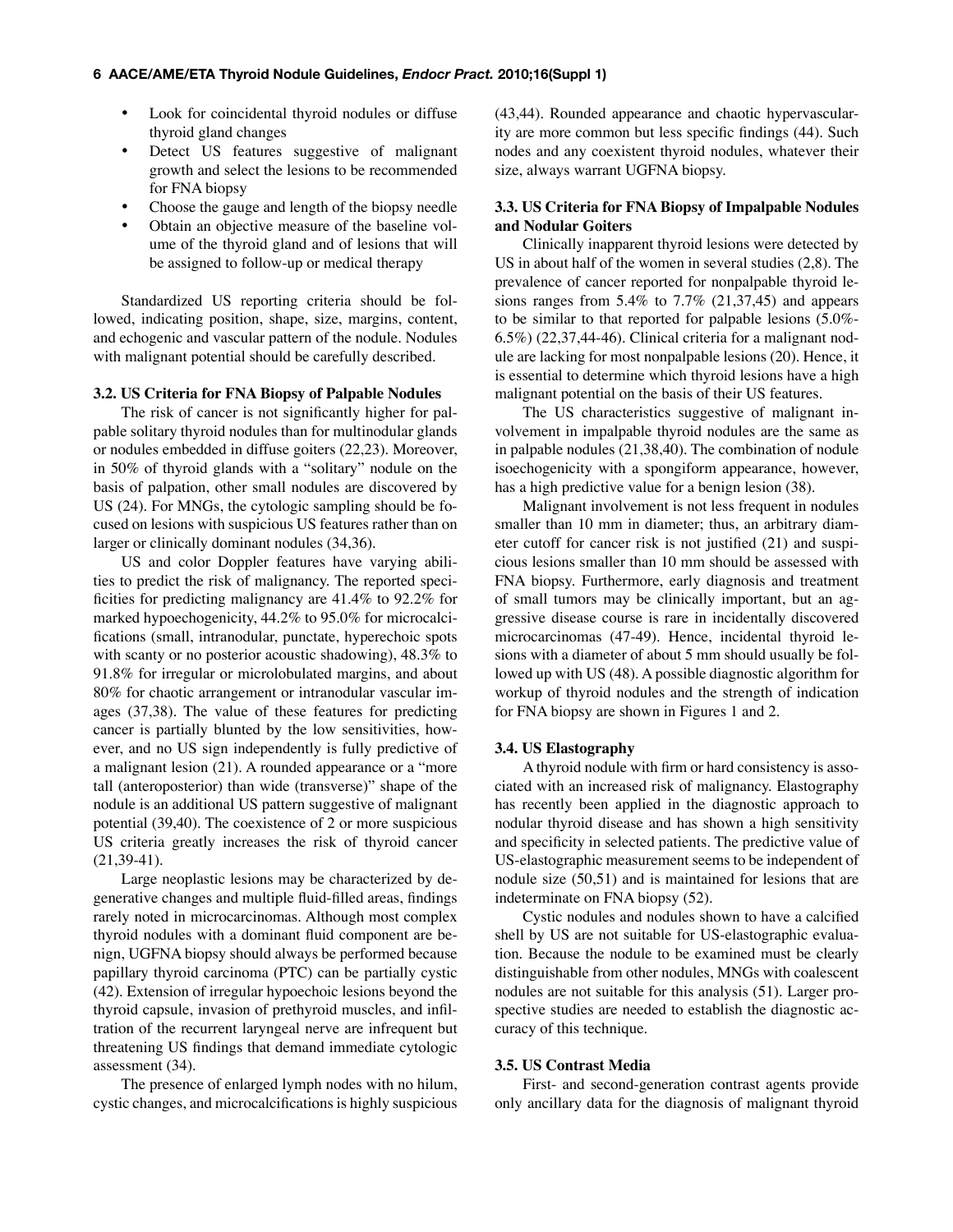

**Fig 1.** Flowchart indicating a scheme for the diagnosis and management of palpable thyroid nodules. Associated Key Recommendations shown in parentheses. FNA, fine-needle aspiration; MNG, multinodular goiter; TSH, thyrotropin; US, ultrasonography.

nodules and offer a modest improvement over the information obtainable with traditional color Doppler or power Doppler examinations (53,54). Currently, use of US contrast agents should be restricted to definition of the size and limits of necrotic zones after US-guided ablation procedures (54).

# **3.6. Other Imaging Techniques**

MRI and CT should not be used routinely in nodular thyroid disease because they are rarely diagnostic for malignant lesions except in very advanced cases (28,29). MRI and CT may be of value, however, if assessment of size or substernal extension of a nodular goiter is desired for clinical management. CT contrast medium usually contains iodine (55), decreases subsequent uptake of radioiodine, and may also induce hyperthyroidism, especially in iodinedeficient geographic areas.

#### **3.7. Key Recommendations**

### *3.7.1. Ultrasonography*

- 3.7.1.1. When to Perform Thyroid US
	- US evaluation is not recommended as a screening test in the general population or in patients with a normal thyroid on palpation and a low clinical risk of thyroid cancer (**Grade C; BEL 3**)
	- US evaluation is recommended for (Grade B; **BEL 3**):
		- o Patients at risk for thyroid malignancy
		- o Patients with palpable thyroid nodules or MNGs
		- o Patients with lymphadenopathy suggestive of a malignant lesion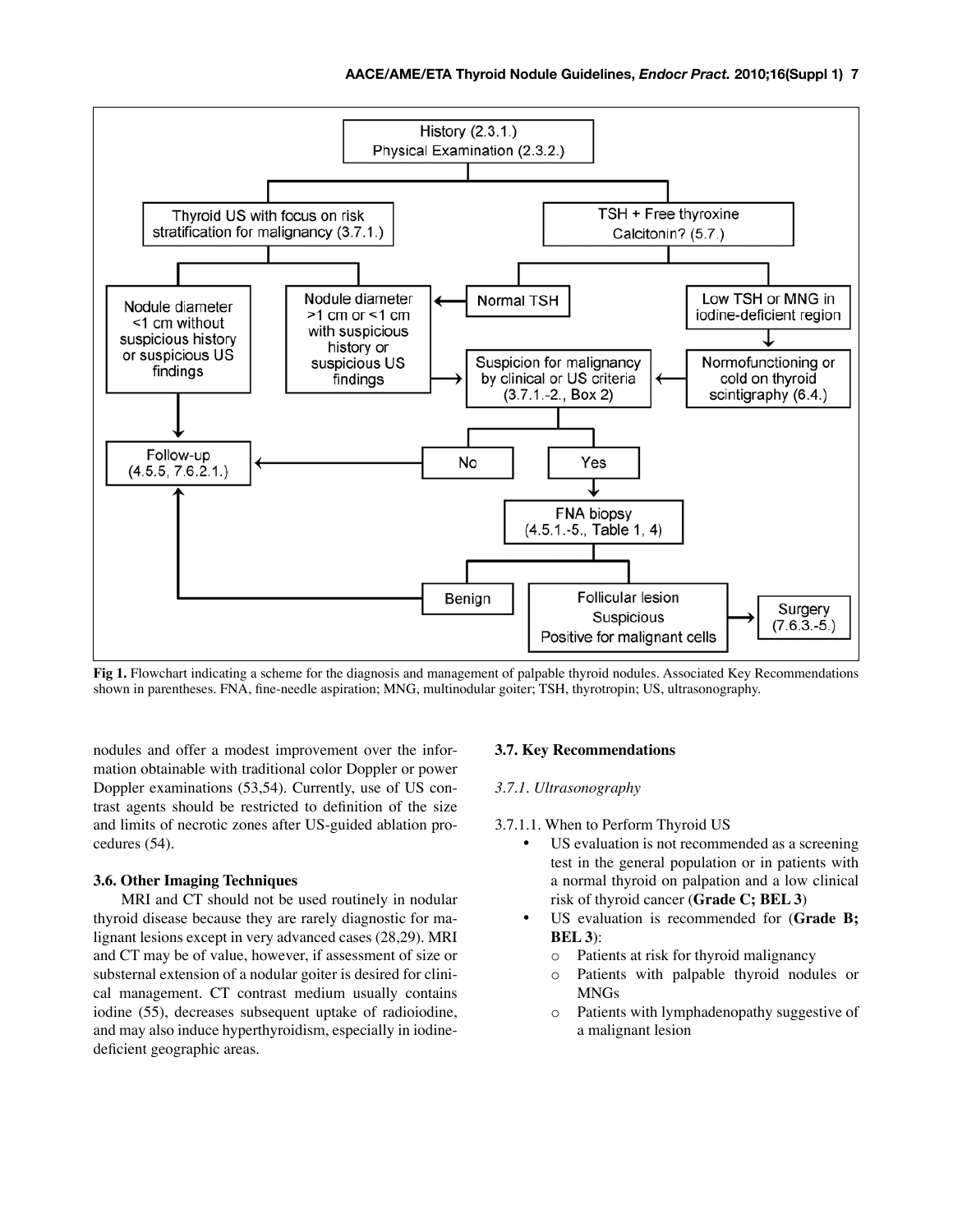### **8 AACE/AME/ETA Thyroid Nodule Guidelines,** *Endocr Pract.* **2010;16(Suppl 1)**



**Fig. 2.** Strength of indication for fine-needle aspiration (FNA) biopsy of thyroid nodules on the basis of ultrasonography (US) findings.

3.7.1.2. How to Describe US Findings

- Report should focus on risk stratification for malignancy (**Grade C; BEL 4**)
- • Describe position, shape, size, margins, content, echogenic pattern, and vascular features of the nodule(s) (**Grade C; BEL 3**)
- For multiple nodules, detail the nodule(s) bearing the US characteristics associated with malignancy (hypoechoic pattern and/or irregular margins, a more-tall-than-wide shape, microcalcifications, or chaotic intranodular vascular spots) rather than describing the largest ("dominant") nodule (**Grade C; BEL 3**)

### *3.7.2. Indications for FNA Biopsy*

### 3.7.2.1. How to Select Nodule(s) for FNA Biopsy (**Grade B; BEL 3**):

- $FNA$  biopsy is recommended for nodule $(s)$ :
	- o Of diameter larger than 1.0 cm that is solid and hypoechoic on US
	- o Of any size with US findings suggestive of extracapsular growth or metastatic cervical lymph nodes
	- o Of any size with patient history of neck irradiation in childhood or adolescence; PTC, MTC, or MEN 2 in first-degree relatives; previous thyroid surgery for cancer; increased calcitonin levels in the absence of interfering factors
	- o Of diameter smaller than 10 mm along with US findings associated with malignancy (see section 3.7.1.2.); the coexistence of 2 or more

suspicious US criteria greatly increases the risk of thyroid cancer

Nodules that are hot on scintigraphy should be excluded from FNA biopsy (see difference in recommendations for children; section 8.4.)

### 3.7.2.2. FNA Biopsy of Multinodular Glands

- It is rarely necessary to biopsy more than 2 nodules when they are selected on the basis of previously described criteria (**Grade D**)
- If a radioisotope scan is available, do not biopsy hot areas (**Grade B; BEL 4**)
- In the presence of suspicious cervical lymphadenopathy, FNA biopsy of both the lymph node and suspicious nodule(s) is essential (**Grade B; BEL 4**)

3.7.2.3. FNA Biopsy of Complex (Solid-Cystic) Thyroid Nodule(s)

- Always sample the solid component of the lesion by UGFNA biopsy (**Grade B; BEL 4**)
- Submit both the FNA biopsy specimen and the drained fluid for cytologic examination (**Grade B; BEL 4**)

## 3.7.2.4. FNA Biopsy of Thyroid Incidentalomas

- Thyroid incidentalomas should be managed according to previously described criteria for nodule diagnosis (**Grade C; BEL 3**)
- • Incidentalomas detected by CT or MRI should undergo US evaluation before consideration for UGFNA biopsy (**Grade C; BEL 3**)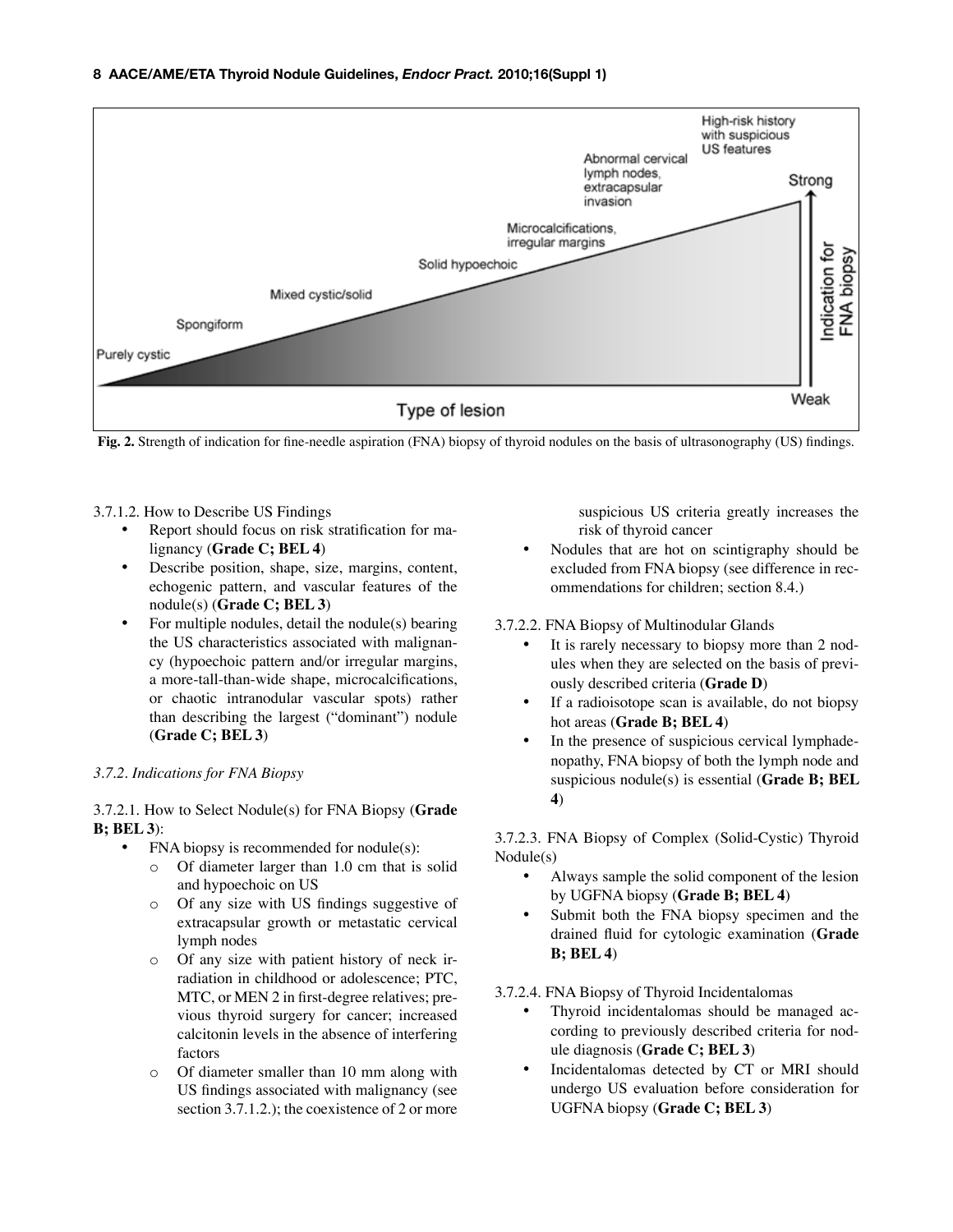Incidentalomas detected by positron emission tomography with  $^{18}F$ -fluorodeoxyglucose should undergo US evaluation plus UGFNA biopsy because of the high risk of malignancy (**Grade C; BEL 3**)

### *3.7.3. Other Diagnostic Imaging Techniques*

- MRI and CT are not indicated for routine thyroid nodule evaluation (**Grade D**)
- MRI and CT are of value for assessment of size, airway compression, or substernal extension of a nodular goiter (**Grade C; BEL 3**)

#### *3.7.4. Novel US Techniques*

Elastography and US contrast media currently are not used routinely in the evaluation of thyroid nodules (**Grade C; BEL 3**)

# **4. THYROID BIOPSY**

### **4.1. Thyroid FNA Biopsy**

Clinical management of thyroid nodules should be guided by the combination of US evaluation and FNA biopsy (Figs. 1 and 2) (8). FNA biopsy is currently the best triage test for the preoperative evaluation of thyroid nodules (56-58).

Because the most common cause of a false-negative cytologic diagnosis is sampling error (56), cytologic diagnosis is more reliable and the nondiagnostic rate is lower when FNA biopsy is performed with US guidance (UGFNA) (59-61). UGFNA biopsy is strongly recommended in impalpable nodules, MNGs, and generally in obese patients and in men with well-developed cervical muscles. Hence, UGFNA biopsy is currently the single most important procedure for the management of thyroid nodules.

### **4.2. Cytologic Diagnosis**

Thyroid smears or liquid-based cytology should be reviewed by a cytopathologist with a special interest in thyroid disease (62). The request form accompanying the cytologic specimen should include all the relevant clinical and US information (63,64). The cytologic report should be descriptive and, whenever possible, a diagnosis should be made (58,63).

The FNA biopsy sample must be adequate for an interpretation that yields a low false-negative rate (65). FNA biopsy results should be classified as diagnostic (satisfactory) or nondiagnostic (unsatisfactory). Even if the evaluation of adequacy is difficult to standardize (65,66), the specimen is labeled "diagnostic" if it contains a minimum of 6 groupings of well-preserved thyroid epithelial cells, consisting of at least 10 cells per group (67).

Cytologic diagnoses should be organized into 5 classes (nondiagnostic, benign, follicular lesion, suspicious, and malignant [62,63]):

**Class 1.** Specimens may be labeled as "nondiagnostic" because of an insufficient number of cells, which can be attributable to cystic fluid or bloody smears, or because of poor technique in preparing slides, leading to compromised preservation of the diagnostic material (66,67).

**Class 2.** A benign (or negative for malignancy) cytodiagnosis is the most common finding (66,67). Benign cytologic findings include colloid nodule, hyperplastic nodule, lymphocytic or granulomatous thyroiditis, and benign cyst. **Class 3.** Follicular lesions include all follicular-patterned specimens for which a definite cytologic diagnosis of benign or malignant cannot be established on the basis of cytomorphology (62,63). These include adenomatoid hyperplasia, follicular adenoma and carcinoma, Hürthle cell neoplasms, and the follicular variant of PTC. Follicular lesions appear as hypercellular specimens with a monotony of cells, microfollicular arrangement, and decreased or absent colloid. Hürthle cell neoplasm is diagnosed in an aspirate that consists of almost entirely Hürthle cells, usually with absent or scanty colloid, and that lacks an associated lymphoid cell population, as found in Hashimoto thyroiditis. In centers with specific experience in thyroid cytology, follicular cytology may be further subdivided into "follicular lesion/atypia of undetermined significance" and "follicular neoplasm" (64). This distinction may separate 2 cytologic groups at different risk for thyroid malignancy (56,64), but with the same operative indications.

**Class 4.** Suspicious results include either samples with adequate cellularity characterized by cytologic features suggesting but not fulfilling the criteria for a definite diagnosis of malignancy or samples with poor cellularity and/or poor fixation and preservation but clear features indicating malignancy (63,64,66,68).

**Class 5.** Malignant (or positive) results include samples characterized by malignant cytologic features that are reliably identified by the cytopathologist (63,64,69). The most frequent malignant lesion encountered is PTC. Other malignant lesions include MTC, anaplastic carcinoma, lymphoma, miscellaneous thyroid tumors, and metastatic cancers (66,69).

### **4.3. FNA Biopsy Results**

Most (60%-80%) results of FNA biopsy are classified as benign; for the rest, 10% to 20% are follicular lesion/neoplasm, 3.5% to 10% are malignant, 2.5% to 10% are suspicious, and 10% to 15% are nondiagnostic (56,63,65,69,70). The results of FNA biopsy are critical in deciding whether to manage the nodule medically or surgically. Selection of patients for surgical treatment on the basis of FNA biopsy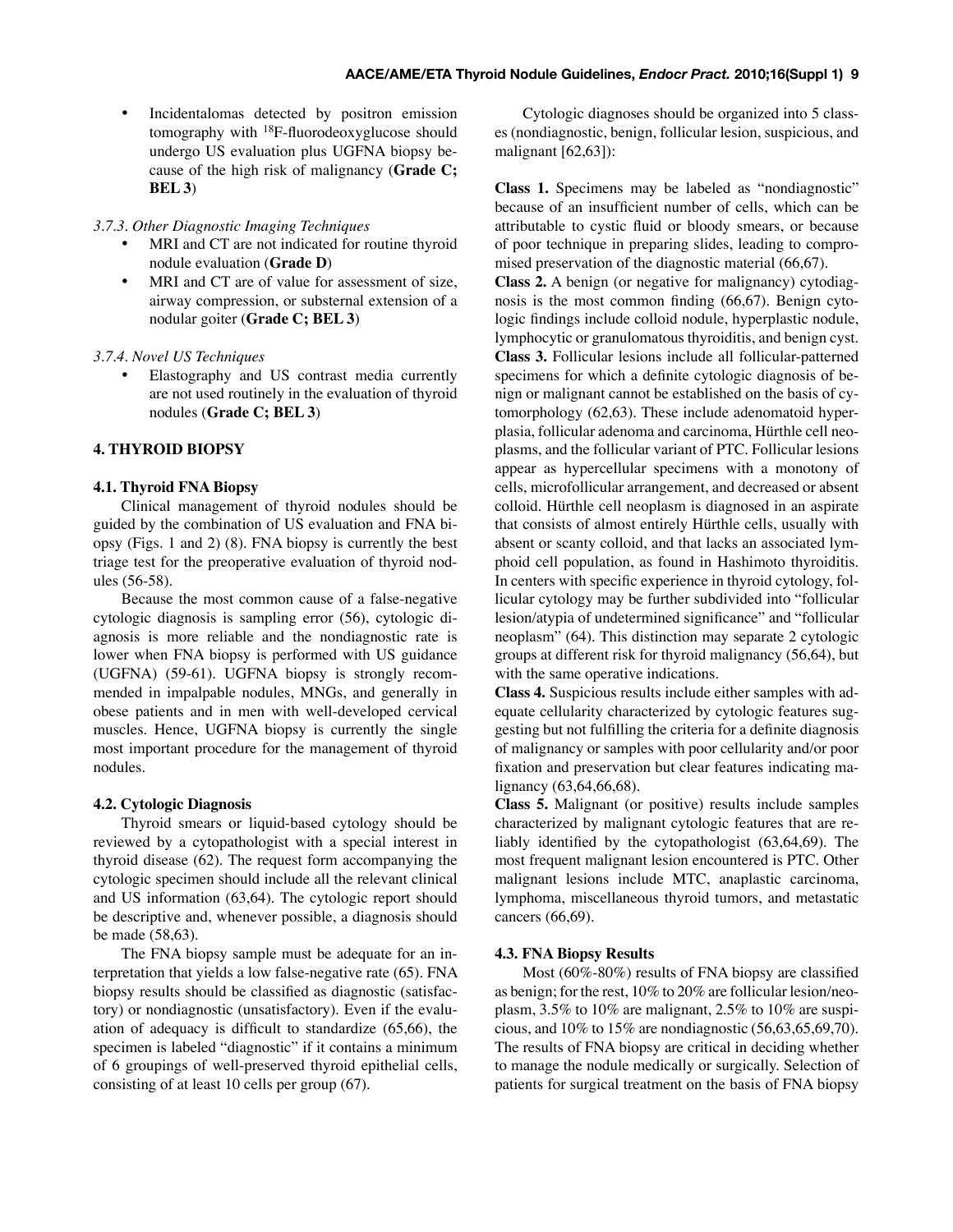results has decreased the number of thyroid operations by about half and has increased the yield of cancer from 15% to 50% (57,71).

The sensitivity and specificity of FNA biopsy performed by experienced personnel are excellent, as shown in Table 1. The false-negative rate—a missed diagnosis of malignant disease—for palpation-guided FNA biopsy has been reported as  $1\%$  to  $11\%$  (mean,  $5\%$ ) (56,70,72). The true incidence of malignancy in the benign class can only be determined with difficulty because a benign diagnosis is usually managed conservatively. However, with the use of UGFNA, the rate of false-negative FNA biopsy results, established on clinical grounds, is about 1% to 2% (61) and decreases further with repeated UGFNA biopsy (62). Methods for minimizing false-negative results are described in Box 3.

A false-positive diagnosis implies that no malignancy was detected in a surgically removed thyroid that had a class 5 FNA biopsy diagnosis. The reported incidence of false-positive results ranges from less than  $1\%$  to  $7.7\%$ (56,70). Most errors are interpretative, resulting from overlapping features, degenerative changes, an inadequate specimen, or cytopathologist inexperience (66,70). PTC is the most common false-positive diagnosis (66).

### **4.4. Large-Needle and Core-Needle Biopsy**

Large-needle biopsy (LNB), performed without US guidance with a large-bore needle, is not recommended for thyroid nodules because of local pain and risk of cervical bleeding. It also does not add any further diagnostic information to FNA biopsy in nodules with follicular cytologic characteristics (73).

Core-needle biopsy (CNB), performed under US guidance with a 20- to 21‑gauge cutting needle by experienced

operators, may offer additional information to FNA biopsy in selected cases of thyroid or neck masses with repeated inadequate FNA biopsy cytology (74). In patients with suspicious anaplastic tumor, thyroid lymphoma, pathologic lymph nodes, or other malignant neck disease, CNB frequently provides critical information for nodule management (64,75). However, CNB offers no additional diagnostic value in distinguishing a cellular hyperplastic nodule from a follicular adenoma or carcinoma (76). Hence, US-guided CNB should not be seen as an alternative to FNA biopsy, but as a complementary investigational tool (64,75).

### **4.5. Key Recommendations**

### *4.5.1. Thyroid FNA Biopsy*

- Clinical management of thyroid nodules should be guided by the combination of US evaluation and FNA biopsy (**Grade A; BEL 3**)
- Cytologic diagnosis is more reliable and the nondiagnostic rate is lower when FNA biopsy is performed with US guidance (**Grade B; BEL 3**)

### *4.5.2. Cytologic Reporting*

- Thyroid smears or liquid-based cytology should be reviewed by a cytopathologist with a special interest in thyroid disease (**Grade C; BEL 3**)
- The request form accompanying the cytologic specimen should include all relevant clinical and US information (**Grade D**)
- The cytologic report should be descriptive, and, whenever possible, a diagnosis should be made (**Grade B; BEL 4**)

| <b>Summary Characteristics for Thyroid Fine-Needle Aspiration: Results of Literature Survey</b> |      |          |                                                                      |  |  |
|-------------------------------------------------------------------------------------------------|------|----------|----------------------------------------------------------------------|--|--|
| Feature, %                                                                                      | Mean | Range    | <b>Definition</b>                                                    |  |  |
| Sensitivity                                                                                     | 83   | 65-98    | Likelihood that patient with disease has<br>positive test results    |  |  |
| Specificity                                                                                     | 92   | 72-100   | Likelihood that patient without disease has<br>negative test results |  |  |
| Positive predictive value                                                                       | 75   | $50-96$  | Fraction of patients with positive test results<br>who have disease  |  |  |
| False-negative rate                                                                             | 5    | $1 - 11$ | Fine-needle aspiration negative; histology<br>positive for cancer    |  |  |
| False-positive rate                                                                             | 5    | $0 - 7$  | Fine-needle aspiration positive; histology<br>negative for cancer    |  |  |

| <b>Table 1</b>                                                                           |  |
|------------------------------------------------------------------------------------------|--|
| Summary Characteristics for Thyroid Fine-Needle Aspiration: Results of Literature Survey |  |

Adapted from Gharib H, Papini E, Valcavi R, et al; AACE/AME Task Force on Thyroid Nodules. American Association of Clinical Endocrinologists and Associazione Medici Endocrinologi medical guidelines for clinical practice for the diagnosis and management of thyroid nodules. *Endocr Pract*. 2006;12:63-102. Used with permission.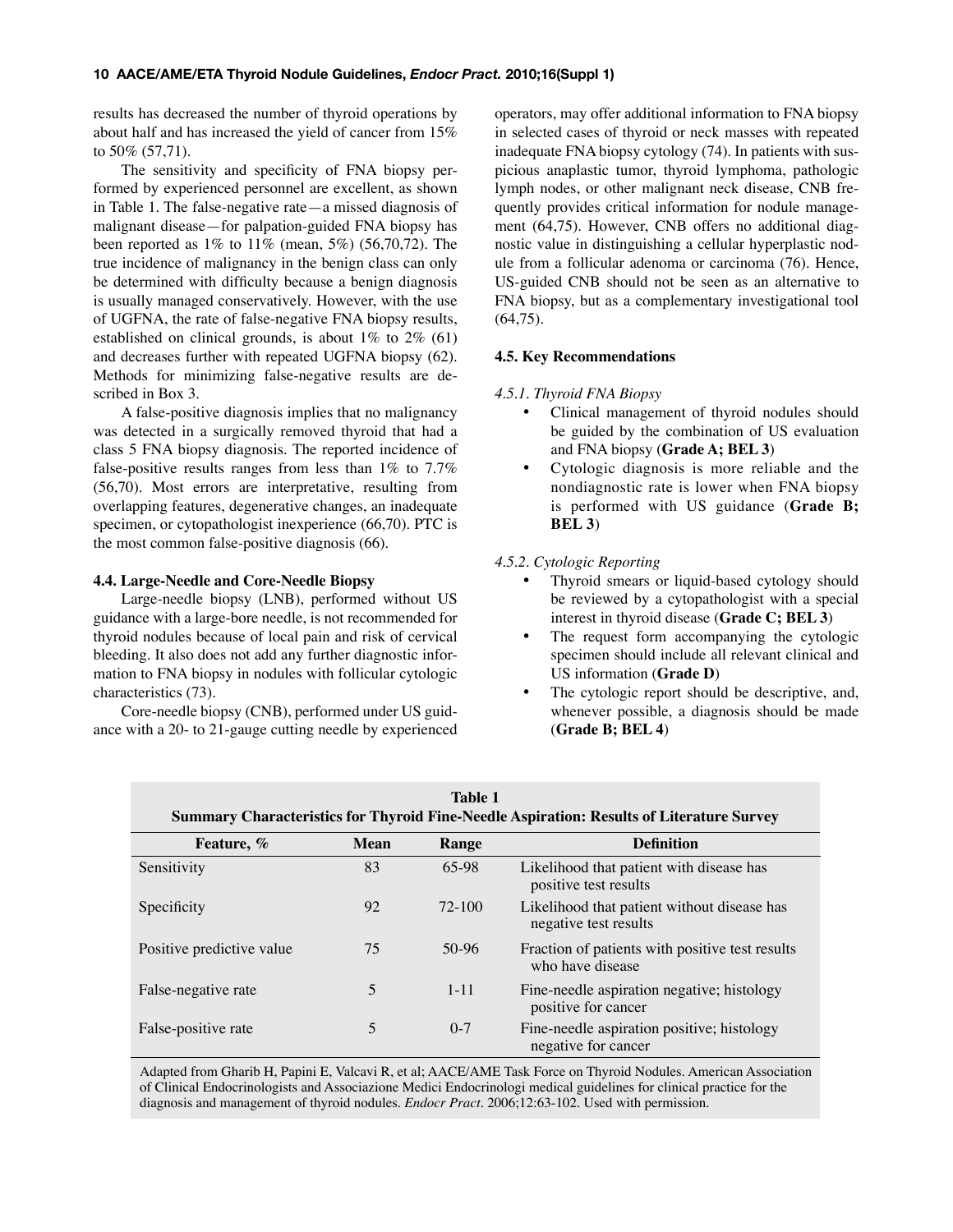# **Box 3 Ways to Minimize False-Negative Results**

Use ultrasound-guided fine-needle aspiration (UGFNA) biopsy Perform multiple punctures of the nodule so that several areas are sampled Consider repeated UGFNA biopsy for follow-up of benign nodules For multiple nodules, prioritize the nodule to biopsy according to ultrasonographic findings For cystic lesions, sample solid areas with UGFNA biopsy and submit cyst fluid for examination Obtain at least 6 properly prepared thin cell smears Use immediate wet fixation for Papanicolaou staining technique Review slides with an experienced cytopathologist

# *4.5.3. Cytologic Diagnosis*

FNA biopsy results may be diagnostic (satisfactory) or nondiagnostic (unsatisfactory). Even if the evaluation of adequacy is difficult to standardize, the specimen is labeled "diagnostic" if it contains a minimum of 6 groupings of well-preserved thyroid epithelial cells, consisting of at least 10 cells per group (**Grade D; BEL 4**).

Cytologic diagnoses should be organized into 5 classes (**Grade B; BEL 3**):

- **Class 1. Nondiagnostic** (inadequate or insufficient): samples with processing errors or an insufficient number of follicular cells
- **Class 2. Benign** (or negative for malignancy): includes colloid or hyperplastic nodules, Hashimoto or granulomatous thyroiditis, and cysts
- • **Class 3. Follicular lesions**: all follicular-patterned lesions, including follicular neoplasms, Hürthle cell lesions, and the follicular variant of PTC. In centers with specific experience in thyroid cytology, follicular cytologic findings may be further subdivided into "follicular lesion/atypia of undetermined significance" and "follicular neoplasm." This distinction separates 2 cytologic groups at different risk for thyroid malignancy but with the same operative indications
- • **Class 4. Suspicious**: samples that suggest a malignant lesion, but do not completely fulfill the criteria for a definite diagnosis
- **Class 5. Malignant** (or positive): samples characterized by malignant cytologic features that are reliably identified by the cytopathologist and are diagnostic of primary or metastatic tumors

# *4.5.4. Pitfalls in FNA Biopsy*

- False-negative results are usually due to inadequate sampling or inappropriate target selection (**Grade D**)
- False-positive results are usually due to specimens with suspicious findings (**Grade D**)
- • Gray zones in cytologic reports are follicular lesions and cytologic findings suggestive of but not diagnostic for PTC (**Grade D**)
- In follicular lesions, consider performing thyroid scintigraphy to exclude a hot nodule at very low risk for malignancy (**Grade B; BEL 3**)

# *4.5.5. Ways to Minimize False-Negative Results*

- Use UGFNA biopsy (Grade C; BEL 3)
- Aspirate multiple nodule sites (Grade C; BEL 4)
- For multiple nodules, prioritize the nodules to biopsy according to US findings (**Grade B; BEL 3**)
- For cystic lesions, sample solid areas with UGFNA biopsy and submit cyst fluid for examination (**Grade C; BEL 4**)
- Review slides with an experienced cytopathologist (**Grade D**)
- Follow-up cytologically benign nodule(s) (Grade **D**)
- Consider performing a repeated UGFNA biopsy for follow-up of benign nodules (**Grade C; BEL 3**)

# *4.5.6. Core-Needle Biopsy*

CNB performed under US guidance may offer additional information in selected cases with thyroid or neck masses and inadequate FNA biopsy cytologic results (**Grade C; BEL 3**)

# **5. LABORATORY EVALUATION**

### **5.1. Assessment of Thyroid Function**

The high sensitivity of the TSH assay for detecting even subtle thyroid dysfunction makes it the most useful laboratory test in the initial evaluation of thyroid nodules (77). Measuring serum levels of free thyroid hormones and TPOAb or anti–TSH-receptor antibody (TRAb) should be the second diagnostic step, which is necessary for confirmation and the subsequent definition of thyroid dysfunction if the TSH concentration is outside the reference range (78).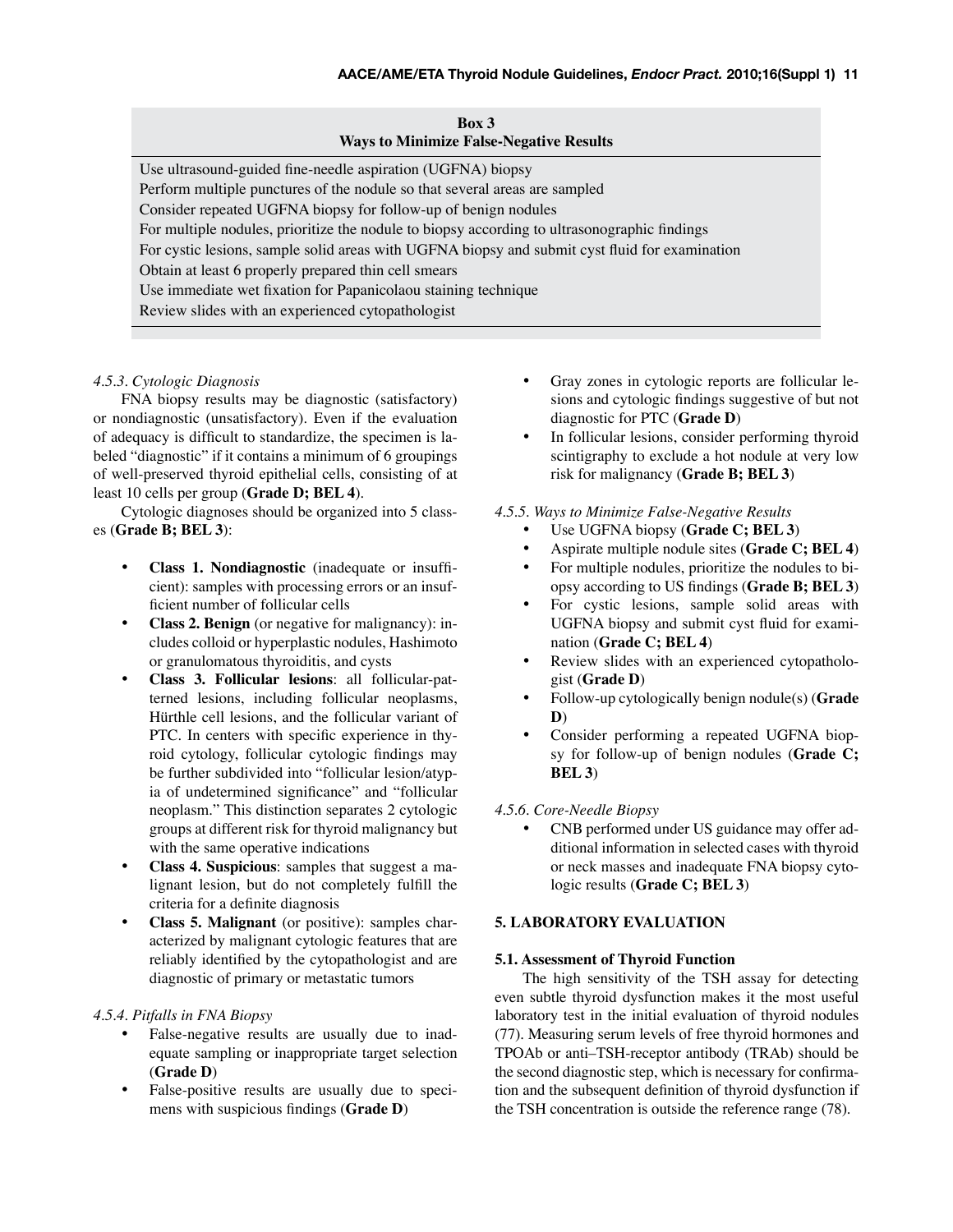#### **5.2. TSH Assay**

Third-generation TSH chemiluminometric assays, with detection limits of about 0.01 microunits/mL, should be used in current clinical practice. They can detect decreased TSH levels even in mild cases of hyperthyroidism and allow a reliable diagnosis of mild (subclinical) thyroid hyperfunction (77,78).

### **5.3. Serum Free Thyroxine and Free Triiodothyronine**

If the serum TSH level is within the reference range, the measurement of free thyroid hormones adds no further relevant information. If TSH levels are low, however, measurement of free thyroxine and free triiodothyronine levels is necessary to confirm the presence of hyperthyroidism or consider central hypothyroidism, in which TSH can be normal or low and free thyroxine levels may be low (79).

To limit unnecessary laboratory testing, the following strategy should be followed for most patients with thyroid nodules (78,79):

- Serum TSH level within normal limits: no further testing (unless suspicion of central hypothyroidism)
- Increased serum TSH: test free thyroxine and TPOAb to evaluate for hypothyroidism
- • Decreased serum TSH: test free thyroxine and triiodothyronine to evaluate for hyperthyroidism

#### **5.4. Antibody Assays**

TPOAb should be measured in patients with high levels of serum TSH (79,80). High serum TPOAb values and a firm, diffusely enlarged, or small thyroid are very suggestive of autoimmune or Hashimoto thyroiditis (11,80,81). Occasionally, a nodular goiter may represent Hashimoto thyroiditis (80).

Antithyroglobulin antibody testing should be reserved for patients with US and clinical findings suggestive of chronic lymphocytic thyroiditis in conjunction with normal serum TPOAb levels (79).

TRAb determination should be performed in patients with hyperthyroidism for more complete etiologic clarification (82), because 17% of patients in iodine-deficient areas with scintigraphic criteria for toxic MNG are positive for TRAb (83).

#### **5.5. Thyroglobulin Assay**

Assessment of serum thyroglobulin is not recommended in the diagnosis of thyroid nodules (84). In patients undergoing surgery for malignancy, testing of serum thyroglobulin may be considered so as not to overlook a false-negative serum thyroglobulin value due to decreased thyroglobulin immunoreactivity or heterophilic antibodies (85).

#### **5.6. Calcitonin Assay**

Calcitonin is a serum marker for MTC and correlates with tumor burden (86). Calcitonin testing is imperative in patients with a history or a clinical suspicion of familial MTC or MEN 2 (87). Calcitonin measurement is recommended if FNA biopsy results are suggestive of MTC and in patients with nodular goiters undergoing thyroid surgery to avoid the risk of inadequate surgical treatment (88,89). Routine testing of serum calcitonin for MTC in all patients with unselected thyroid nodules is still debated (90). Studies of nodular thyroid disease have reported a prevalence of MTC ranging from 0.4% to 1.4% of all patients (80,88,89,91,92). Calcitonin levels can be increased in patients with pulmonary or pancreatic endocrine tumors, kidney failure, autoimmune thyroid disease, or hypergastrinemia (resulting from proton-pump inhibitor therapy); other factors that increase calcitonin are alcohol consumption, smoking, sepsis, and heterophilic anticalcitonin antibodies (93-95). In addition, sex, age, weight, increased calcium levels, and the assay itself also affect the calcitonin level (93-95). Cutoff values, such as 10 or 20 pg/mL, have been effectively used for the screening of unselected nodules (92,96). The false-positive rate decreases with increasing cutoff levels. Therefore, a single nonstimulated calcitonin measurement can be used in the routine workup of thyroid nodules. If the calcitonin value is increased, the test should be repeated and, if confirmed in the absence of the above modifiers, pentagastrin-stimulation testing will increase the diagnostic accuracy (92,96). The availability of pentagastrin is limited outside Europe; in the United States, calcitonin stimulation may be performed with calcium. The diagnostic value of calcium-stimulation test results has not been completely assessed (96), but a cutoff for the response in healthy subjects is under investigation (97).

Screening of at-risk family members should be done by testing for germline mutations in the *RET* proto-oncogene (87,98). Screening for *RET* proto-oncogene germline mutations in apparently sporadic MTC may detect MEN 2 in about 5% of cases (99).

#### **5.7. Key Recommendations**

# *5.7.1. Laboratory Evaluation in Patients With Thyroid Nodules*

- Always measure serum TSH (**Grade A; BEL 3**)
- If TSH level is decreased, measure free thyroxine and total or free triiodothyronine; if TSH level is increased, measure free thyroxine and TPOAb (**Grade B; BEL 3**)
- Testing for antithyroglobulin antibodies should be restricted to patients with US and clinical findings suggestive of chronic lymphocytic thyroiditis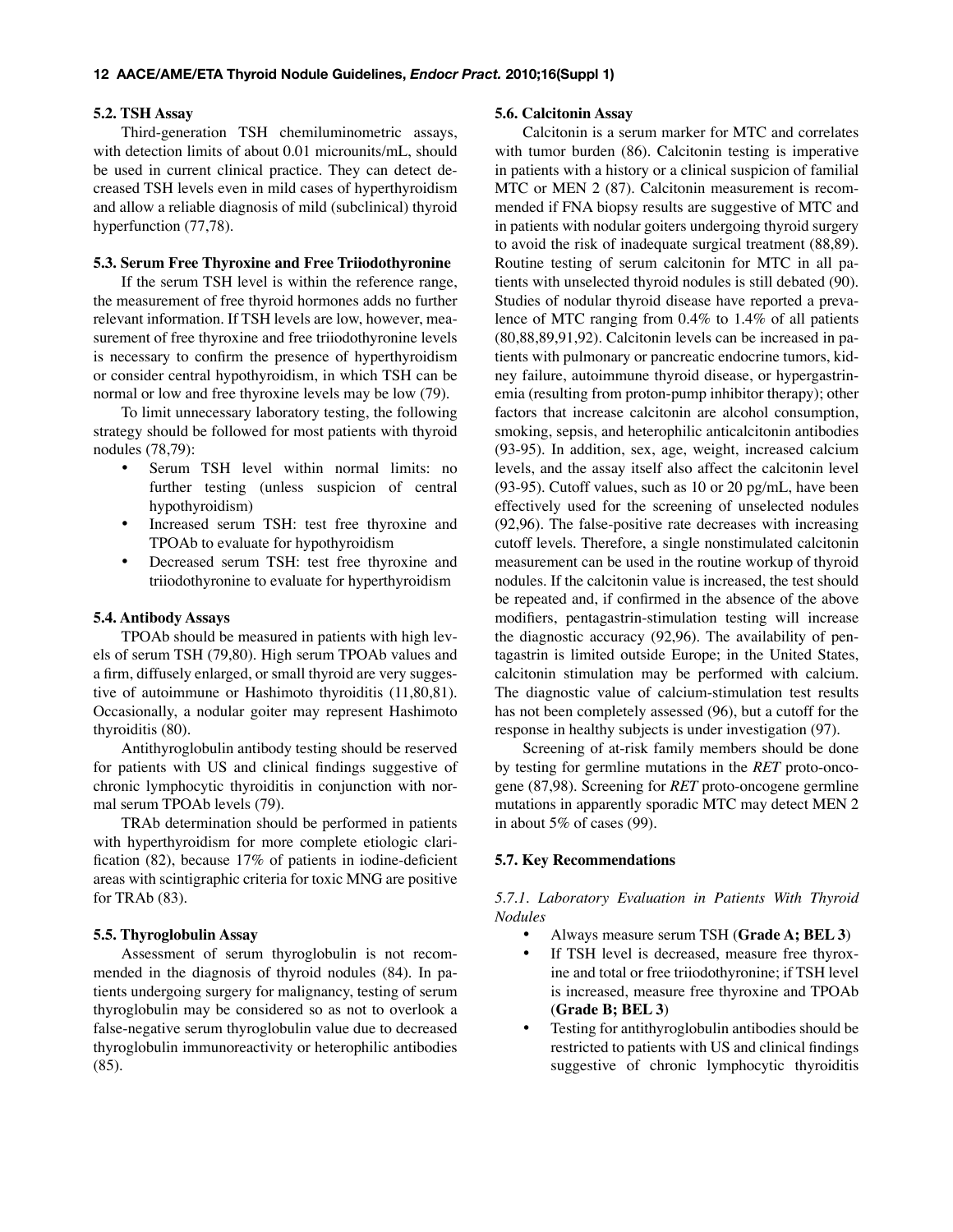when serum levels of TPOAb are normal (**Grade C; BEL 3**)

- • Assessment of serum thyroglobulin is not recommended in the diagnosis of thyroid nodules. In patients undergoing surgery for malignancy, serum thyroglobulin measurement may be useful to detect potential false-negative results (**Grade C; BEL 3**)
- TRAb measurement should be performed in patients with TSH levels below the reference range (**Grade D**)

### *5.7.2. Calcitonin*

- Measurement of basal serum calcitonin level may be a useful test in the initial evaluation of thyroid nodules (**Grade B; BEL 3**)
- Measurement of nonstimulated serum calcitonin level may be considered before thyroid surgery for nodular goiter (**Grade B; BEL 3**)
- Measurement is mandatory in patients with a family history or clinical suspicion of MTC or MEN 2 (**Grade A; BEL 2**)
- If calcitonin level is increased, the test should be repeated and, if confirmed in the absence of modifiers, a pentagastrin- or calcium-stimulation test will increase the diagnostic accuracy (**Grade B; BEL 3**)

#### *5.7.3. Other Tests*

Measure serum calcium, parathyroid hormone, or both if a nodular lesion is suggestive of intrathyroidal parathyroid adenoma on US examination (**Grade D**)

# **6. RADIONUCLIDE SCANNING**

# **6.1. Thyroid Scintigraphy**

Thyroid scintigraphy is the only technique that allows for assessment of thyroid regional function and detection of areas of AFTN (100).

### **6.2. Diagnostic Accuracy**

On the basis of the pattern of radionuclide uptake, nodules may be classified as hyperfunctioning ("hot"), hypofunctioning ("cold"), or indeterminate (100). Hot nodules almost never represent clinically significant malignant lesions, whereas cold or indeterminate nodules have a reported malignancy risk of 3% to 15% (42,101-103).

Because most thyroid lesions are cold or indeterminate and only a small minority of them are malignant (104,105), the predictive value of hypofunctioning or indeterminate nodules for the presence of malignant involvement is low. The diagnostic specificity is further decreased in small lesions (<1 cm) that are below the resolution threshold of scintigraphy (100,106,107).

The role of scintigraphy in the diagnostic workup of thyroid nodules is limited in countries with iodine-rich diets, in which serum TSH measurement and thyroid US can correctly diagnose autonomous nodules in most patients (106,107), and FNA biopsy facilitates accurate diagnosis of a malignant lesion (71). Moreover, because the resolution of US is considerably greater than that of scintigraphy, radionuclide scanning has little place in the topographic assessment of nodular goiter and no place in the measurement of thyroid nodules.

However, in geographic regions with iodine deficiency, thyroid scintigraphy is used as part of the evaluation of patients with MNG (100,108) because it provides useful information on the functional characterization of thyroid nodules. It allows early diagnosis of thyroid autonomy and prioritization of cold and indeterminate nodules in MNGs for FNA biopsy (100). In patients in these regions, the serum TSH may remain unsuppressed even if autonomy is present because of the low proliferation rate of thyroid epithelial cells and the low synthesis rate of thyroid hormones by iodine-depleted thyroid glands (109). Moreover, in the early phases of autonomy, the bulk of autonomous tissue may be insufficient to suppress the TSH level (100,106,109,110). The early recognition of autonomous nodules, before they induce the suppression of TSH, enables early treatment to avoid thyroid growth and progression toward manifest hyperthyroidism (111). Furthermore, in iodine-deficient euthyroid goiters, microscopic areas of hot thyroid tissue contain constitutively activating TSH receptor mutations, which increase the risk of iodine-induced hyperthyroidism (111).

Quantitative pertechnetate scintigraphy (calculation of technetium thyroid uptake under suppression) is a sensitive and specific technique for the diagnosis and quantitation of thyroid autonomy and is a reliable predictor of hyperthyroidism in the setting of euthyroid autonomy (100).

Thyroid scintigraphy can be performed with 123I or  $^{99m}$ TcO<sub>4</sub><sup>-</sup> (sodium pertechnetate). Each of these imaging agents has advantages and disadvantages.

# **99mTcO4 –**

- Advantages: less expensive; more readily available; more rapid examination
- Disadvantages: technetium is trapped but not organified (risk of false-positive images); activity in esophagus or vascular structures can be misleading; poor image quality when uptake is low

### **123I**

- Advantages: better visualization of retrosternal thyroid tissue; better images when thyroid uptake is low; real iodine clearance of the thyroid may be measured instead of Tc uptake as a surrogate parameter
- Disadvantages: higher cost; less comfortable for the patient (delayed imaging at 24 hours is often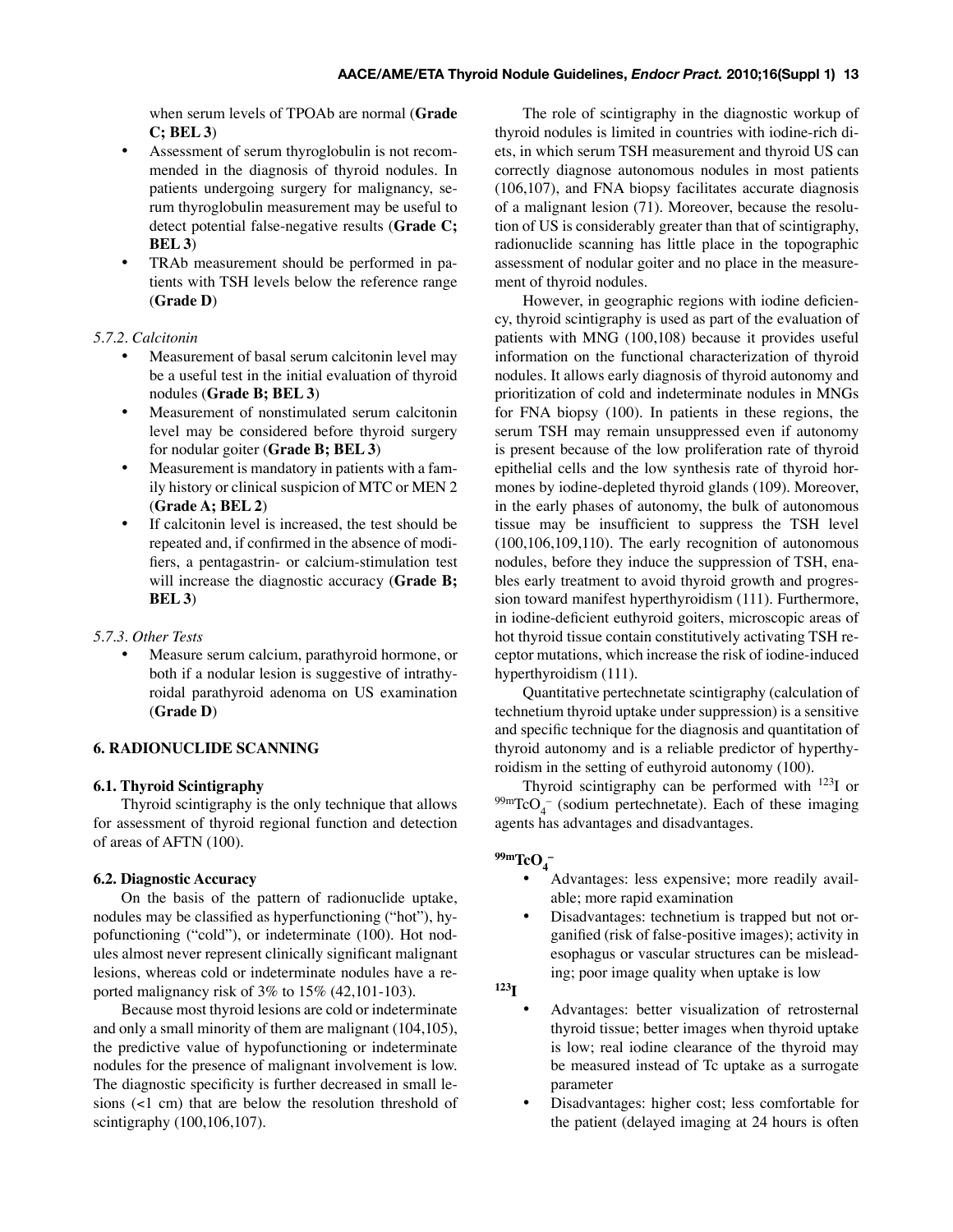used); less readily available; imaging times usually longer

# **6.3. Indications for Thyroid Scintigraphy**

Thyroid scintigraphy is indicated in the following settings (108-111):

- With a single thyroid nodule and suppressed TSH level; FNA biopsy is not necessary for hot nodules
- For MNGs, even without suppressed TSH, to identify cold or indeterminate areas for FNA biopsy and hot areas that do not need cytologic evaluation
- For large MNGs, especially with substernal extension
- In the diagnosis of ectopic thyroid tissue
- In subclinical hyperthyroidism to identify occult hyperfunctioning tissue
- In follicular lesions to identify a functioning cellular adenoma that may be benign; however, most such nodules are cold on scintigraphy
- To determine eligibility for radioiodine therapy
- To distinguish low-uptake from high-uptake thyrotoxicosis

### **6.4. Key Recommendations**

### *6.4.1. When to Perform Thyroid Scintigraphy*

- Perform scintigraphy for a thyroid nodule or MNG if the TSH level is below the lower limit of the reference range or if ectopic thyroid tissue or a retrosternal goiter is suspected (**Grade B; BEL 3**)
- • In iodine-deficient regions, consider performing scintigraphy to exclude autonomy for a thyroid nodule or MNG even if TSH is normal (**Grade C; BEL 3**)

### *6.4.2. How to Perform Thyroid Scintigraphy*

- Either  $^{123}I$  or  $^{99m}TcO_4^-$  (sodium pertechnetate) can be used for thyroid scintigraphy (**Grade B; BEL 3**)
- $\cdot$   $\frac{131}{}$  thyroid uptake is not recommended for routine diagnostic use unless low-uptake thyrotoxicosis is suspected (**Grade A; BEL 3**)

### **7. MANAGEMENT AND THERAPY**

Clinical management of thyroid nodules should be guided by the results of US evaluation and FNA biopsy (8,112) (Figs. 1 and 2).

### **7.1. Nondiagnostic Nodules by FNA Biopsy (Class 1)**

Nondiagnostic FNA biopsy specimens usually result from cystic nodules that yield few or no follicular cells; benign or malignant sclerotic lesions; nodules with a thick or calcified capsule; abscesses; and hypervascular or necrotic

lesions (113-115). Additional causes of nondiagnostic results may be sampling errors or faulty biopsy techniques. Reaspiration yields satisfactory results in 50% to 62% of cases (66,69). The timing of repeated needle aspiration has not been established, but a waiting period of at least 3 months should elapse before reaspiration, unless the clinical suspicion for malignancy is high (64,66).

Despite good initial technique and repeated biopsy, 5% to 30% of nodules remain nondiagnostic because of factors inherent to the lesion (66). In these cases, the use of US guidance (59) and a stylet (116) or thin-core needle may further decrease the risk of a nondiagnostic sample (75).

In nondiagnostic specimens, the reported malignancy rate is from 2% to 12% (66). Nondiagnostic aspirates composed of pure colloid and obtained from a nodule that is completely cystic on US require clinical and US followup. Aspirates of complex lesions containing blood and histiocytes need careful correlation with family history and with clinical and US findings, and, in the case of repeated nondiagnostic UGFNA, should be considered for surgical resection (57,66). Most nondiagnostic solid nodules should be surgically excised, but some, on the basis of clearly favorable clinical and US findings, may be followed up with close clinical and US surveillance (8,112).

### **7.2. Benign Nodules by FNA Biopsy (Class 2)**

# *7.2.1. Clinical Follow-Up or Levothyroxine Suppressive Therapy*

Most thyroid nodules with benign cytologic results and no clinical and US risk factors should be followed up clinically (2,3,8). The timing of clinical and US followup and the role of routine rebiopsy of benign nodules are still unclear (117,118). In most cases, clinical and US examination and TSH measurement are appropriate in 6 to 18 months. A routine repeated FNA biopsy may be considered in patients with initially benign cytologic results because of the low, but not negligible, possibility of falsenegative results (119). Reaspiration under US guidance is recommended if a nodule significantly enlarges, if a cyst reappears, or in case of suspicious clinical or US changes (8,112).

A clinically significant (>50%) decrease in nodule volume is obtained with levothyroxine therapy in a minority of patients with palpable thyroid nodules (120). Reduction of nodule volume with levothyroxine seems to be more effective in small thyroid nodules with colloid features at FNA biopsy and in geographic regions with iodine deficiency (121). Long-term TSH suppression may prevent an increase in size of a thyroid nodule and of the thyroid gland itself (122,123), but nodule regrowth occurs after cessation of therapy; thus, commitment to long-term therapy seems inevitable. Levothyroxine suppressive therapy is not useful for prevention of goiter recurrence after lobectomy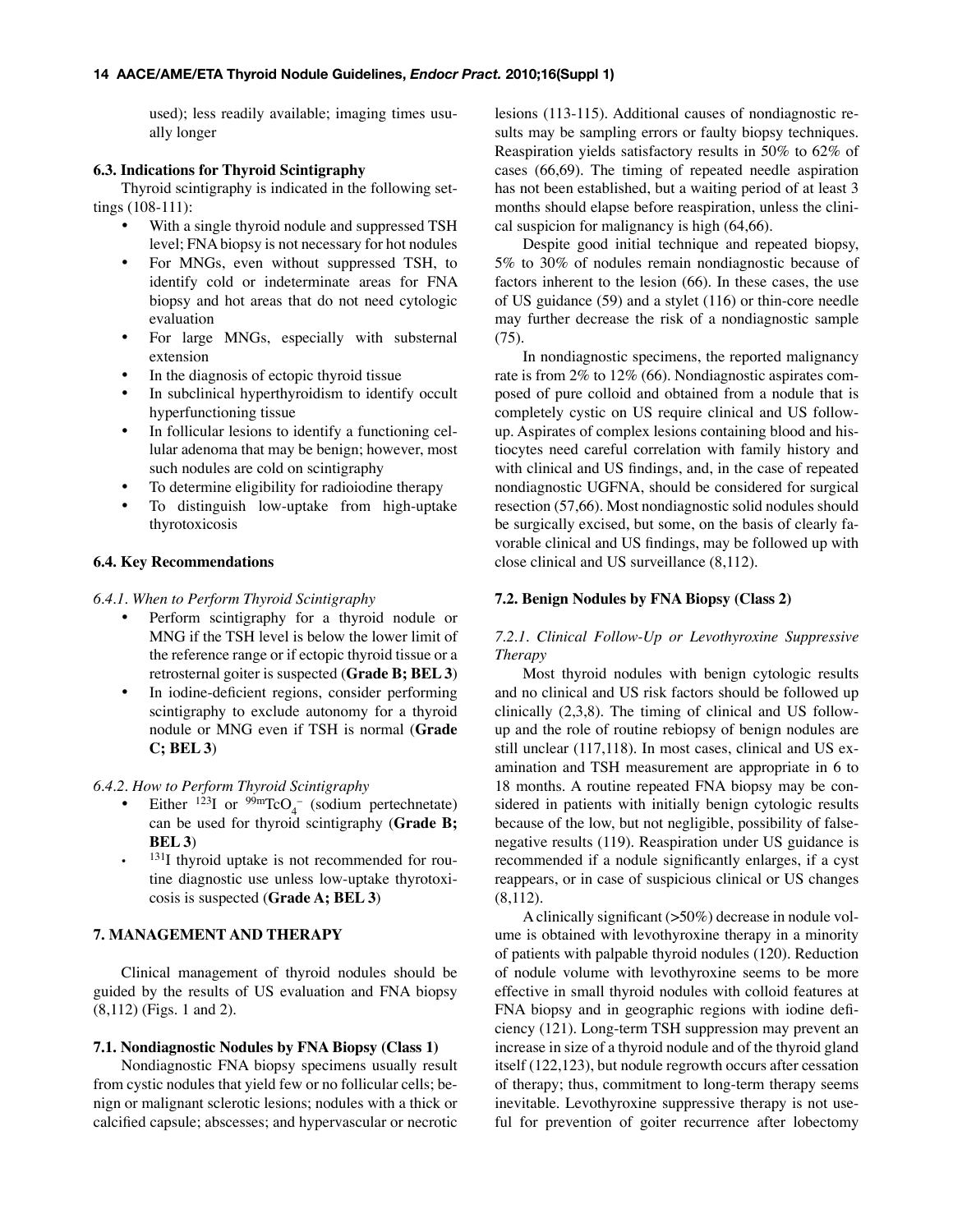in patients with normal TSH levels (124,125). Moreover, sustained subclinical hyperthyroidism is associated with a decrease in bone density in postmenopausal women (126,127). In elderly patients with suppressed levels of serum TSH, a 3-fold increase in atrial fibrillation has been reported (128,129).

Routine levothyroxine treatment in patients with nodular thyroid disease is not recommended. Levothyroxine therapy or iodine supplementation (130) may be considered in young patients who live in iodine-deficient geographic areas and have small thyroid nodules and in those who have nodular goiters and no evidence of functional autonomy (122,123). The use of levothyroxine should be avoided in patients with large thyroid nodules or longstanding goiters; in patients with low-normal TSH levels; in postmenopausal women; in men older than 60 years; and in patients with osteoporosis, cardiovascular disease, or systemic illnesses (127,129).

#### *7.2.2. Surgical Indications*

The following situations are indications for surgical treatment in a patient with a benign thyroid nodule: neck pressure, dysphagia, a choking sensation, shortness of breath (especially when supine), dyspnea on exertion, hoarseness, or pain (2). It is important to verify that the symptoms are associated with the nodule or goiter and not with other disease processes, such as pulmonary or cardiac disease, esophageal disorders, or other head, neck, or lung tumors (8). If a thyroid nodule shows a significant increase in volume or a change in its US features, despite benign FNA biopsy results, surgical resection should be considered (112).

A symptomatic uninodular goiter or MNG, whether euthyroid or hyperthyroid, may be treated surgically or with radioiodine. The preferred extent of resection is lobectomy plus isthmectomy for benign uninodular goiter and (near) total thyroidectomy for MNG (62,125).

#### *7.2.3. US-Guided Minimally Invasive Procedures*

Minimally invasive thyroid surgery may be performed with minimum surgical risk in patients with small nodules (131,132). In recent years, percutaneous, image-guided, minimally invasive therapeutic procedures have been proposed for the nonsurgical management of thyroid nodules in selected cases (133,134).

### 7.2.3.1. Percutaneous Ethanol Injection

Percutaneous fluid drainage may cure thyroid cysts; however, recurrences are common and surgery is often the final treatment of large relapsing lesions (135). Prospective randomized trials and long-term studies have shown that percutaneous ethanol injection (PEI) is significantly superior to aspiration alone for inducing volume reduction in cysts and complex nodules with a dominant fluid component (136-139). Volume reduction is followed by disappearance of local pressure symptoms (140). The recurrence rate of cystic lesions successfully treated with PEI is low, but in large or multilocular thyroid cysts several injections may be necessary (136).

For hyperfunctioning thyroid nodules, short-term volume reduction is satisfactory (141,142), but 5 years after PEI, serum TSH is suppressed in most cases (136). Hence, PEI is not indicated for hyperfunctioning nodules or nodular goiters because of a high recurrence rate and the availability of effective alternative treatment options.

Clinically significant decreases in nodule size after PEI are reported in solid thyroid nodules that are cold on scintigraphy (143,144). The response, however, is less impressive than in cysts, more treatments are needed, and adverse effects are more frequent (136).

### 7.2.3.2. Thermal Ablation

Thermal ablation with radiofrequency has been proposed for the debulking of large benign thyroid nodules (145,146). Radiofrequency ablation (RFA) is based on the percutaneous insertion of large needle electrodes (14- to 18-gauge) or hook needles and is usually performed under conscious sedation. Because of some disadvantages and the absence of prospective randomized trials, RFA is currently not recommended in the routine management of benign thyroid nodules.

US-guided thermal ablation with laser (percutaneous laser ablation [PLA]) allows the use of small (21-gauge) and multiple (up to 4) needles with a minimally invasive procedure (134). In most patients with thyroid nodules, 1 to 3 sessions of PLA or a single treatment with multiple fibers induces a clinically significant decrease in nodule volume and the amelioration of local symptoms (147). PLA is performed with local anesthesia. Two randomized trials have confirmed its safety and clinical efficacy (148,149).

Because of the novelty of the PLA technique, longterm follow-up studies are lacking (150). Therefore, PLA should be restricted to patients with pressure symptoms or cosmetic concerns who decline surgery or are at surgical risk. Because of potential complications, thermal ablation procedures should be performed only by experienced operators.

### *7.2.4. Radioiodine Treatment for Hyperfunctioning Nodules*

Radioiodine is indicated for the treatment of hyperthyroidism attributable to a hyperfunctioning nodule or a toxic MNG (151). The aims of radioiodine treatment are the ablation of the autonomously functioning areas, the achievement of euthyroidism, and the reduction of goiter size (80,151-153). AFTNs are usually more radioresistant than are toxic diffuse goiters, and higher radiation doses may be needed for successful treatment, especially in countries with iodization programs leading to decreased uptake of radioactive iodine (80,154).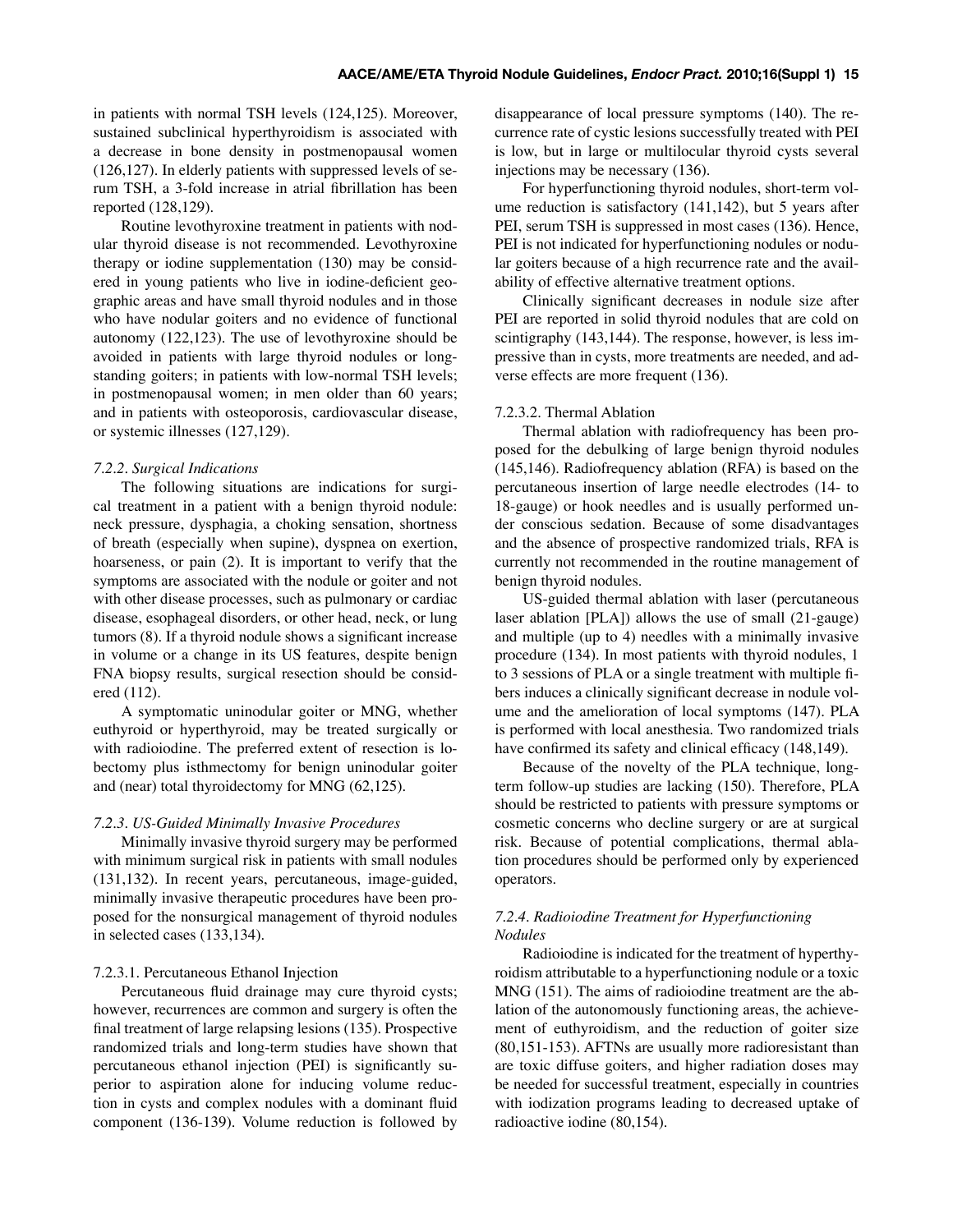Radioiodine therapy normalizes thyroid function in 85% to 100% of patients with hyperfunctioning thyroid nodules or toxic MNGs (154). After treatment, the thyroid volume generally decreases substantially (median decrease, 35% at 3 months and 45% at 24 months) (152). Radioiodine treatment is generally thought to be effective and safe. Although some investigators have indicated that radioiodine treatment may be associated with increased cardiovascular and cancer mortality (155), other largescale epidemiologic studies have demonstrated discordant results (156).

After ablation of the autonomous tissue, most patients become euthyroid because of residual normal thyroid tissue, which is no longer suppressed. Nevertheless, depending on the dose of radioiodine used, follow-up of thyroid function, and the possible presence of autoimmune thyroiditis, postradioiodine hypothyroidism may develop in up to 60% after 20 years (157,158). In up to 5% of patients, immunogenic hyperthyroidism may result from radioiodine treatment of toxic or nontoxic nodular goiter (158,159) because of induction of TRAbs (160). This typically occurs 3 to 6 months after radioiodine treatment and could be due to initially undetectable TRAbs in Graves disease (161).

Ingestion of drugs with a high iodine content (such as amiodarone or a saturated solution of potassium iodide) should be avoided before administration of radioiodine, so as not to impair radioiodine uptake by the thyroid. If possible, antithyroid drugs (especially propylthiouracil) (162) should be withdrawn at least 1 week before treatment to prevent radioiodine uptake by normal thyroid tissue and to increase the uptake in the hot thyroid tissue. Use of antithyroid drugs during the first week after radioiodine therapy also decreases the efficacy of the radioiodine treatment. However, it also decreases biochemical and clinical hyperthyroidism and complications such as atrial fibrillation (163).

Radioiodine treatment is best suited for small- to medium-sized benign goiters, for patients previously treated surgically, for those with serious comorbid conditions, or for those who decline surgery (164). However, radioiodine is not suited for large nodules that require high doses of radioiodine and may be unresponsive to treatment, or if an immediate resolution of hyperthyroidism is desired (164). The only absolute contraindications to radioiodine treatment are breastfeeding and pregnancy, which should be excluded by a pregnancy test (80,151,153). There is no consensus on a lowest age limit.

### *7.2.5. Radioiodine Treatment for Nodular Goiter*

The use of radioiodine for the treatment of nontoxic nodular goiter has been reported in numerous studies from geographic areas with relatively low dietary intake of iodine (80,165-169). In these reports, patients with MNG had increased or high-normal 24-hour radioiodine uptake compared with that in similar patients with MNG in the United States. There are no studies comparing radioiodine therapy with and without dietary iodine restriction.

In general, a 40% to 50% decrease in thyroid size after 1 year (80,165,166,170) and a 50% to 60% decrease after 3 to 5 years can be achieved with radioiodine therapy (79,164), half of which is seen within 3 months (164). The degree to which goiter volume decreases varies greatly, and 20% do not seem to respond at all. In a randomized study (170), levothyroxine had no effect, whereas radioiodine decreased goiter size by 50% after 1 to 2 years. In very large goiters (>100 mL), goiter volume decreased by only 30% to 40% after 1 year, and the amount of decrease correlated inversely with initial goiter size (167,171). Theoretically, the effect of radioiodine depends on the retained dose in the thyroid. Generally, radioiodine activities have been adjusted according to radioiodine uptake, aiming at an absorbed dose of 100 Gy (156,171), but it has been questioned whether this adjustment is worthwhile (172). Because of regulations regarding allowed radiation doses, which vary considerably between countries, many physicians use fixed doses limited to the maximum outpatient activity to avoid hospitalizing the patients. Use of radioiodine usually improves symptoms and respiratory function (80,171).

Early adverse effects of radioiodine are generally mild and transient (164). They include radiation thyroiditis in approximately 3%, transient thyrotoxicosis in 5%, and occasionally an up to 25% increase in thyroid size. Late adverse effects are currently limited to hypothyroidism in 22% to 58% within 5 to 8 years after therapy. Although the risk of malignancy generally is not thought to be increased, no large-scale studies have been conducted in patients with nontoxic goiter, as opposed to toxic goiter. There are no studies comparing radioiodine therapy with surgery and no quality-of-life data using a validated thyroid-specific quality-of-life questionnaire.

# *7.2.6. Recombinant Human TSH–Stimulated Radioiodine for Nontoxic Goiter*

Currently, the use of recombinant human TSH (rhTSH) for nontoxic goiter is off label; however, studies are underway to obtain United States Food and Drug Administration and European Medicines Agency approval. The main reason for using rhTSH is based on a desire to increase radioiodine uptake in the vast number of patients with low uptake and to decrease extrathyroidal radioiodine uptake, thereby decreasing the risk of malignancy and facilitating the decrease in goiter size (169,173).

The optimal dose of rhTSH and its timing in relation to subsequent radioactive iodine therapy are not clear. Recent data, however, suggest that radioiodine uptake is doubled with use of rhTSH doses as small as 0.03 to 0.1 mg without an evident dose-response relationship (169). Knowing that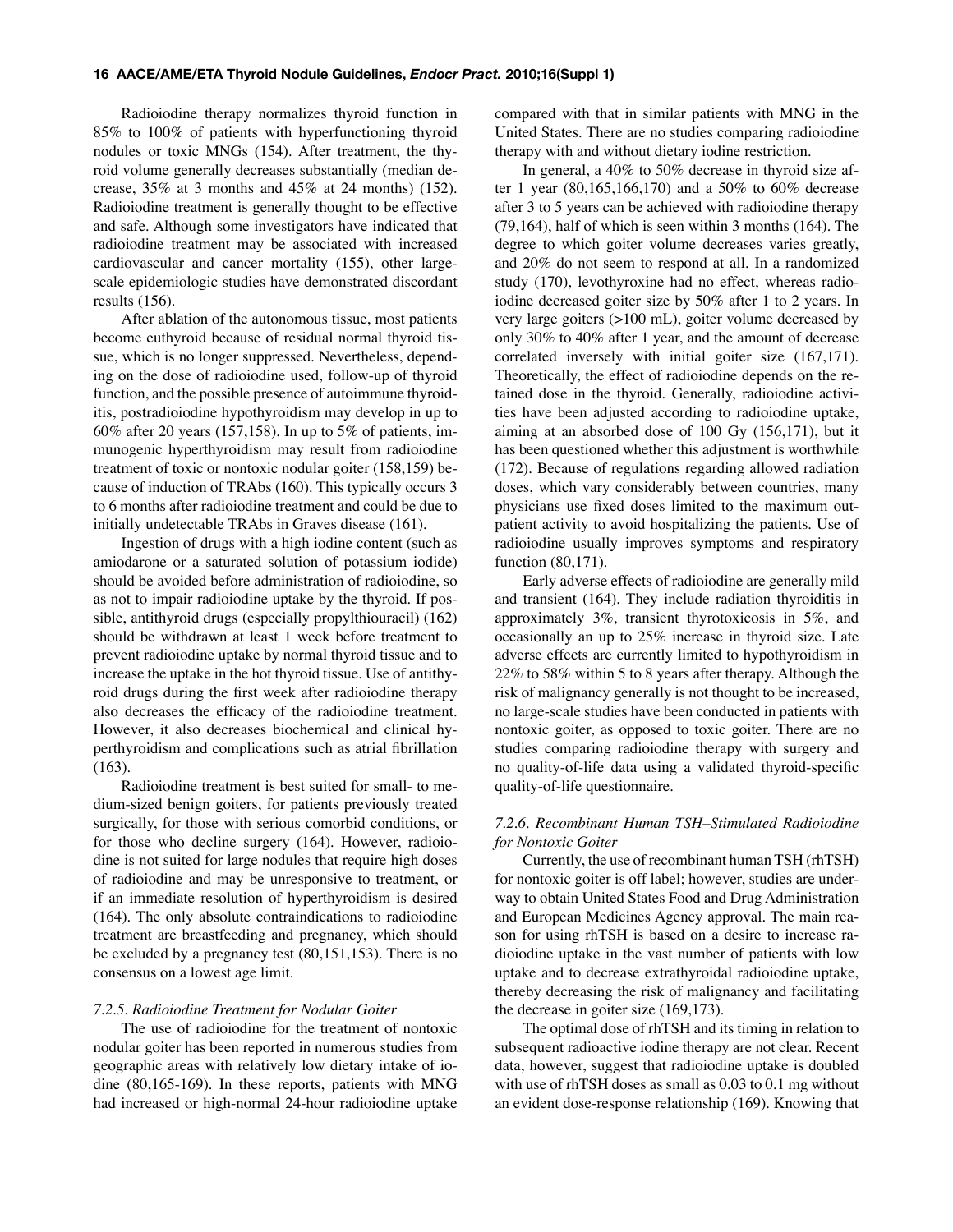it takes time to activate the thyroid sodium-iodine symporter, an interval of 24 to 48 hours between rhTSH stimulation and radioiodine administration seems optimal (169).

When used in combination with radioiodine therapy, rhTSH decreases goiter volume 35% to 56% more than nonstimulated radioiodine therapy (171,174,175). It also improves respiratory function (171). However, it is unclear whether its use increases patient satisfaction (174). The goiter-decreasing effect increases with increasing thyroid size, in contrast to the effect without rhTSH prestimulation. An alternative is to reduce radioiodine activity corresponding to the increase in radioiodine uptake obtained with rhTSH stimulation, while obtaining the same decrease in goiter size (176). This decreases radioiodine activity and, thereby, the theoretical risk of extrathyroidal malignancy. The induction of transient dose-dependent hyperthyroidism is the main adverse effect, starting 4 to 8 hours after rhTSH injection and peaking after 24 to 48 hours, with normalization within 3 weeks. With rhTSH doses of 0.1 mg or less, thyroid hormone levels are maintained within the reference range for most patients (176), with no alterations in structural or functional parameters of the heart (177). Acute (within 24-48 h) dose-related swelling of the normal thyroid has been demonstrated, with an increase in mean thyroid volume of 35% for 0.9 mg rhTSH, 24% for 0.3 mg rhTSH, and 10% for 0.1 mg rhTSH (173,174). Therefore, the optimal rhTSH dose seems to be 0.1 mg or less (178,179).

The main long-term complication of rhTSH use is an increase in the rate of hypothyroidism: 3 randomized studies (171,174,175) showed up to 5-fold increases in the rate of hypothyroidism in the rhTSH groups (21%, 61%, and 65%) compared with the rates in corresponding control groups (7%, 11%, and 21%, respectively). As seen with conventional radioiodine therapy, the incidence of hypothyroidism is positively related to goiter volume reduction. It is unclear whether rhTSH-stimulated radioiodine therapy increases the risk of thyroidal and extrathyroidal malignancy.

#### **7.3. Follicular Lesions by FNA Biopsy (Class 3)**

The follicular category is used when cytologic features indicate a follicular-patterned lesion for which a definite cytologic diagnosis of malignancy cannot be made. Currently, no clear-cut morphologic criteria are available to distinguish benign from malignant lesions (57,64,66). Repeated biopsy of nodules classified as follicular neoplasm is not recommended because it creates confusion and does not provide additional useful information for management (8). However, FNA biopsy may be repeated in cases diagnosed as "atypical cells" to exclude a follicular neoplasm (64). At surgical intervention, about 20% of such specimens are determined to be malignant lesions (57,64,180). CNB is not recommended in the management

of follicular nodules because it does not provide additional information (64).

Clinical criteria (Box 2) may be associated with increased risk of malignancy (181), but their predictive value is low (180). US features and US elastography may provide adjunctive information for assessing the risk of malignancy in cases with follicular cytologic characteristics. However, the specificity and reproducibility of these tools are limited (52,112).

Molecular and immunohistochemical markers may improve the accuracy of cytologic diagnosis, but they do not have consistent predictive value for malignancy and their use is still expensive and restricted to specialized centers (182,183). On the basis of current limited evidence, routine use of molecular and immunohistochemical markers in clinical practice is not recommended and should be reserved for selected cases (14,63).

Surgical excision of the lesion and histologic examination should be performed in most cases. Patients with follicular thyroid lesions can be treated with thyroid lobectomy and isthmectomy or total thyroidectomy, depending on the clinical situation and patient preference. Frozen section is usually not recommended (63,64) but may be useful in nodules with an ill-defined capsule, or in case of nontotal thyroidectomy to decrease the risk of completion thyroidectomy in the scenario of cancer diagnosis.

In cases with favorable clinical, cytologic, and US features, a multidisciplinary team may consider clinical follow-up without immediate diagnostic surgery (62,63,184).

### **7.4. Suspicious Nodules by FNA Biopsy (Class 4)**

This category includes samples characterized by cytologic features that suggest malignancy, but do not fulfill the criteria for a definite diagnosis; it also includes samples with inadequate cellularity but with cellular features strongly suggestive of malignancy (62,63). The rate of histologically confirmed malignancy in these cases is about 60% (58). Most of these cases are determined to be PTC on definitive histologic analysis (63,68).

Surgery with intraoperative histologic examination is recommended (63). Frozen section may be performed to help guide surgical decision making (63,185). FNA biopsy may be repeated according to the clinician's or cytopathologist's opinion if more material is needed for ancillary studies (eg, immunocytochemistry or flow cytometry)  $(63, 64)$ .

### **7.5. Malignant Nodules by FNA Biopsy (Class 5)**

Whenever possible, the type of carcinoma should be stated in the cytologic report (63,64). If cytologic results are compatible with a differentiated thyroid carcinoma, surgical intervention is necessary (62,186-188). If cancer is due to metastatic disease, efforts should be directed toward finding the primary lesion, which often precludes a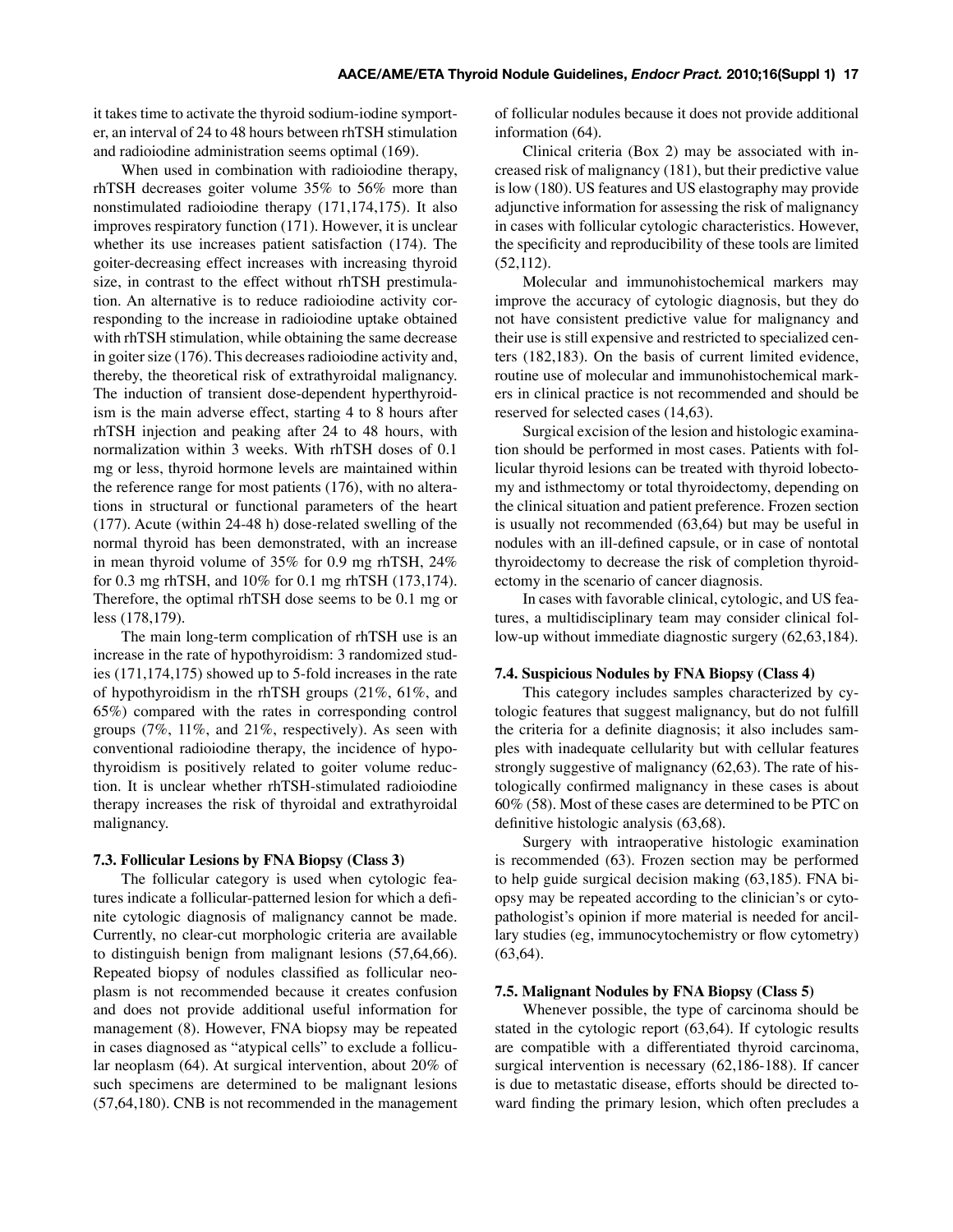thyroid surgical procedure. For anaplastic carcinoma and lymphoma, further diagnostic workup is recommended before surgery (63).

Thyroid US and cytologic results should be reviewed with the patient and family, and treatment options should be discussed (62). Surgical excision should be recommended and its potential complications discussed. Consultation with a surgeon experienced in endocrine surgical procedures should be obtained as soon as possible (62). The surgical approach should be planned according to the clinical setting and imaging findings (188,189).

Preoperatively, in addition to evaluation by an anesthesiologist, patients with documented thyroid cancer should have US examination of the neck, UGFNA biopsy of any concomitant suspicious nodule or lymph node, and vocal cord assessment (188). In case of suspicious US features, the metastatic nature of a malignant cervical mass should be confirmed with measurement of thyroglobulin or calcitonin in the washout of the needle used for UGFNA biopsy (43,188,190).

MRI and CT may be performed in selected cases, if needed for the assessment of nodal or airway involvement, substernal extension, or pulmonary metastatic disease (55,191,192).

Treatment and management of thyroid cancer are not covered by this guideline.

# **7.6. Key Recommendations**

*7.6.1. Nodules Nondiagnostic by FNA Biopsy (Class 1)*

- If initial FNA biopsy is nondiagnostic, it should be repeated with US guidance (**Grade B; BEL 3**)
- • Most persistently nondiagnostic solid nodules should be surgically excised (**Grade C; BEL 4**)
- CNB may offer additional information in thyroid lesions with inadequate cytologic results of FNA biopsy (**Grade C; BEL 3**)

# *7.6.2. Nodules Benign by FNA Biopsy (Class 2)*

7.6.2.1. Follow-Up

- • Cytologically benign nodules should be followed up (**Grade C; BEL 3**)
- Perform repeated clinical and US examination and TSH measurement in 6 to 18 months (**Grade D**)
- Perform repeated UGFNA biopsy in cases of appearance of clinically or US suspicious features (**Grade B; BEL 3**)
- Perform repeated UGFNA biopsy in cases of a greater than 50% increase in nodule volume (**Grade B; BEL 3**)
- Consider routine repeated UGFNA biopsy in 6 to 18 months, even in patients with initially benign cytologic results (**Grade D**)
- 7.6.2.2. Levothyroxine Therapy for Benign Nodules
	- Routine levothyroxine therapy is not recommended (**Grade B; BEL 1**)
	- • Levothyroxine therapy or iodine supplementation may be considered in young patients with small nodular goiter and no evidence of functional autonomy (**Grade B; BEL 1**)
	- Levothyroxine therapy is not recommended for preventing recurrence after lobectomy if TSH remains normal (**Grade B; BEL 1**)
- 7.6.2.3. Surgical Indications for Benign Nodules
	- Presence of local pressure symptoms clearly associated with the nodule(s), previous external irradiation, progressive nodule growth, suspicious US features, or cosmetic issues (**Grade D**)
	- The preferred extent of resection for benign uninodular goiter is lobectomy plus isthmectomy and for MNG is (near) total thyroidectomy (**Grade D**)

# 7.6.2.4. US-Guided PEI

- PEI is effective in the treatment of benign thyroid cysts and complex nodules with a large fluid component (**Grade B; BEL 1**)
- PEI should not be performed in solitary solid nodules, whether hyperfunctioning or not, or in MNGs (**Grade C; BEL 3**)

### 7.6.2.5. Image-Guided Thermal Ablation

- Laser ablation may be considered for the treatment of thyroid nodules causing pressure symptoms or cosmetic issues in patients who decline surgery or are at surgical risk. Its use should be restricted to specialized centers (**Grade C; BEL 2**)
- RFA is not recommended in the routine management of thyroid nodules (**Grade C; BEL 3**)

7.6.2.6. Radioiodine Therapy for Benign Nodular Goiter

### 7.6.2.6.1. Considerations

- Indications are hyperfunctioning and/or symptomatic goiter, previous thyroid surgery, or surgical risk (**Grade B; BEL 2**)
- Before treatment, UGFNA biopsy should be performed per the recommendations given for nontoxic MNG (**Grade B; BEL 3**)
- • Avoid use of iodine contrast agents or iodinated drugs before administration of radioiodine; withdraw antithyroid drugs at least 1 week before treatment and consider resumption 1 week after radioiodine therapy (**Grade B; BEL 2**)

# 7.6.2.6.2. Contraindications

Radioiodine is contraindicated in pregnant or breastfeeding women (**Grade A; BEL 2**)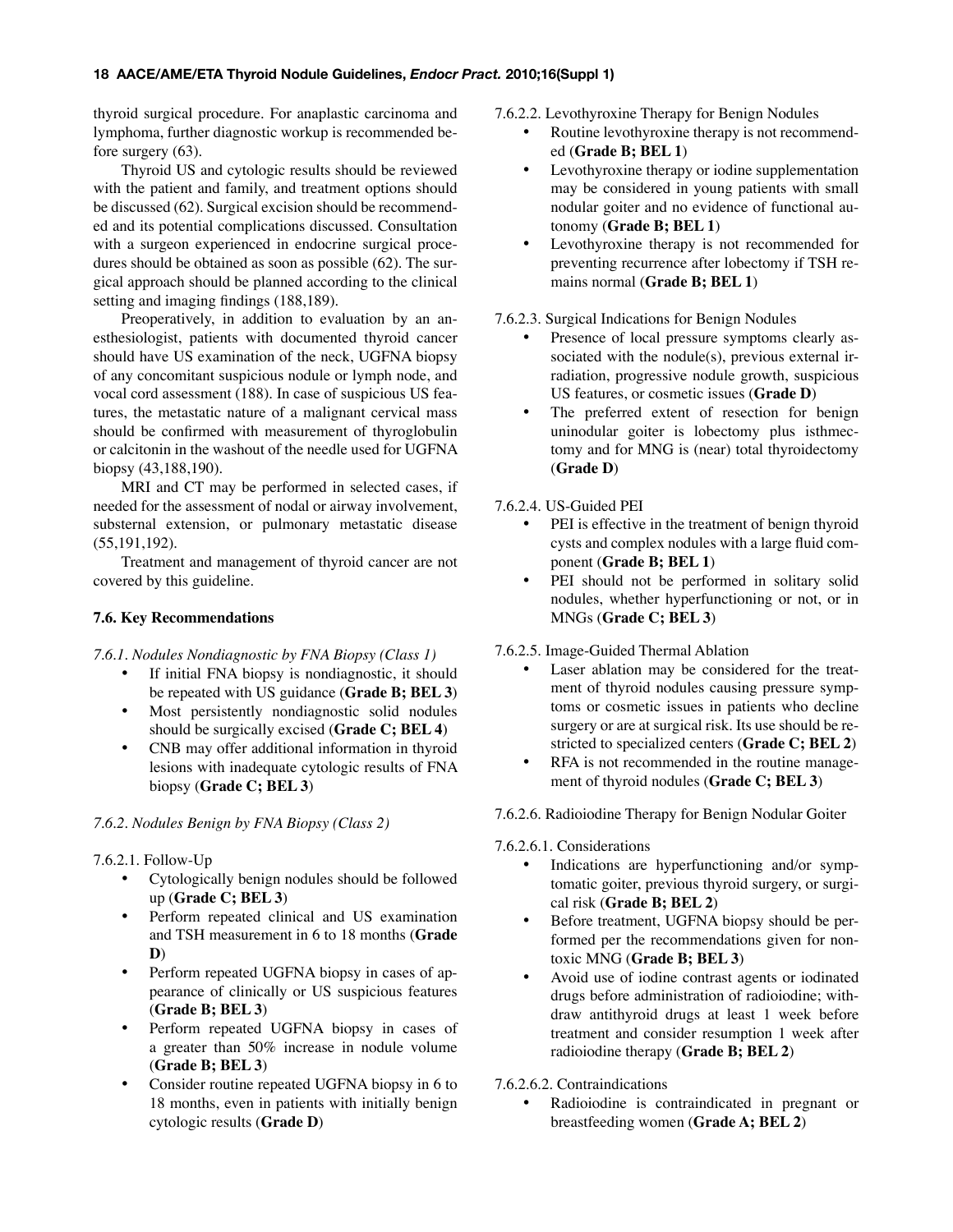Always perform a pregnancy test before administration of radioiodine in women of childbearing age (**Grade A; BEL 2**)

7.6.2.6.3. Follow-Up After Radioiodine Therapy

- Regular thyroid function monitoring is mandatory (**Grade B; BEL 3**)
- Consider repeating treatment in cases of persistent or recurrent hyperthyroidism or inadequate size reduction (**Grade C; BEL 3**)

# *7.6.3. Follicular Lesions (Class 3)*

### 7.6.3.1. Management

- Repeated FNA biopsy of follicular lesions is not recommended because it does not provide additional information (**Grade C; BEL 3**)
- CNB is not recommended in the management of follicular lesions because it does not add additional information to FNA biopsy (**Grade D; BEL 4**)
- • Molecular and histochemical markers are currently not recommended for routine use; their use may be considered in selected cases (**Grade D; BEL 3**)
- 7.6.3.2. Treatment
	- Surgical excision is recommended for most follicular thyroid lesions (**Grade B; BEL 3**)
	- Intraoperative frozen section is not recommended as a routine procedure (**Grade D**)
	- • Consider clinical follow-up in the minority of cases with favorable clinical, US, cytologic, and immunocytochemical features (**Grade D**)

*7.6.4. Management of FNA Biopsy–Suspicious Nodules (Class 4)*

- Surgery is recommended (Grade B; BEL 3)
- Intraoperative frozen section is useful (**Grade D**)

### *7.6.5. Nodules Malignant by FNA Biopsy (Class 5)*

- 7.6.5.1. Management
	- For a thyroid nodule with FNA biopsy results positive for differentiated thyroid carcinoma, surgical treatment is recommended (**Grade A; BEL 3**)
	- For anaplastic carcinoma, metastatic lesions, and lymphoma, further diagnostic workup is recommended before surgery (**Grade B; BEL 3**)

# 7.6.5.2. Preoperative Evaluation

Review US and cytologic results with the patient; discuss treatment options and obtain consultation with a surgeon experienced in endocrine surgery (**Grade D**)

- US examination of the neck, UGFNA biopsy of any concomitant suspicious nodule or lymph node, and vocal cord assessment should be performed before surgery (**Grade B; BEL 3**)
- In case of suspicious US features, the metastatic nature of a lymph node may be confirmed with measurement of thyroglobulin or calcitonin in the washout of the needle used for UGFNA biopsy (**Grade C; BEL 3**)
- MRI and/or CT is useful in selected cases (Grade **D; BEL 3**)

# **8. PREGNANCY AND CHILDHOOD**

# **8.1. Thyroid Nodule During Pregnancy**

Most cases of thyroid nodules during pregnancy are in patients with preexisting nodules who then become pregnant; occasionally, however, a thyroid nodule is detected for the first time during pregnancy. A thyroid nodule in a pregnant woman should be managed in the same way as in nonpregnant women, except for avoiding the use of radioactive agents for both diagnostic and therapeutic purposes (151,153). Thyroid nodule diagnosis during pregnancy necessitates FNA biopsy if findings are suspicious, regardless of the gestational age of the fetus (193).

Sharing of findings among the endocrinologist, obstetrician, thyroid surgeon, pathologist, and anesthesiologist is recommended. Furthermore, the patient's preferences should also be appropriately considered (62).

### **8.2. Effects of Pregnancy on Nodular Thyroid Disease**

In one series, thyroid nodules were diagnosed in 34 of 221 pregnant patients, who had follow-up through 3 months after delivery (194). The volume of the single or dominant thyroid nodule increased from a mean of  $60 \text{ mm}^3$ at the beginning of pregnancy to  $65 \text{ mm}^3$  at the third trimester and to 103 mm<sup>3</sup> 6 weeks after delivery. At 3-month postpartum follow-up, the volume was still increased from early in pregnancy  $(73 \text{ mm}^3)$ . New thyroid nodules developed in 11.3% of women during pregnancy; this circumstance led to an increase in the incidence of nodular thyroid disease, from 15.3% at baseline to 24.4% 3 months after delivery. No new thyroid nodules discovered on US were palpable. These data indicate that pregnancy is associated with an increase in the size of preexisting nodules and with the appearance of newly developed thyroid nodules, possibly because of the negative iodine balance that frequently occurs during pregnancy (195).

### **8.3. Management and Therapy**

### *8.3.1. Benign Thyroid Nodule*

Although pregnancy is a risk factor for progression of nodular thyroid disease, no available evidence indicates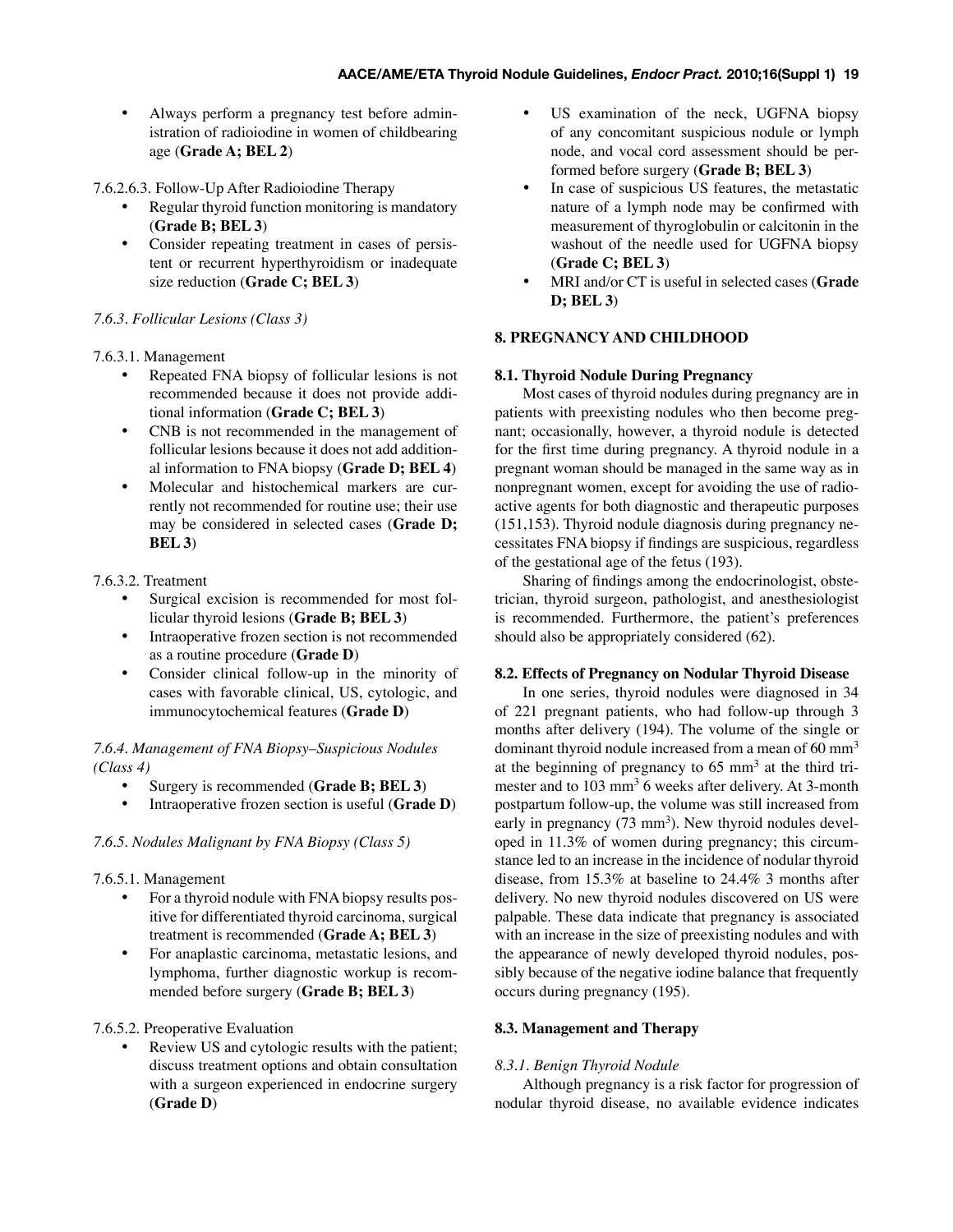that levothyroxine is effective in decreasing the size or arresting the growth of thyroid nodules during pregnancy (195). Hence, levothyroxine suppressive therapy for thyroid nodules is not advisable during pregnancy.

### *8.3.2. Follicular or Suspicious Thyroid Nodule*

Suspicious cytologic findings pose a difficult problem during pregnancy. Although pregnancy may cause a misleading diagnosis of follicular neoplasm because of a physiologic increase in follicular epithelium, the malignancy rate of follicular neoplasm in pregnant women is similar to that in nonpregnant women—about 14% (196). Therefore, deferring surgical treatment to the postpartum period seems reasonable.

### *8.3.3. Malignant Thyroid Nodule*

Thyroid cancer is rarely diagnosed during pregnancy. If cancer is diagnosed during the first or second trimester, the patient may undergo surgical treatment during the second trimester, when anesthesia risks are minimal (193). However, women with no evidence of aggressive thyroid cancer may be reassured that surgical treatment performed soon after delivery is unlikely to adversely affect prognosis (197). If the cytologic diagnosis is made during the third trimester, the surgical procedure can be postponed until the immediate postpartum period (197).

#### **8.4. Thyroid Nodules in Children**

Although no epidemiologic studies on thyroid nodules in children are available, small cohort studies report prevalences of thyroid nodules in prepubertal children of up to 1.8% (198-200). A few small retrospective cohort studies report higher malignancy rates for thyroid nodules in children than in adults: a mean malignancy rate of 26% for operated thyroid nodules in children (201), and 9% to 18% malignant and suspicious results for children undergoing FNA biopsy (201-203). The lower prevalence of thyroid nodules in children, associated with higher malignancy rates than in adults (204), suggests a more frequent surgical approach for thyroid nodules in children.

Diagnostic and therapeutic practice patterns vary considerably for thyroid nodules in children (205). Sensitivity and specificity of FNA biopsy in children are 86% to 100% and 65% to 90%, respectively (15,202), and thyroid US criteria for malignancy seem to have a low predictive value in children (15,206).

Despite a high prevalence of positive lymph nodes and lung metastases at presentation, the prognosis of PTC in children is good (207). Young age is a main determinant of recurrence in children (208). Whereas thyroid carcinomas in children are mostly papillary, several case reports describe follicular thyroid carcinomas in patients with congenital hypothyroidism (195) who also have an increased incidence of thyroid nodules. Moreover, in contrast to adults, hot nodules in children seem to carry a substantial risk of malignancy (209).

### **8.5. Key Recommendations**

- *8.5.1. Management of Thyroid Nodules During Pregnancy*
	- Thyroid nodules in pregnant women should be managed in the same way as in nonpregnant women; in the presence of suspicious clinical or US findings, diagnosis necessitates FNA biopsy (**Grade C; BEL 3**)
	- Avoid use of radioactive agents for both diagnostic and therapeutic purposes (**Grade A; BEL 2**)
	- During pregnancy, suppressive levothyroxine therapy for thyroid nodules is not recommended (**Grade C; BEL 3**)
	- For a growing thyroid nodule during pregnancy, follow-up should include US and FNA biopsy (**Grade C; BEL 3**)
	- If FNA biopsy shows a follicular lesion, surgery may be deferred until after delivery (**Grade C; BEL 3**)

# *8.5.2. Management of FNA Biopsy–Malignant Nodules During Pregnancy*

- When a thyroid malignancy is diagnosed during the first or second trimester, thyroidectomy may be done during the second trimester, if recommended. Women with no evidence of aggressive thyroid cancer may be reassured that surgical treatment performed soon after delivery is unlikely to adversely affect prognosis (**Grade C; BEL 3**)
- When a thyroid malignancy is diagnosed during the third trimester, surgical treatment can be deferred until the immediate postpartum period (**Grade C; BEL 3**)

#### *8.5.3. Management of Thyroid Nodules in Children*

- Evaluation of nodular disease in children is similar to that in adults (**Grade C; BEL 3**)
- • Because of a higher prevalence of malignancy in children, surgery is often necessary for cold, as well as hot nodules (**Grade C; BEL 3**)

### **9. METHODS**

### **9.1. Development and Use of the Guidelines: Methods of Bibliographic Research**

We searched for primary evidence to support the current guidelines by using a "clinical question" method. Each topic covered by the guidelines was translated to a related question. Accordingly, the bibliographic research was conducted by selecting the studies able to yield a methodologically reliable answer to each question.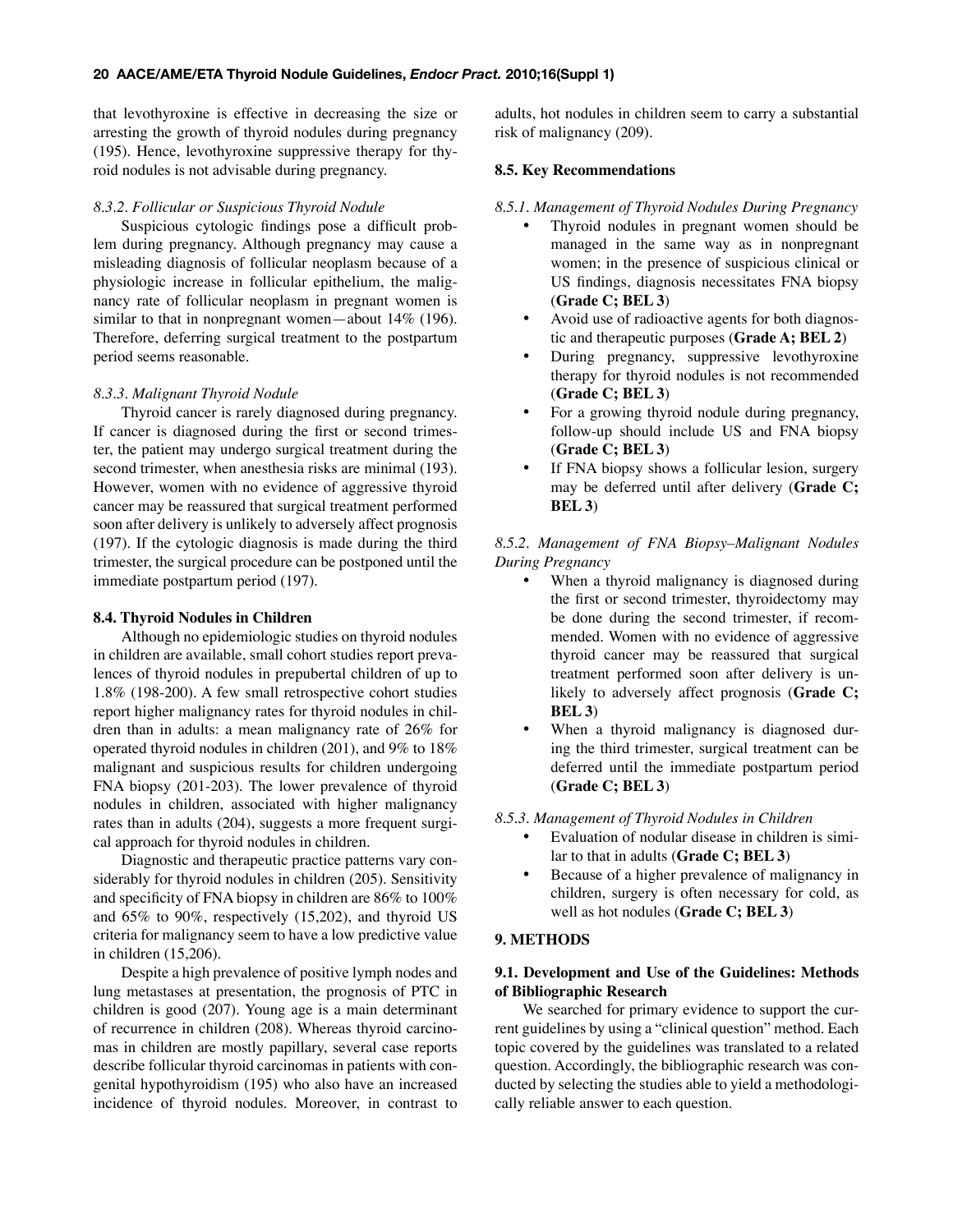The first step was to select pertinent published reports. The United States National Library of Medicine Medical Subject Headings (MeSH) database was used as a terminologic filter. Appropriate MeSH terms were identified, and care was taken to select them on a sensitive rather than a specific basis. The MeSH terms and their proper combination enabled us to retrieve the reports pertinent to a specific issue.

The second step was to select relevant published studies. Beginning with the pertinent reports indexed with the appropriate MeSH terminologic filters, we applied the PubMed clinical queries methodologic filters. The clinical queries were grouped into 4 categories: diagnosis, etiology, prognosis, and therapy. For each clinical question, a proper complex search string is available (210,211). From the combination of terminologic (MeSH terms) and methodologic filters (clinical queries), the relevant studies, designed to provide a reliable answer to the question, were selected.

After the relevant published studies had been retrieved, the bibliographic research continued by looking for further evidence cited in the bibliography of each report and by following the Related Articles link listed next to each item in MEDLINE.

Meta-analyses were searched, both in MEDLINE and in the Cochrane Library. Three methods were used to search for meta-analyses in MEDLINE:

- Selection of "Meta-Analysis" from the "Publication Type" menu on the "Limits" tab of the PubMed main page
- Application of function "Find Systematic Reviews" on the "Clinical Queries" PubMed page
- Use of Hunt and McKibbon's complex string for systematic reviews (200): AND (meta-analysis [pt] OR meta-anal\* [tw] OR metaanal\* [tw]) OR (quantitative\* review\* [tw] OR quantitative\* overview\* [tw]) OR (systematic\* review\* [tw] OR systematic\* overview\* [tw]) OR (methodologic\* review\* [tw] OR methodologic\* overview\* [tw]) OR (review [pt] AND medline [tw])

The Cochrane Library was browsed by entering free terms in the search window.

Guidelines were searched in MEDLINE and in several guidelines databases. Two methods were used to search for guidelines in MEDLINE:

- Selection of "Practice Guidelines" from the "Publication Type" menu on the "Limits" tab of the PubMed main page
- • Use of the following GIMBE-Gruppo Italiano Medicina Basata sulle Evidenze complex string for the guidelines: "guideline" [pt] OR "practice guideline" [pt] OR "health planning guidelines" [mh] OR "consensus development conference" [pt] OR "consensus development conference, nih" [pt] OR "consensus development conferences"

[mh] OR "consensus development conferences, nih" [mh] OR "guidelines" [mh] OR "practice guidelines" [mh] OR (consensus [ti] AND statement [ti])

Guidelines were searched in the following databases: National Guideline Clearinghouse (USA); Agency for Healthcare Research and Quality (USA); Canadian Medical Association—Clinical Practice Guidelines; Canadian Task Force on Preventive Health Care; National Institutes of Health—National Heart, Lung, and Blood Institute (USA); National Health Service Research and Development Health Technology Assessment Programme (UK); National Institute of Clinical Excellence (UK); New Zealand Guidelines Group; PRODIGY Guidance—National Health Service (UK); and the Scottish Intercollegiate Guidelines Network.

# **9.2. Levels of Evidence and Grading of Recommendations**

The AACE protocol for standardized production of clinical practice guidelines was followed to rate the evidence level (EL) of each reference on a scale of 1 to 4 and to link the guidelines to the strength of recommendations on the basis of grade designations A (action based on strong evidence) through D (action not based on any evidence or not recommended) (Table 2) (212). The BEL, corresponding to the best conclusive evidence found, accompanies the recommendation grade (213). All recommendations resulted from a consensus among the AACE, AME, and ETA primary writers and were influenced by input from the Task Force members and reviewers.

Some recommendations were upgraded or downgraded on the basis of expert opinion. In these cases, subjective factors such as clinical experience, cost, risk, and regional availability of specific technologies and expertise took priority over the reported BEL (214).

# **10. STANDARDS FOR DIAGNOSTIC AND THERAPEUTIC PROCEDURES IN PATIENTS WITH THYROID NODULES**

### **10.1. Ultrasonography**

US is the most valuable technique for evaluating thyroid anatomy because it provides accurate information about thyroid size, shape, and texture. In most patients, US examination is considered the criterion standard for detecting nodular thyroid disease; its high resolution currently can distinguish thyroid lesions as small as 1 or 2 mm in diameter. Hence, US examination has a pivotal role in localizing, counting, and measuring palpable and nonpalpable thyroid nodules. Tips for a good US examination are shown in Box 4. US evaluation of nodule margins, shape, texture, and vascularity may provide consistent clues for predicting the probability of malignancy, thus directing patient referral for FNA biopsy.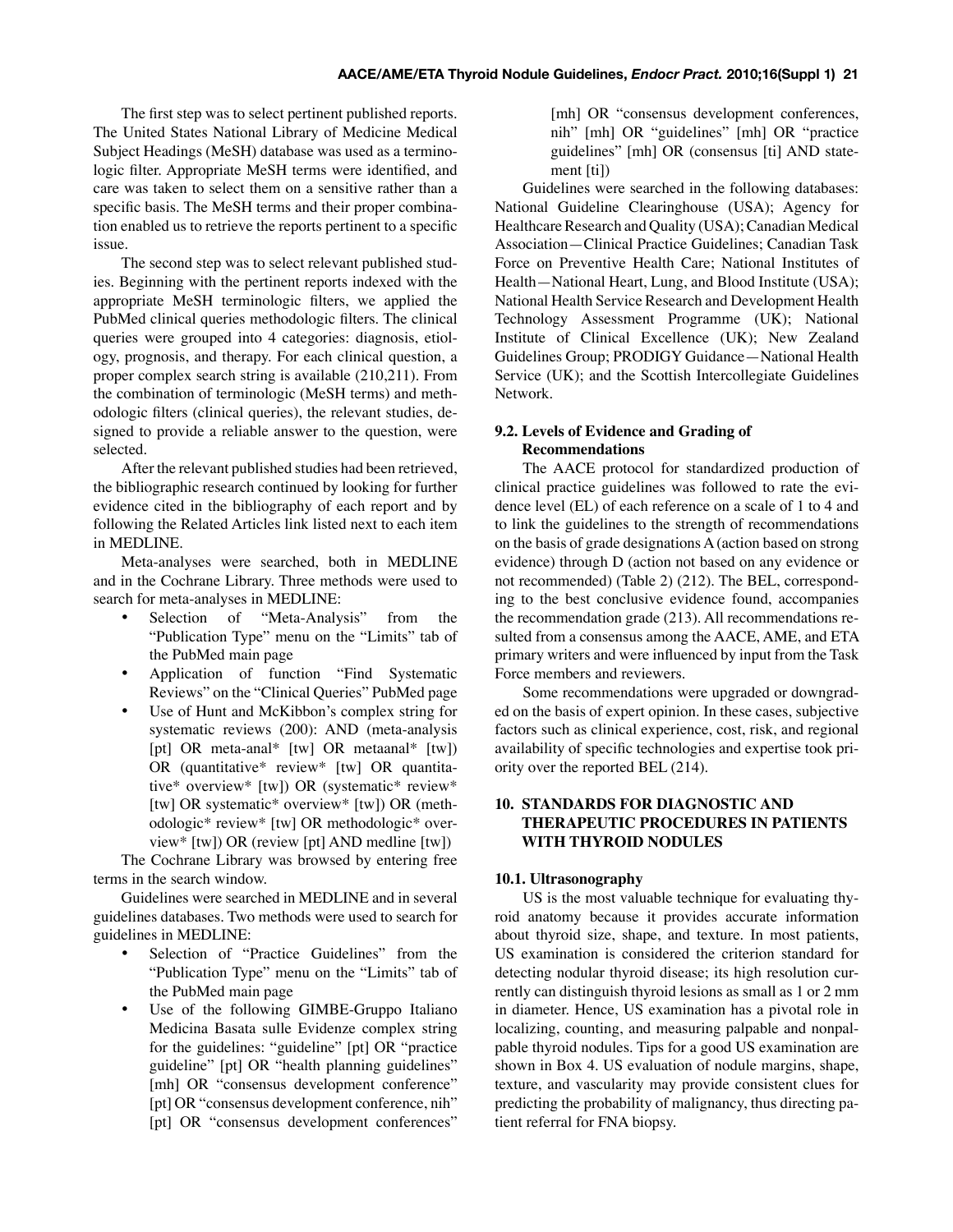| <b>Table 2</b><br><b>Strength-of-Evidence Scales Reported in the Medical Literature</b> |                                                                                                                                                                                                                                                                                                                                                                                                                                                                |                                                                                                                                                                                                 |  |  |  |  |
|-----------------------------------------------------------------------------------------|----------------------------------------------------------------------------------------------------------------------------------------------------------------------------------------------------------------------------------------------------------------------------------------------------------------------------------------------------------------------------------------------------------------------------------------------------------------|-------------------------------------------------------------------------------------------------------------------------------------------------------------------------------------------------|--|--|--|--|
| Category                                                                                |                                                                                                                                                                                                                                                                                                                                                                                                                                                                | <b>Description</b>                                                                                                                                                                              |  |  |  |  |
| Level of Evidence<br>1                                                                  | Well-controlled, generalizable, randomized trials<br>Adequately powered, well-controlled multicenter trials<br>Large meta-analyses with quality ratings                                                                                                                                                                                                                                                                                                        |                                                                                                                                                                                                 |  |  |  |  |
| $\overline{2}$<br>3                                                                     | All-or-none evidence<br>Randomized controlled trials; limited body of data<br>Well-conducted prospective cohort studies<br>Well-conducted meta-analyses of cohort studies<br>Methodologically flawed randomized clinical trials<br>Observational studies<br>Case series or case reports<br>Conflicting evidence with weight of evidence supporting the recommendation<br>Expert consensus<br>Expert opinion based on experience<br>"Theory-driven conclusions" |                                                                                                                                                                                                 |  |  |  |  |
| $\overline{4}$                                                                          |                                                                                                                                                                                                                                                                                                                                                                                                                                                                |                                                                                                                                                                                                 |  |  |  |  |
|                                                                                         | "Unproven claims"                                                                                                                                                                                                                                                                                                                                                                                                                                              |                                                                                                                                                                                                 |  |  |  |  |
| Level of<br><b>Recommendation</b>                                                       | <b>Description</b>                                                                                                                                                                                                                                                                                                                                                                                                                                             | <b>Action</b>                                                                                                                                                                                   |  |  |  |  |
| A                                                                                       | >1 Conclusive level 1 publications<br>demonstrating benefit >> risk                                                                                                                                                                                                                                                                                                                                                                                            | Action recommended for indications<br>reflected by published reports<br>Action based on strong<br>evidence<br>Action can be used with other<br>conventional therapy or as "first-               |  |  |  |  |
| B                                                                                       | No conclusive level 1 publication<br>$\geq$ 1 Conclusive level 2                                                                                                                                                                                                                                                                                                                                                                                               | line" therapy<br>Action recommended for indications<br>reflected by the published reports<br>Use if the patient declines or does not                                                            |  |  |  |  |
|                                                                                         | publication demonstrating benefit >><br>risk                                                                                                                                                                                                                                                                                                                                                                                                                   | respond to conventional therapy;<br>must monitor for adverse effects, if<br>any<br>Action based on intermediate evidence<br>Can be recommended as "second-line"                                 |  |  |  |  |
| $\mathcal{C}$                                                                           | No Conclusive level 1 or 2 publication                                                                                                                                                                                                                                                                                                                                                                                                                         | therapy<br>Action recommended for indications<br>reflected by the published reports                                                                                                             |  |  |  |  |
|                                                                                         | $\geq$ 1 Conclusive level 3 publication<br>demonstrating benefit >> risk<br><b>OR</b><br>No conclusive risk at all and no<br>benefit at all                                                                                                                                                                                                                                                                                                                    | Use if the patient declines or<br>does not respond to<br>conventional therapy,<br>provided there are no<br>significant adverse effects;                                                         |  |  |  |  |
| Level of<br>Recommendation                                                              | <b>Description</b>                                                                                                                                                                                                                                                                                                                                                                                                                                             | <b>Action</b>                                                                                                                                                                                   |  |  |  |  |
| D                                                                                       | No conclusive level 1, 2, or 3<br>publication demonstrating benefit >><br>risk                                                                                                                                                                                                                                                                                                                                                                                 | "no objection" to recommending their<br>use<br><b>OR</b><br>"No objection" to continuing their use<br>Action based on weak evidence<br>Not recommended<br>Patient is advised to discontinue use |  |  |  |  |
|                                                                                         | Conclusive level 1, 2, or 3 publication<br>demonstrating risk >> benefit                                                                                                                                                                                                                                                                                                                                                                                       | Action not based on any evidence                                                                                                                                                                |  |  |  |  |
|                                                                                         | Adapted from Mechanick et al (212) and Mechanick et al (213). Used with permission.                                                                                                                                                                                                                                                                                                                                                                            |                                                                                                                                                                                                 |  |  |  |  |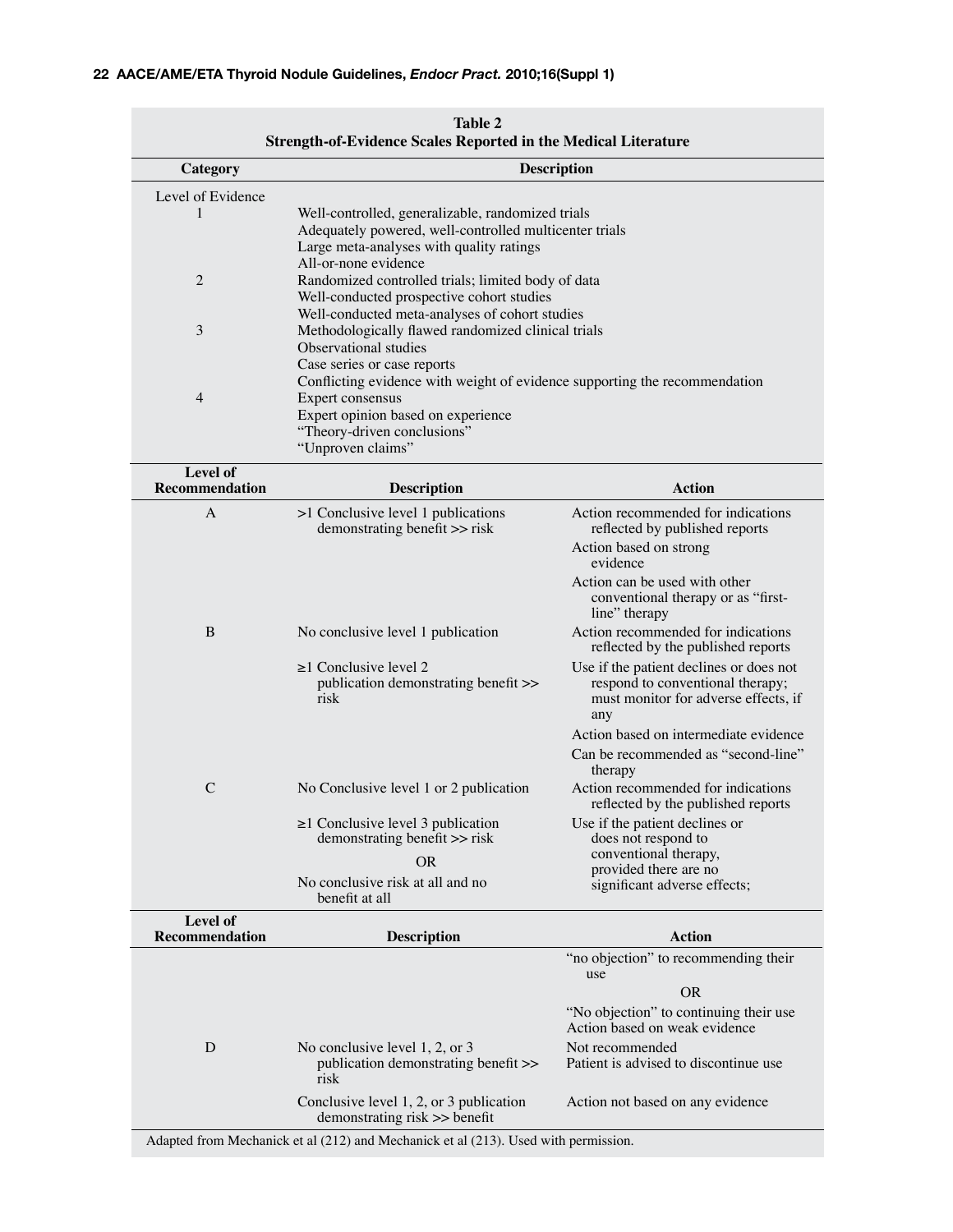**Box 4 Ten Tips for a Good Clinical Ultrasonographic Thyroid Examination**

- 1. Use a good-resolution instrument with digital technology, a 10- to 14-MHz linear probe, and Doppler capability
- 2. Sit comfortably in front of the ultrasound equipment with the controls within reach
- 3. Have the patient in a supine position with neck hyperextended
- 4. Hold the probe firmly in your hand; move it gently and slowly
- 5. Examine the whole neck from clavicle to jaw
- 6. Take transverse scans; rotate the probe clockwise to obtain longitudinal images
- 7. Save images (printouts or digital) of standard projections, plus images of relevant findings. Indicate in each picture the placement of the probe by pictograms or written notes
- 8. Measure 3 dimensions of nodular findings, using volume calculation for the best reproducibility of serial measurements
- 9. Be concise but thorough in your report
- 10. Be mentally neutral: expect unexpected findings

If the thyroid gland is grossly enlarged, the lower portions of both lobes may be located in the mediastinum and thus be partially or totally hidden to US assessment. Thyroid tissue extending behind the trachea also cannot be imaged by US. In these situations CT, MRI, or CT/positron emission tomography is indicated. Thyroid scintigraphy, although offering poor image definition, may be useful in detecting aberrant thyroid tissue such as lingual or thymic ectopia.

#### *10.1.1. Requirements for US Equipment*

US examination of the thyroid gland is usually performed with a 10- to 14‑MHz linear transducer. Curved transducers may be useful for a large or mediastinal goiter. The US equipment must be adjusted to operate at optimal frequency for clinical use, balancing resolution and beam penetration: deep targets can be evaluated with lower frequencies (5.0-7.5 MHz).

Color-flow Doppler and power Doppler US are highly useful for assessing the general vascularity of thyroid tissue and of single thyroid nodules, providing valuable information concerning their likelihood of malignancy. Doppler imaging is helpful in the evaluation of enlarged lymph nodes, and in the identification of parathyroid adenomas. A needle guide attachment is advisable for US-guided PEI or PLA treatments, to fit the needle exactly within the target under continuous observation during the procedure.

### *10.1.2. Requirements for US Training*

Training programs for thyroid US must include use of US for the whole neck region because thyroid diseases and tumors may extend beyond the anatomic boundaries of the thyroid gland. Most countries have no restrictions on who can perform thyroid and neck US; therefore, it is performed by general practitioners, endocrinologists, radiologists, nuclear medicine specialists, internists, general and

neck surgeons, and others. On one hand, the widespread use of thyroid US allows for enhanced recognition of thyroid nodules and tumors; on the other hand, it may lead to inconsistent use of US equipment and interpretation of US images and inappropriate indications for and performance of FNA biopsies. National scientific societies for radiology, US, and endocrinology are the ideal settings for learning programs.

In the AACE Endocrine Certification in Neck Ultrasound program, the following 6 areas are emphasized:

- (a) Principles of US imaging
- (b) Neck anatomy
- (c) Thyroid pathology
- (d) Parathyroid pathology
- (e) Lymph node pathology
- (f) UGFNA

Minimum requirements for Endocrine Certification in Neck Ultrasound are performance of 100 to 125 US studies (70% diagnostic, 30% UGFNA) in the 12 months preceding certification. Candidates are also required to submit images and reports of diagnostic and UGFNA biopsy procedures. The Italian Society of Ultrasound requires 325 hours of training divided as follows: 20 hours theory; 105 hours tutorial practice in a certified US school in a hospital, university, or research institute; and 200 hours corresponding to 600 US examinations in private or hospital practice. This certification is not restricted to the neck but includes other endocrine glands.

The number of US studies or hours of practice does not automatically guarantee the quality of diagnostic performance. Thyroid US training is effective when the case mix is comprehensive, including different types of tumor cases. The panel suggests the following minimums for expertise in thyroid US: at least 600 US examinations performed per year; at least 30 cases of thyroid tumors, metastatic lymph nodes, and local recurrences evaluated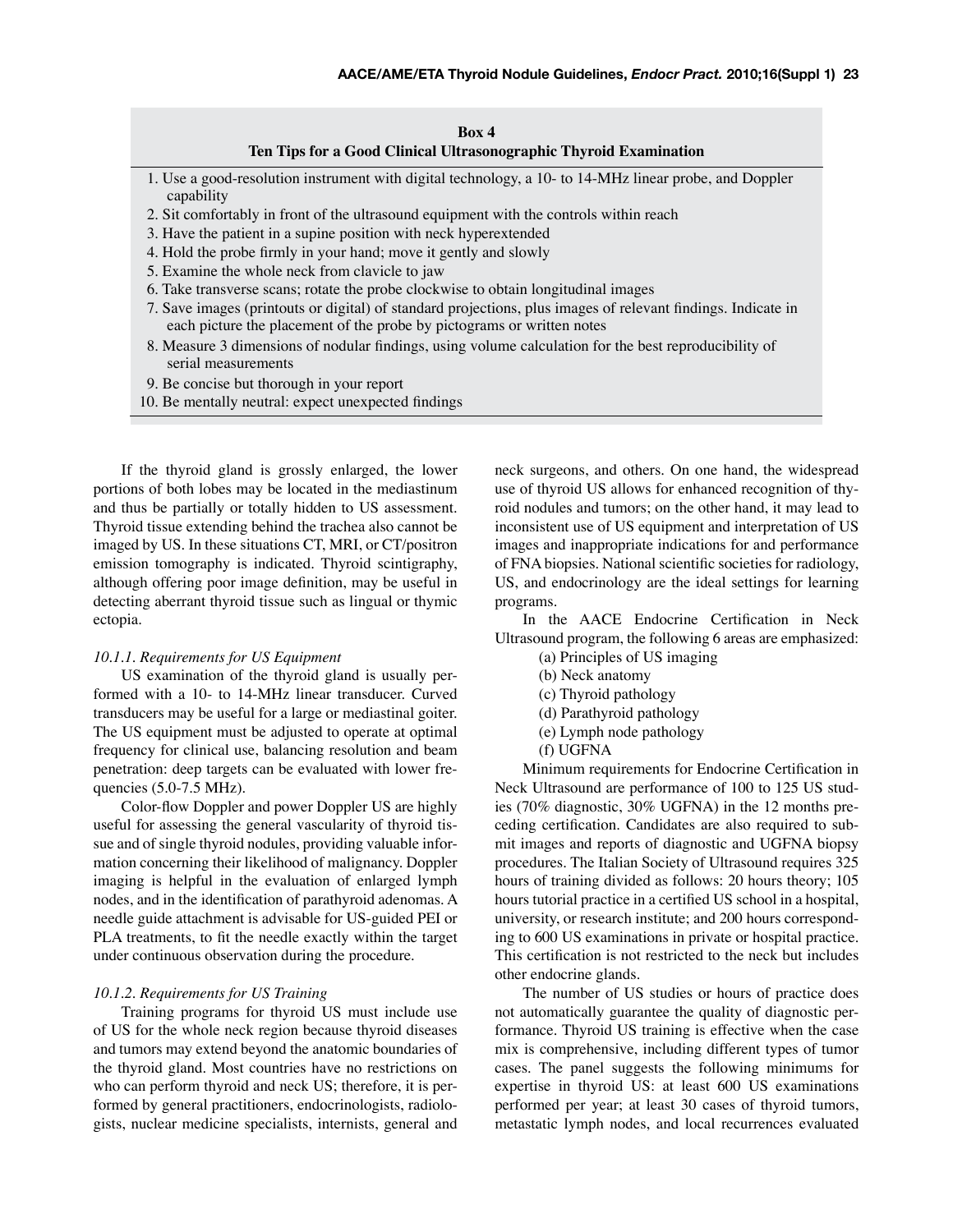per year; at least 70% of the thyroid tumors, subsequently diagnosed by FNA biopsy and histology, suspected at first US examination; and at least 150 UGFNA biopsy procedures performed per year, with an inadequate sampling rate of less than 10%.

US is an operator-dependent imaging technique, and static images are unsatisfactory; therefore, endocrinologists should be trained to perform by themselves a complete sonographic evaluation of patients with nodular thyroid disease.

#### *10.1.3. Thyroid US Method*

The US operator should sit comfortably in front of the screen of the US equipment, having the instrument keyboard at the right height for ease of handling. The patient is placed in the supine position for scanning, usually on the right side of the operator and US machine. A pillow under the patient's shoulders ensures that the neck is adequately hyperextended. A modest amount of gel is squeezed onto the probe footprint and, with the probe, is spread on the patient's neck. The probe is held gently with the right hand, ensuring complete probe contact without applying pressure. Excessive pressure may alter the anatomy and decrease venous blood flow, causing color Doppler mapping distortion.

During the procedure, both thyroid lobes should be imaged in at least 2 projections: axial (transverse) and sagittal (longitudinal) planes. It is advisable to start with a standard axial scan on the right lobe, then slowly rotate the probe 90° clockwise, without uncoupling the transducer from the neck. This method provides unlimited oblique images of the lobe, eventually obtaining the sagittal scan. The same procedure should be repeated on the left lobe. Thyroid images should include transverse scans of the superior, mid, and inferior portions of both thyroid lobes; longitudinal scans of the medial, mid, and lateral portions of both lobes; plus a transverse scan of the isthmus. Lobe size should be recorded in 3 dimensions (anteroposterior, transverse, and longitudinal), and the volume of each lobe may be calculated according to the ellipsoid formula. The thickness of the isthmus on the transverse view also should be recorded. The length and thickness of the thyroid lobes may vary considerably accordingly to body habitus; the more reliable index of thyroid size usually is lobe thickness. A thickness up to 2 cm is considered normal, and greater than 2.5 cm is definitely enlarged.

Thyroid abnormalities should be documented. Small focal alterations, including tiny 2- to 3-mm anechoic colloidal areas, isolated calcifications, and reflective bands of fibrous tissue are often seen as part of the normal range of thyroid texture appearance. The location, size, number, and characteristics of nodules should be recorded, including echogenicity (isoechoic, hypoechoic, markedly hypoechoic, hyperechoic, or anechoic), structure (solid, mixed, cystic), margins (regular, irregular, halo), calcifications

(coarse, eggshell, punctate), and vascularity (scanty, normal, high, peripheral, or central). Measurements should be made in 3 dimensions, reporting nodule volume according to the ellipsoid formula. Most US equipment allows automatic volume calculation.

US-assessed volume is the most reproducible indicator of nodule growth during serial clinical evaluations. Nodule thickness and length may change with variations in neck stretching or in probe pressure. Because nodule growth is one of the clinical criteria for recommending a repeated FNA biopsy or surgical excision, the use of a standardized, reproducible method of US measurement is of critical importance in clinical management of thyroid nodules. Significant nodule growth is usually defined as a volume increase of at least 50% or growth in 1 dimension of at least 20%.

US imaging should include the whole neck from clavicles to jaw. Abnormalities of soft tissues adjacent to the thyroid gland, such as abnormal lymph nodes or thrombosed veins, should be documented when encountered. Whenever possible, comparison should be made with previous US or other imaging studies.

Neck examination should be extended to the cervical lymph nodes. Enlarged lymph nodes (>0.5 cm) in the lateral and central compartments of the neck and their US characteristics (hilar line, microcalcifications, cystic necrosis, vascularity) should be studied.

During a US neck study, parathyroid adenomas may be seen incidentally.

### *10.1.4. Preoperative US Study of the Neck*

All patients undergoing thyroid surgery should have a preoperative US study. When needed, other imaging studies may be performed (see section 3.6.).

Preoperative US study of thyroid nodules should include the thyroid gland and neck lymph nodes. For surgical planning, the following information should be provided to the surgeon:

- General appearance of the thyroid gland. In particular, coexistent chronic thyroiditis, because this may be associated with fibrosis and difficult gland dissection
- Site, side, and size of the nodule or nodules
- Number of nodules or suspected tumor foci, monolateral or bilateral
- Margins of the nodule, boundaries, suspicious extracapsular extension
- Suspicious lymph nodes in the central and lateral neck compartments
- • Coexistent pathologic findings, including enlarged parathyroid gland or other masses

### *10.1.5. Color and Power Doppler US Examination*

Color-flow and power Doppler US provide information regarding both the direction and velocity of blood flow.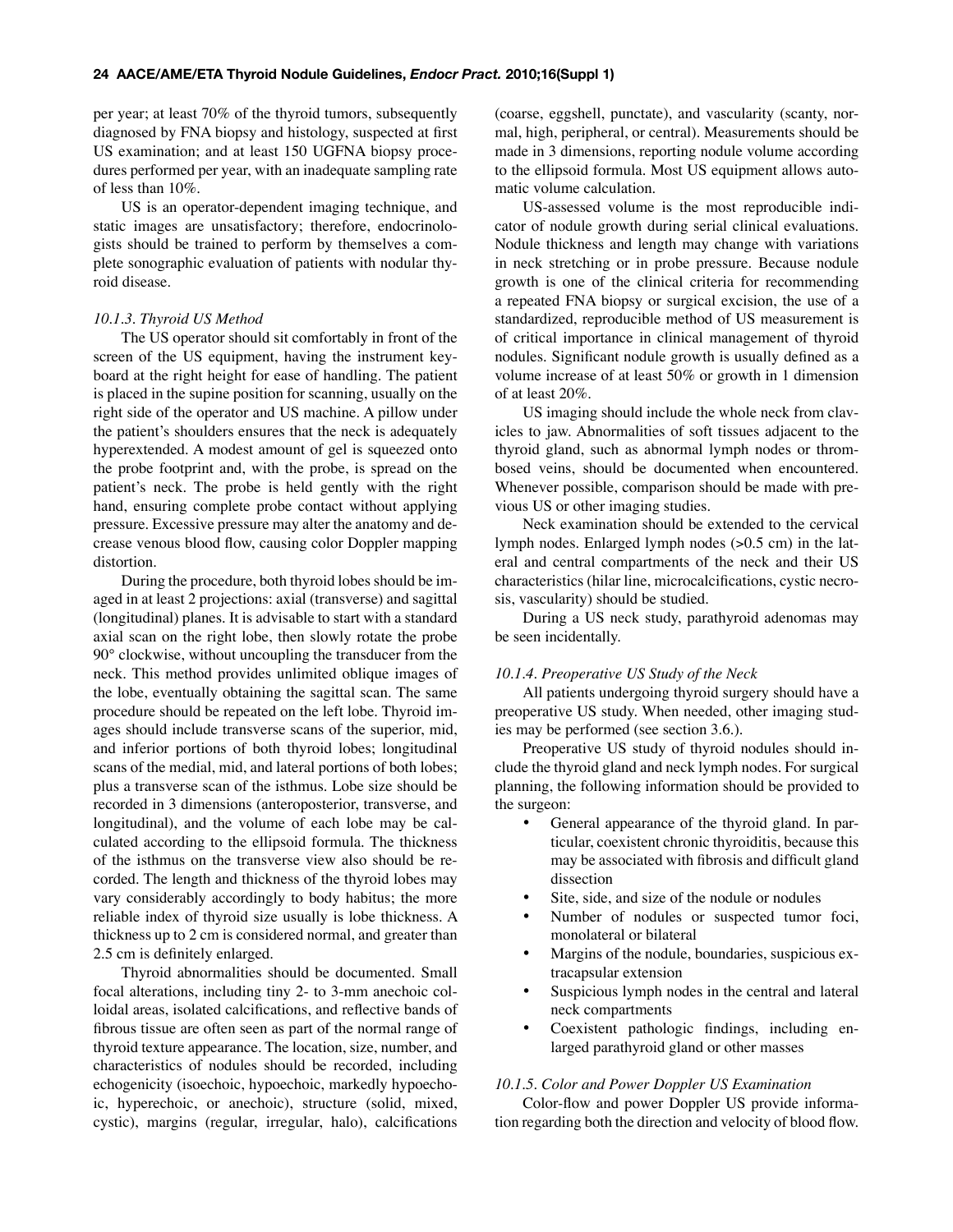Power Doppler is currently the preferred technique for assessing nodule vascularity because of its high sensitivity in detecting the slow flows that occur in thyroid nodules. Doppler frequencies should be set to optimize flow detection. A low pulse-repetition frequency of 1 to 1.3 MHz is generally used. The color or power Doppler box should be adjusted on the US screen according to the nodule size and position.

Thyroid nodules are categorized as having absent or present peripheral and intranodular blood flow. Most malignancies have increased central flow, and the finding of increased central vascularity should be reported when encountered. The negative predictive value of power Doppler analysis is low, and a negative study does not eliminate the need for FNA biopsy. Furthermore, the concept of absent or present intranodular flow requires reassessment in light of the increased Doppler sensitivity of newer US equipment. Intranodular blood flow is a generic indicator of viable tissue because it may be detected in virtually any solid nodule. True absence of intranodular vascularity is observed only in cysts, in tumor masses with areas of necrotic degeneration, or in small sclerotic microcarcinomas.

### *10.1.6. US Reporting*

The description of the US characteristics of the thyroid gland should provide all the information useful for clinical purposes. A definite diagnosis is not possible with US, but a mere descriptive report is not helpful if it does not include clinically useful details. Therefore, a US report should enable the reader to classify nodules on a malignancy risk scale.

Specific attention should be paid to several aspects of the US report:

- Aims of the report: Describe the US elements useful for a correct diagnosis and for the patient's knowledge of his or her own situation
- Contents of the report:
	- o Thyroid gland: volume, echogenicity, and vascularity
	- o Thyroid lesion(s): number of nodules and position within the thyroid gland; size, at least the maximal diameter, specifying whether it is longitudinal, anteroposterior, or laterolateral with respect to the lobe anatomy; echogenicity (anechoic, hypoechoic, isoechoic, or hyperechoic); presence and amount of a fluid component (mixed nodules); characteristics of the borders (regular, irregular, ill-defined) and presence of a peripheral halo; nodule shape ("more tall than wide"); presence of calcifications (micro, macro, egg shell); vascular pattern (presence of peripheral or intranodular flow)
	- o Presence of suspicious lymph nodes or US signs suggestive of capsular invasion

o If multiple nodules are present, a general description of the thyroid size and structure may be advisable, pointing out with detail the nodule (or nodules) bearing the US characteristics associated with malignant potential (see section 3.2.), rather than describing the largest ("dominant") nodule

The report should be typewritten and indicate the name of the operator and of the clinic or hospital. It should be stored in an archive or saved in a computerized database; it should be easily retrievable.

Stylistic suggestions for writing the US report:

- Be concise
- Point out the pathologic aspects
- Avoid writing too much about normal findingsdescribe normality only if a previous pathologic detail is no longer present (such as a cyst that disappeared) or if a normal report is clinically unexpected (for example, a thyroid nodule that is suspected by palpation but that is not shown with US)
- Do not use acronyms, and use technical or easily understandable terms, avoiding words with uncertain or multiple meanings

### *10.1.7. Documentation*

In clinical practice, a standardized sketch of sonographic findings using a scheme of anatomic structures, at minimum, should be provided along with images. A permanent record of the US examination and its interpretation should be available. Images of all appropriate areas, whether normal or abnormal, should be archived along with measurements and labeled with all pertinent information (eg, patient and facility identification, date of examination, side imaged). The exact position of the probe by pictograms should appear on images. Images on printouts and/or digital media (CD-ROM, DVD) should be available along with the final report. US data should be stored and kept in accordance with the clinical needs and with legal and health care facility requirements.

### *10.1.8. New Technology*

The minimum US technology requirements for thyroid and neck examination are digital equipment, a highfrequency (10-14 MHz) linear probe, and color Doppler and power Doppler availability (see section 10.1.1.).

Image resolution and information may be integrated by several other options.

• Sensitive Doppler and B-flow technology. Sensitive and magnified visualization of blood reflectors permits unprecedented studies of nodular blood flow. As mentioned above (section 10.1.5.) the concept of absent or present intranodular flow should be reassessed.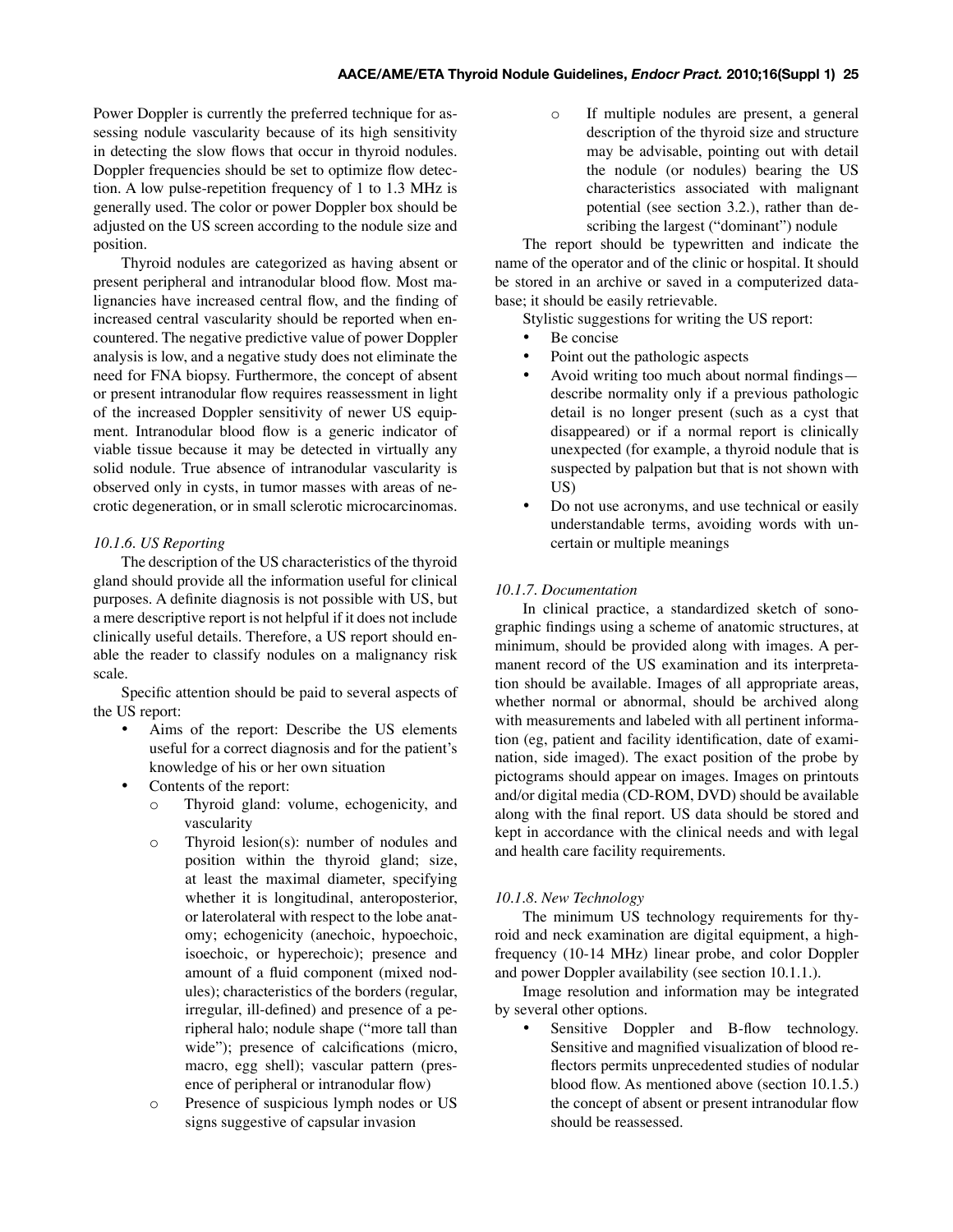- Tissue harmonics. Additional frequency components over and above the incident frequency (ie, the first harmonic or fundamental frequency) may be detected and imaged (second or tissue harmonic). Tissue harmonics may be useful in detecting deep, ill-defined masses. Typically, tissue harmonics may enhance visualization of central compartment lymph nodes or deep parathyroid glands.
- Extended view. Because of its small parts, the footprint of a linear probe is usually only 3.5 to 4 cm. This restricts the real-time visual field and prevents the visualization of a large mass in a single frame. Systems storing a continuous scan of the field of view can extend the real-time image. Convex and miniconvex probes, with frequencies up to 8 MHz and more, may permit enlarged views, viewing large masses exceeding the linear probe footprint, and exploring the superior mediastinum in large goiters or suspicious metastatic central compartment lymph nodes.
- Compound technology. Speckle noise is generated by rebound of the US beam on a transducer at a 90° angle. In traditional US equipment, thyroid tissues typically appear granular, which sometimes limits or hampers image resolution. Digital compound technology permits acquiring images generated by perpendicular and oblique US beam incidence, typically  $90^{\circ} \pm 20^{\circ}$ . The combined contributions of standard and steered US beams enable optimization of image quality, obtaining enhanced visualization of borders and interfaces, and smooth speckle noise. True tissue architecture is thus visualized.
- Volume US. Conventional 2-dimensional US images are reconstructed into 3‑dimensional images by the operator's brain. The latest real-time 3- or 4‑dimensional equipment acquires and constructs the volumetric dataset instantaneously, allowing for coronal, sagittal, and lateral scanning, as well as oblique planes to see anatomic relationships with rotating planes. Volume US is particularly promising in preoperative studies for surgical planning, as well as for evaluating the indications for and the results of minimally invasive ablation techniques.
- Elastography. The basic principle of elastography is that tissue compression produces strain (displacement), which is smaller in harder tissues than in softer tissues. It is scored measuring the degree of distortion of the US beam under the application of an external force, during the real-time US examination. The US elastogram is displayed over the B-mode image in a color scale that corresponds to tissue elasticity.

Contrast-enhanced imaging. Solutions of gas microbubbles are injected intravenously immediately before US examination. The lack of vascular signal is a useful tool for a precise definition of the size and margins of the area of thyroid necrosis induced by minimally invasive ablation procedures.

### **10.2. Thyroid Biopsy**

FNA biopsy is the most important diagnostic procedure in the initial evaluation of thyroid nodules, and its accuracy influences subsequent clinical management. The use of UGFNA biopsy is strongly recommended because its accuracy in diagnosing thyroid nodules exceeds that of conventional FNA. Because proper FNA biopsy technique and correct smear preparation are critical to ensure good diagnostic results, thyroid biopsy should be performed by experienced operators (see section 4).

### *10.2.1. Counseling, Informed Consent, and Request Form*

The FNA biopsy procedure should be clearly described to the patient beforehand, including reassurance of the absence of any major risks and the possibility of returning safely to work after its conclusion. The patient should be asked to cooperate with avoiding brisk movements, swallowing, speaking, or deep breathing during the procedure. The patient should be reassured that any neck pain during the procedure is transient and that it will be minimized by proper relaxation of the neck muscles.

A consent form should be signed by the patient before the procedure. The document should describe, in an easily comprehensible style, the procedure, the most frequent complications (neck pain, hematoma, skin bruising), and the possibility of a nondiagnostic sample or false-negative or false-positive results.

The request form accompanying the FNA biopsy specimen should include the following information: location of the nodule, size, suspicious or relevant US findings (eg, presence of microcalcifications or a completely cystic lesion), thyroid functional status and autoimmunity, drug treatment, previous radiation therapy, and personal or familial history of thyroid malignancy. Any suspicion of malignancy should always be described.

### *10.2.2. Procedure for Palpation-Guided FNA Biopsy*

Before FNA biopsy is performed, the thyroid gland should be palpated, and the nodule or nodules to be aspirated should be carefully identified. The patient then is placed supine on the examining table with the neck fully extended, supported by a pillow under the shoulders. Adequate lighting should be available. The skin is cleansed with alcohol; local anesthesia is not required. An assistant or a nurse is needed to help with the procedure, prepare and label slides, and apply pressure over the puncture sites.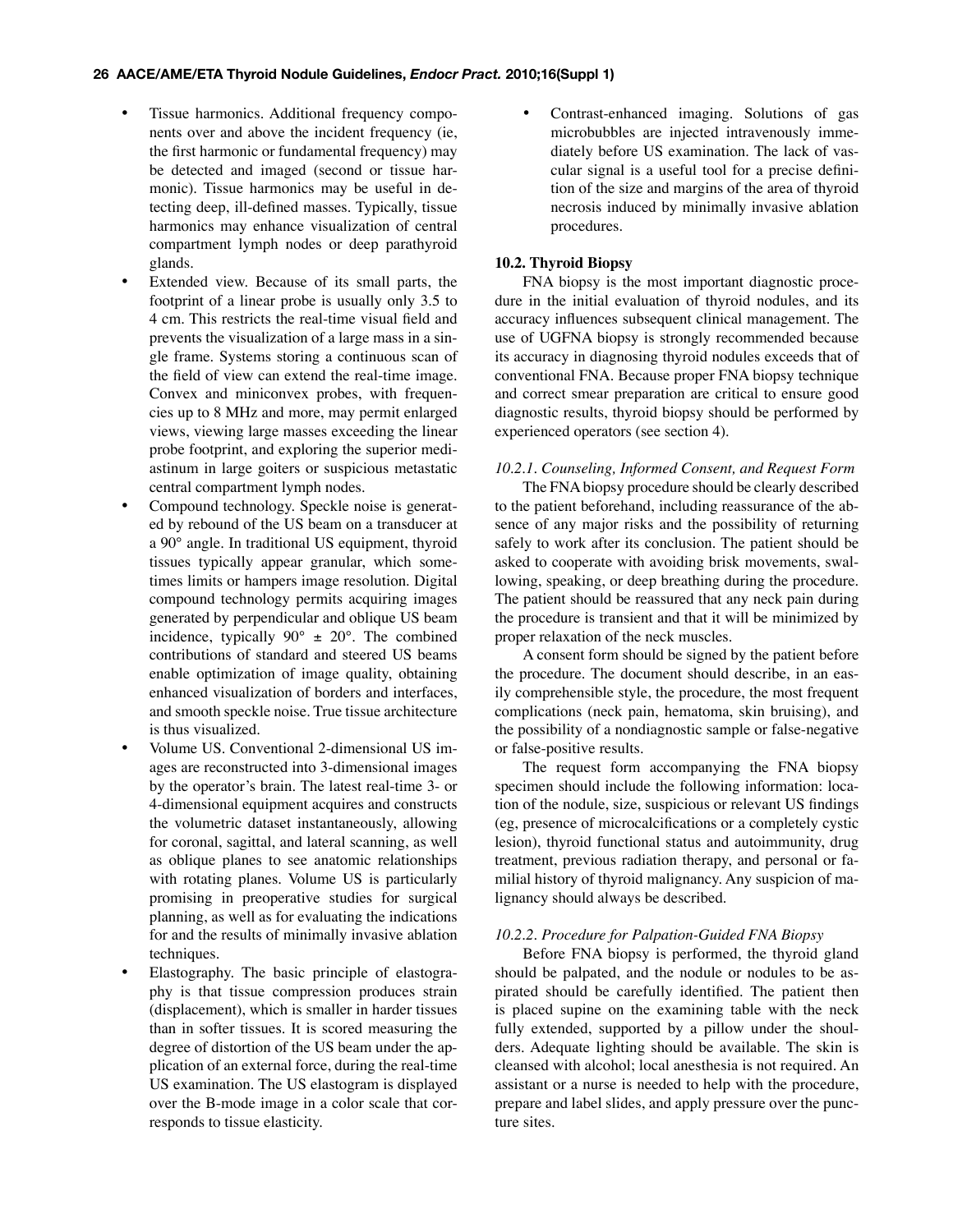Commonly available 22- to 27-gauge, 1.5" (3.8 cm) needles attached to a 10- to 20-mL disposable plastic syringe are used. A mechanical syringe holder such as a syringe pistol may be used. The needle is inserted into the nodule without suction, and after the tip is in the nodule, suction is applied while the needle is moved back and forth within the nodule. This maneuver helps dislodge cellular material, which is then sucked into the needle; within a few seconds, the aspirate appears in the needle hub. At that point, suction is released, and the needle is withdrawn. Cytologic smears are prepared by removing the syringe from the needle and filling it with air by retracting the plunger. The needle is then reattached to the syringe, and with the bevel pointing down, one drop of aspirated material is placed on each of several glass slides. Smears are then prepared by using 2 glass slides, similar to those used to make blood smears. Prepared slides can be air-dried or wet-fixed by immediate submersion in 95% ethyl alcohol for Papanicolaou staining.

Some facilities use automated cytology systems, such as Thin Prep (Hologic, Inc, Bedford, Massachusetts), wherein the specimen is placed in the solution for the system and reviewed later in the laboratory. Usually, 2 to 4 aspirations are made from different sites in each nodule; for each aspiration, 2 to 4 slides are prepared. In general, 6 to 12 slides are prepared per biopsy.

Initial sampling may be performed with a 23-gauge needle; larger needles (up to 19 gauge) are used for drainage of a viscous sticky colloid. The use of thinner needles  $(\approx 27 \text{ gauge})$  without suction should be preferred in a vascularized or complex lesion to minimize blood contamination of the sample. For this nonaspiration (fine-needle capillary) biopsy, the hub of a 25-gauge needle is held in a pencil-grip fashion, the needle is inserted gently into the nodule, and, after aspirate flows into the hub, the needle is withdrawn. Cellular material in the needle shaft is expelled onto glass slides, and smears are prepared as described above.

Immediately after withdrawal of the needle, gentle pressure is applied to the aspiration site (or sites) to prevent hematoma formation. In the absence of problems and if the patient is comfortable, the patient is allowed to leave after a few minutes of observation.

FNA biopsy of a thyroid nodule often causes slight temporary pain and is occasionally associated with a minor hematoma. No serious adverse effects and no distant spreading of tumor cells have been reported. FNA biopsy is relatively safe even with use of aspirin or anticoagulants, but a 5-day withdrawal of aspirin and anticoagulants is recommended.

### *10.2.3. Procedure for UGFNA Biopsy*

UGFNA biopsy, regardless of nodule dimension, provides a significant improvement in the rate of satisfactory cellular yields for cytologic interpretation compared with the rate for conventional FNA biopsy.

The operator plus a trained assisting nurse are sufficient to perform UGFNA biopsy, provided that needle guides are used. If guides are not used, a sonographer is required who holds the US probe for real-time imaging while the operator is performing UGFNA biopsy.

The room should be large enough to move around the operating bed and all the US equipment. Although the procedure does not require a sterile field, aseptic technique should be used. Therefore, the room should be clean, all materials should be disposable, and sterile gloves, appropriate dressing, and a cap should be worn by the operators.

The US machine should have at least a linear transducer that has a 3.5- to 4.0-cm footprint and multiple frequency settings ranging between 7.5 and 14 MHz, plus Doppler capability. Small curvilinear transducers may be useful for imaging difficult locations, especially in the low neck.

A large adjustable operating table or bed, about 50 cm, is preferable to ease the operator's movements. An auxiliary monitor mounted on a tower is helpful. The monitor should be placed in front of the operator, allowing a straight, comfortable view. A setup tray should be placed well over the patient's legs. The tray should include all materials required for topical cleansing, as well as sterile transducer covers, coupling gel, syringes, and needles. Tento 20-mL syringes with a slip-on tip or Luer lock with an eccentric tip that enhances visibility of the syringe hub are preferred, as are bevel-tip needles. The use of spinal or stylet-type needles permits crossing the coupling gel and the thyroid parenchyma while advancing the needle into the lesion of interest and prevents the uploading of gel or thyroid cells into the needle. Moreover, the stylet stiffens the needle, making it easier to maneuver before aspirating the nodule. An assortment of small needles (25- to 27-gauge), medium needles (21- to 23-gauge), and special needles such as the 22-gauge Westcott needle (BD, Franklin Lakes, New Jersey), which has a lateral scraping window for collecting material from hard lesions, should be part of the routine setup. Needle length is variable. Spinal needles inserted through the needle guide should be 75 to 90 mm long. Shorter needles may prevent the use of guide attachment. Pistol grip holders allow the operator to use the left hand to hold the transducer for direct control of the target view and the right hand to fit and move the needle. This procedure enhances the real-time view of the target. A detachable needle guide adapted for the transducer permits the operator to act independently, with the assistance of a nurse.

The operator stands on the left side of the recumbent patient and the nurse or assistant stands on the right. The US equipment is placed on the right side of the patient at head level. The nurse handles the basic US machine switches, such as freeze, depth, gain, color, and power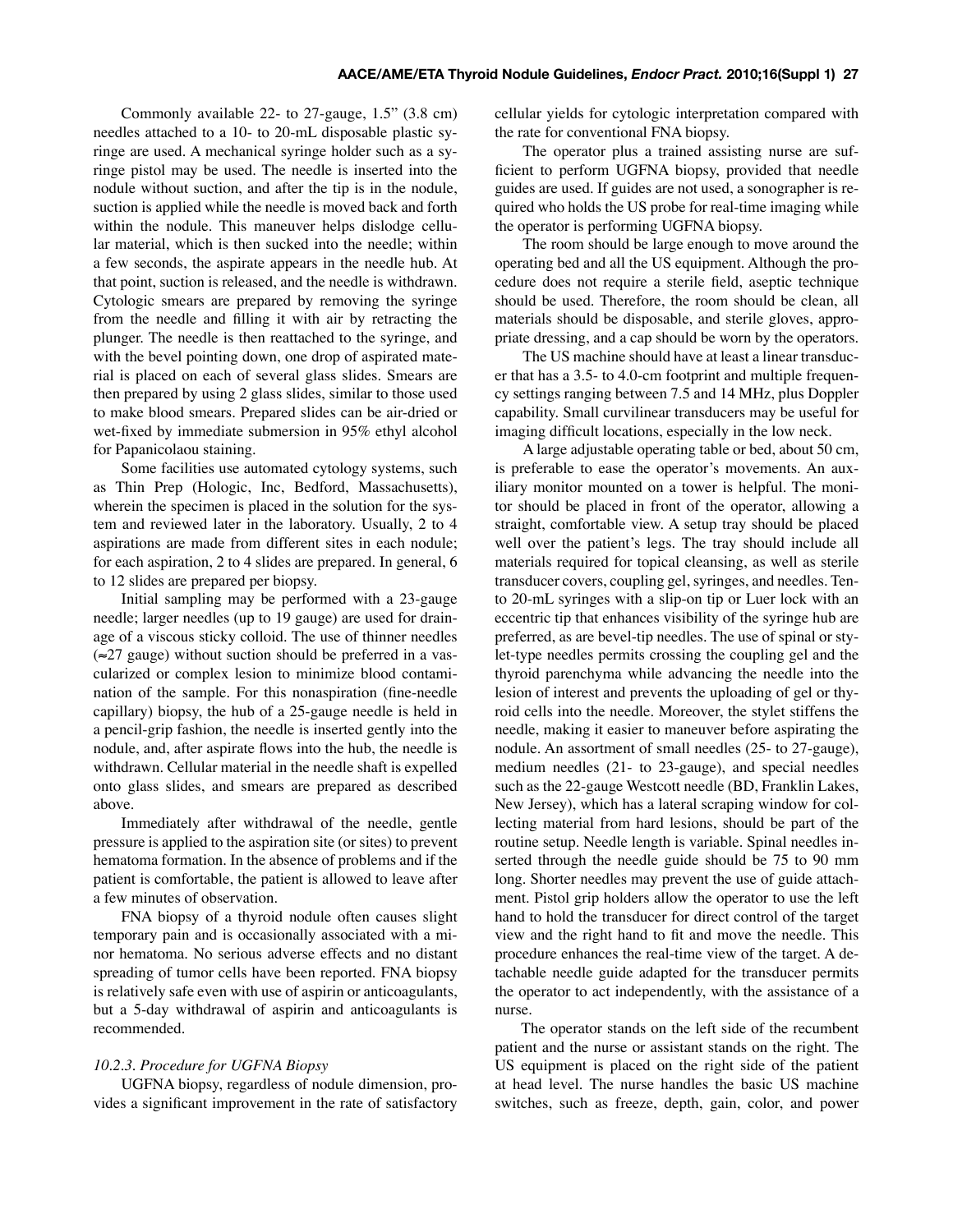color adjustments. The operator, in a comfortable standing position, holds the transducer with the left hand and watches images in the auxiliary monitor in front of her or him, aims the guide to the target, and inserts the needle using the right hand.

A 110-cm high bench equipped with glass slides and fixing materials (95% alcohol solution for slide glass immersion or isofix spray) should be available for immediate smearing and fixation. The bench should be illuminated by spotlights for optimal vision during the production of direct smears of aspirated material. If the physician has poor technical skill in slide production, the entire procedure is at risk of inadequacy. This problem may be overcome by diluting material in transport media for subsequent cytospin or cell block preparations.

Waste boxes to dispose of needles and biologic material should be on hand. Two 4-mL tubes containing 1-mL normal saline solution should be available for hormone measurement in the needle washout (thyroglobulin, calcitonin, parathyroid hormone, other markers).

With UGFNA biopsy, the operator is able to choose the biopsy site on the basis of US evaluation. The recommended biopsy sites are as follows:

- In large nodules, the peripheral part of the lesion is recommended rather than the central area, because of frequent degenerative changes
- In entirely cystic areas, the center of the lesion should be reached to drain the fluid content completely. Cystic fluid should be submitted to the laboratory for evaluation. Most colloid fluids are clear yellow; clear-colorless fluid suggests parathyroid origin, and material should be submitted for measurement of parathyroid hormone. Hemorrhagic fluid suggests increased malignant potential
- In mixed or mostly fluid complex lesions, the needle should be addressed to the root of hubs or pedicles growing into the cystic lumen (the inner area of the pedicle facing the lumen usually contains necrotic debris and cells with degenerative changes). After complete drainage of the fluid, both the solid areas and the peripheral borders of the lesion should be sampled

#### *10.2.4. Hormone Determination on FNA Biopsy Washout*

UGFNA biopsy is a sensitive technique for identifying malignant lymph nodes, but 5% to 10% of smears are nondiagnostic.

In patients with lymph node metastatic lesions or local neck recurrence from differentiated thyroid cancer, the combination of cytologic analysis and measurement of thyroglobulin in the needle washout increases the diagnostic sensitivity and specificity of FNA biopsy to nearly 100%. Washout is performed by rinsing the needle with 1 mL of normal saline solution immediately after smear

preparation. In patients with metastatic lymph nodes from differentiated thyroid cancer, thyroglobulin levels before radioiodine ablation are much higher (100-100 000 ng/mL) in the washout than in serum. In patients who have undergone thyroidectomy plus radioiodine therapy and have undetectable serum thyroglobulin levels, US may sometimes detect small suspicious neck recurrences. After radioiodine administration, metastatic lymph nodes may be atrophic and yield nondiagnostic cytology. In these cases, the detection of even low thyroglobulin levels by UGFNA should be considered suspicious for malignancy.

In patients with MTC, measurement of calcitonin in the needle washout with the same technique may aid cytologic diagnosis of the tumoral mass. Calcitonin levels greater than 100 ng/mL by UGFNA should be regarded as suggestive of MTC. This indicator is particularly useful in decision making for patients with borderline serum calcitonin levels, either basal or pentagastrin stimulated. In such patients, the cytologic findings can be nondiagnostic, especially in those with MNG.

Because surgery is the only available cure for MTC, surgical planning for MTC is of particular importance. When metastatic lymph nodes from MTC are suspected on the basis of US examination, either before or after surgery, measuring calcitonin in the UGFNA washout increases the diagnostic sensitivity and specificity of cytologic analysis. Calcitonin levels greater than 50 ng/mL by this method should be regarded as suspicious, and a value greater than 100 ng/mL is nearly diagnostic of metastasis or recurrence of MTC.

During neck US examination for thyroid nodules, parathyroid masses may be detected. Sometimes it is not clear whether these masses are metastatic lymph nodes or parathyroid glands. Cytologic evaluation frequently yields a poor diagnosis in parathyroid adenomas. The washout technique allows measurement of parathyroid hormone from UGFNA and permits the diagnosis of parathyroid adenomas with a near-100% sensitivity and specificity.

#### *10.2.5. LNB and CNB*

LNB is a thyroid sampling procedure performed with multiple passes of a large-bore needle (16- to 19-gauge). The slight increase in diagnostic accuracy with LNB, however, is largely outweighed by the need for local anesthesia, the increase in patient discomfort, and the risk of local bleeding. LNB currently has no place in the diagnostic workup of thyroid lesions.

CNB is aimed at obtaining a small tissue sample for histologic evaluation by means of a 19- to 21-gauge, 10- to 12-cm cutting needle that is usually a disposable, spring-activated device. CNB must be performed under US guidance by an experienced operator. Local anesthesia of the subcutaneous and muscle layers of the neck with 2% lidocaine is requested to decrease local pain and discomfort.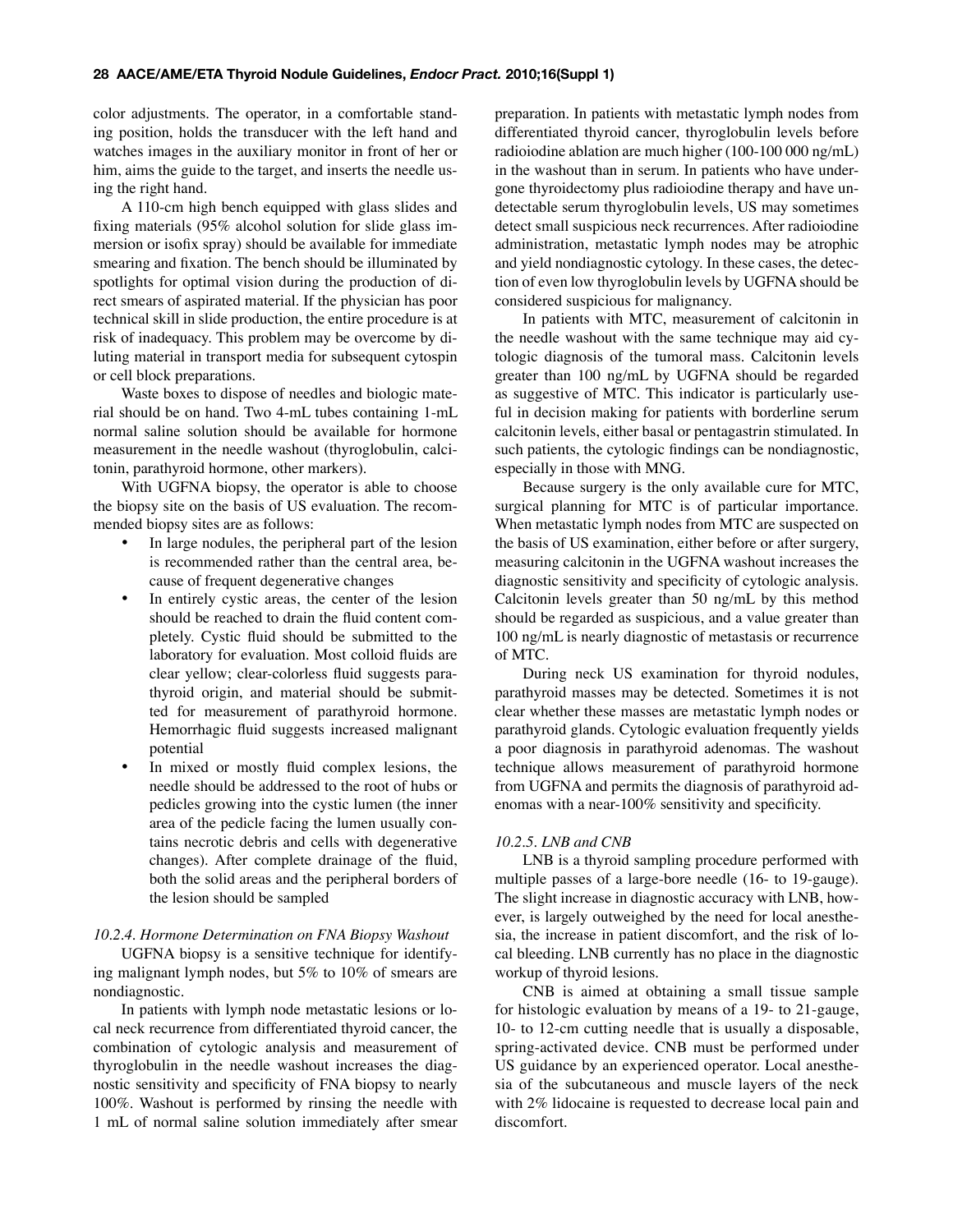For a safe procedure, a longitudinal (craniocaudal) rather than a transverse approach is recommended. With this approach, the needle track never aims toward the large neck vessels or trachea, as could happen with a transverse approach. With the bevel pointed up, the needle is inserted into the lesion under continuous US real-time imaging. The needle tip should never break outside the lesion. Absence of bleeding during insertion should be ensured through US images. After careful placement, the needle is triggered and rapidly extracted. Pressure and an ice pack should be immediately placed on the biopsy site to prevent bleeding.

### **10.3. Cytologic Diagnosis and Reporting**

# *10.3.1. Preparation of FNA Biopsy Material for Routine Evaluation*

In preparing cytologic samples, the selection of a particular technique should be based on the experience of the technical staff, laboratory facilities, and personal preference of the cytopathologist. The appearance of the cytologic details will vary according to the adopted method, but correct processing technique is a prerequisite for a reliable diagnosis. In palpable nodules, the procedure also may be effectively performed by pathologists experienced in thyroid FNA biopsy, which may immediately control the adequacy of smeared specimens.

#### 10.3.1.1. Direct Smears on Slides

This method has been used since the field of diagnostic cytology began and is still the most widely used. Standard diagnostic criteria have been established on the basis of this relatively simple, rapid, and inexpensive method. Artifacts may be produced if excessive pressure is applied to the slides when preparing the smear and if the fixation of material is even slightly delayed, because it prevents a reliable evaluation of nuclear morphology with Papanicolaou staining. Direct smears are essential for immediate on-site interpretation and assessment of sample adequacy.

### 10.3.1.2. Liquid-Based Cytology

This technique was introduced for automated screening systems for gynecologic samples and was extended to thyroid cytology. The specimen is put into a methanolbased preservative solution and sent to a laboratory where a dedicated machine centrifuges, lyses, and disperses cells. A sample of this cell material is then transferred in a monolayer on a glass slide.

The advantages are ease of use for the clinician, who avoids preparing smears; need to screen only 1 slide; availability of a clear monolayer smear; and possibility of saving material for subsequent ancillary studies. The drawbacks are loss of architectural features; different aspects of the colloid (quality and quantity); decreased evidence of inflammatory cells; and its high cost versus its effectiveness. Pathologists need dedicated training in this technique because cytomorphology appears different from that on conventional direct smears.

Because of the role of cell architecture and colloid in diagnostic accuracy, liquid-based cytology is not widely used for thyroid FNA biopsy. However, this method may be used as a supplement to direct smears to save the material for possible ancillary studies.

### 10.3.1.3. Cell Block

The cell block technique refers to cytologic specimens that are processed by paraffin embedding and hematoxylin-eosin staining. The sample is directly immersed in fixative and sent to the laboratory, where it is processed. This method does not require the clinician to prepare the smear and allows sequential sections to be obtained from paraffin blocks for immunohistochemical or molecular studies. Cytomorphologic details in these samples, however, are different from those observed in direct smears. For this reason, the cell block technique does not replace cytologic smears but is an additional resource for possible ancillary investigations. A dedicated sample of cytologic material for cell block preparation is recommended.

#### *10.3.2. Classification Schemes for Cytologic Diagnosis*

The main goal of thyroid FNA biopsy is to distinguish patients who may benefit from medical treatment from those who should undergo surgery. The cytologic report should be descriptive, but, whenever possible, a diagnosis should be made. A numeric code should be added identifying the category of lesion for risk of malignancy and therapeutic options.

Currently, several classification schemes are used for cytologic diagnosis of thyroid lesions. The 4-category 2006 American Thyroid Association and AACE/Italian Association of Clinical Endocrinologists classifications combine in 1 class both follicular lesions that are mostly benign but that cannot be definitely diagnosed on cytologic grounds and nodules suspicious for malignancy, which are primarily carcinomas on definitive histologic evaluation. Because the risk of malignancy is quite different in these 2 types of lesions, it seems inappropriate to combine them, with a similar risk evaluation and the same operative recommendation (surgery without frozen section evaluation). In contrast, the National Cancer Institute's proposal of splitting the former "indeterminate" category into 3 new classes (follicular lesion, follicular neoplasm, and suspicious for malignancy) is accurate, but its widespread use may not be easy in nonspecialized centers because of its relative complexity and the lack of clear-cut cytologic criteria for distinguishing follicular lesions from follicular neoplasms.

We propose the use in clinical practice of 5 cytologic diagnostic categories, as a trade-off between a simpler but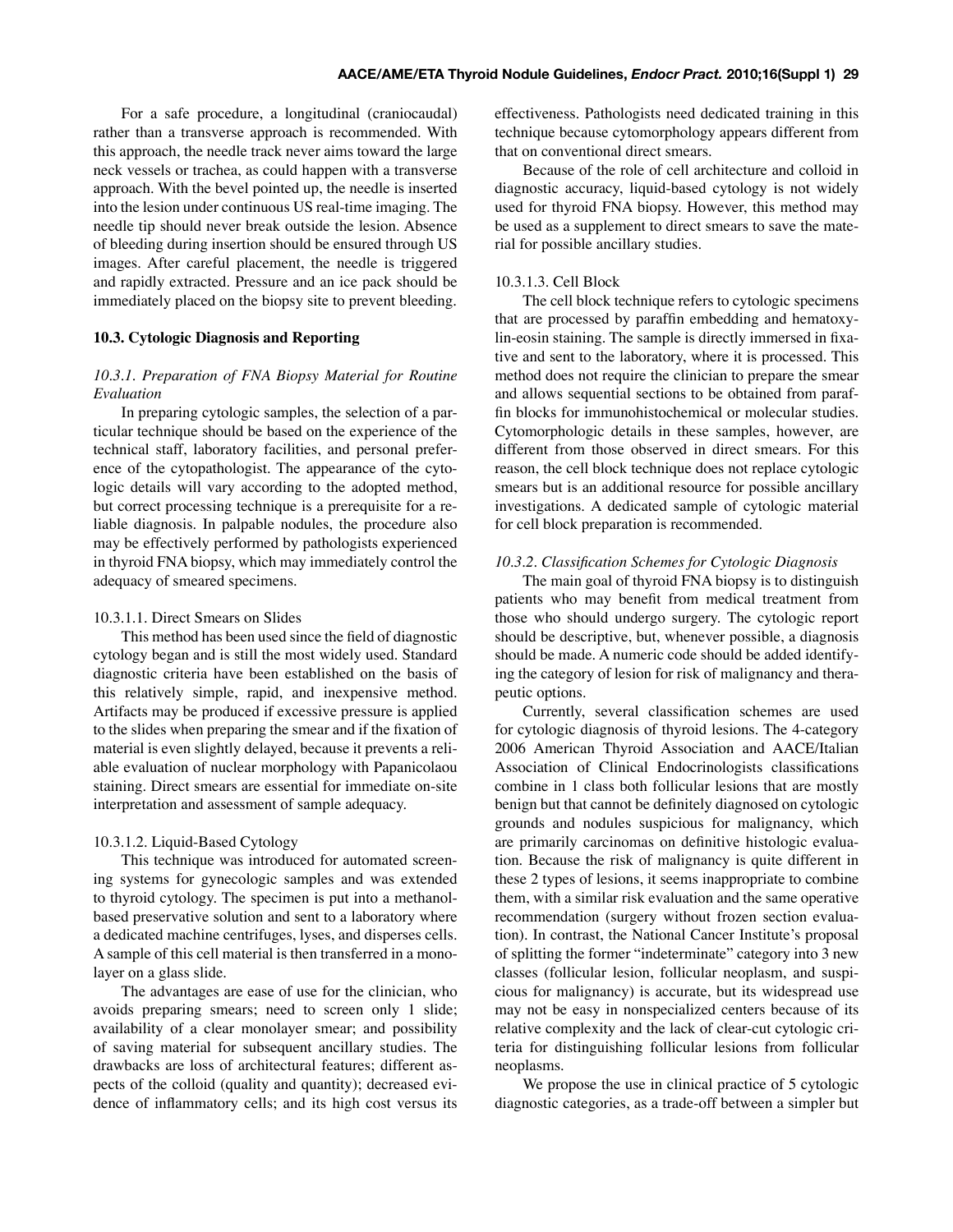less accurate 4-class scheme and the more accurate 6-class categorization that may be more difficult to use (Tables 3 and 4).

### 10.3.2.1. Class 1: Nondiagnostic

"Nondiagnostic" reports should not exceed 15% of FNA biopsy samples. They can be classified as inadequate (presence of processing problems), insufficient, or both. A sample is *inadequate* when biased by smearing, fixing, or staining errors, whereas a sample is defined as *insufficient* (or nonrepresentative) when the number of cells collected from the lesion is insufficient for a definite diagnosis. The pathologist should indicate the inadequacy or insufficiency of the sample and the possible causes in the cytologic report.

A sample correctly smeared, fixed, and stained is defined as *adequate*. Although the evaluation of adequacy is difficult to standardize, a sample with at least 6 groups of 10 to 20 well-preserved epithelial cells from the lesion is considered sufficient.

Some insufficient cases may be included in the benign category (class 2) in specific clinical settings, such as samples with:

Presence of abundant and homogeneous colloid with scattered thyrocytes or follicular cells aspirated from colloid nodules or cysts, if the lesion lacks a solid component or the nodule collapses after aspiration

- Presence of lymphocytes only, in clinically and US-diagnosed Hashimoto thyroiditis
- Presence of red blood cells, necrosis, and macrophages from hemorrhagic pseudocysts

If, however, the sample contains only a few cells that demonstrate unambiguous neoplastic features, the sample is not considered insufficient and should be classified as suspicious (class 4).

If a solid part remains after drainage of a cystic lesion, it should be immediately reaspirated. US guidance is needed to guide the needle into the solid component of the nodule.

Operative suggestion:

- Perform a repeated FNA biopsy at least 1 month after the previous procedure, according to the clinician's opinion
- Always use UGFNA biopsy

### 10.3.2.2. Class 2: Benign

This category usually accounts for 60% to 75% of the cytologic reports. It includes colloid goiter, hyperplastic nodule, autoimmune (Hashimoto) thyroiditis, and granulomatous (de Quervain) thyroiditis.

Operative suggestion:

- Follow-up clinically and with US
- Repeat FNA biopsy, according to the clinician's or cytopathologist's judgment, to decrease falsenegative results

| <b>Table 3</b><br>AACE/AME/ETA Classification for Cytologic Diagnosis of Thyroid Nodule <sup>a</sup> |                                                                                                             |  |  |
|------------------------------------------------------------------------------------------------------|-------------------------------------------------------------------------------------------------------------|--|--|
| <b>Diagnostic Category</b><br><b>Suggested Action</b>                                                |                                                                                                             |  |  |
| Class 1. Nondiagnostic (inadequate-<br>insufficient)                                                 | Repeated US-guided FNA biopsy, unless pure cyst                                                             |  |  |
| Class 2. Benign (non-neoplastic)                                                                     | Clinical and US follow-up                                                                                   |  |  |
|                                                                                                      | FNA biopsy repetition if nodule size increases or according<br>to clinician's or cytopathologist's judgment |  |  |
| Class 3. Follicular lesion/neoplasm                                                                  | Surgery for most                                                                                            |  |  |
|                                                                                                      | Frozen section usually not recommended                                                                      |  |  |
|                                                                                                      | In some cases follow-up on the basis of a multidisciplinary<br>team evaluation                              |  |  |
| Class 4. Suspicious                                                                                  | Surgery                                                                                                     |  |  |
|                                                                                                      | Frozen section recommended                                                                                  |  |  |
|                                                                                                      | Repeated FNA biopsy only if more material is needed                                                         |  |  |
| Class 5. Positive for malignant cells                                                                | Surgery for differentiated carcinomas                                                                       |  |  |
|                                                                                                      | Further diagnostic workup for anaplastic carcinomas,<br>lymphomas, and metastatic lesions                   |  |  |

Abbreviations: AACE, American Association of Clinical Endocrinologists; AME, Associazione Medici Endocrinologi; ETA, European Thyroid Association; FNA, fine-needle aspiration.

<sup>a</sup> This proposed classification is based on the results of the British Thyroid Association Thyroid Cancer Guidelines (2002-2006) (62) and the Italian SIAPEC-IAP Working Group for the Consensus on Classification of Thyroid Cytology (2008) (63).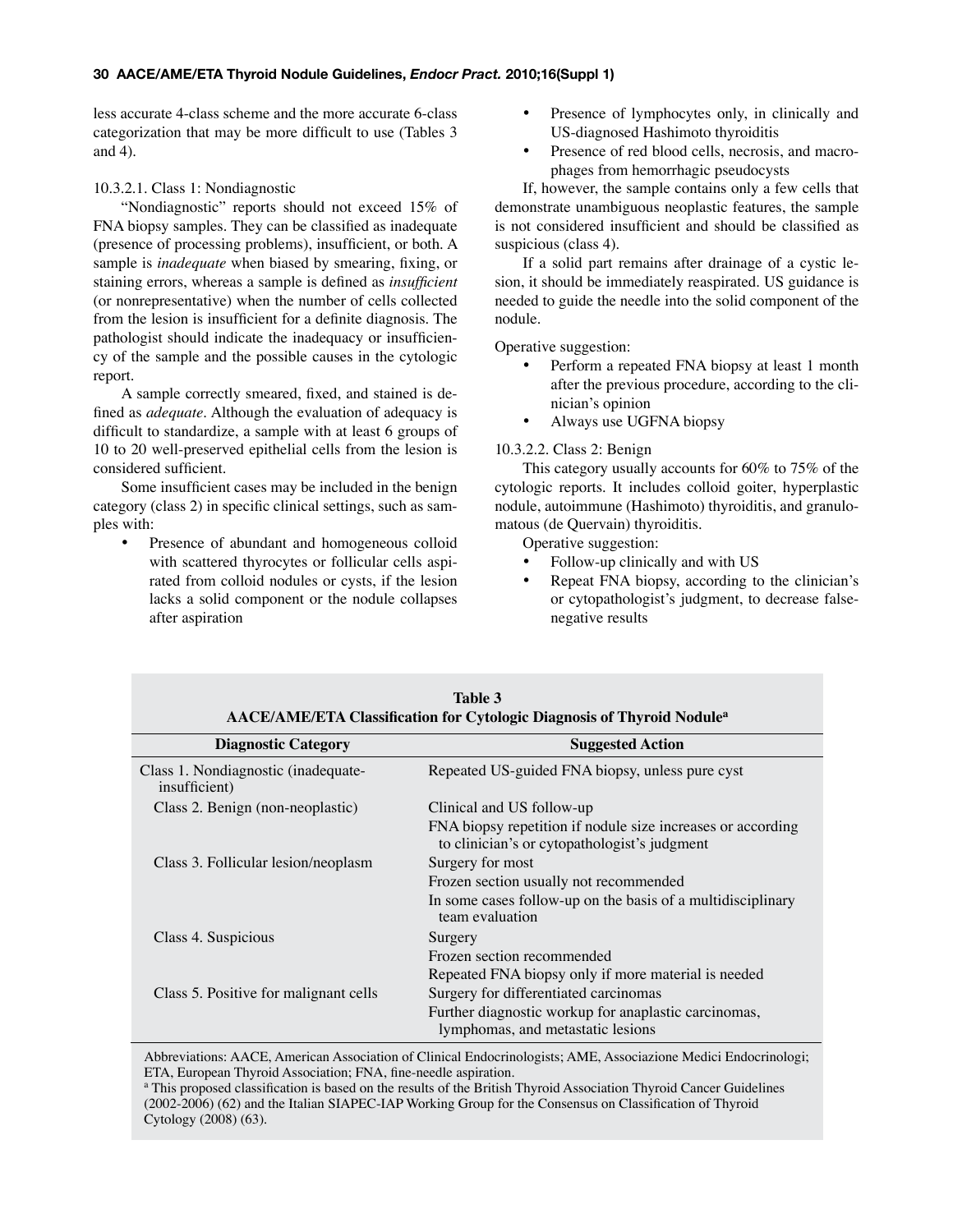| <b>Table 4</b><br>Summary of Current Classification Schemes for Cytologic Diagnosis on the Basis of<br>Thyroid Fine-Needle Aspiration Biopsy <sup>a</sup> |                          |                   |                     |  |  |  |  |  |
|-----------------------------------------------------------------------------------------------------------------------------------------------------------|--------------------------|-------------------|---------------------|--|--|--|--|--|
| AACE-AME, 2010                                                                                                                                            | ATA, 2006                | <b>BTA, 2007</b>  | <b>NCI, 2008</b>    |  |  |  |  |  |
| 1. Nondiagnostic                                                                                                                                          | Nondiagnostic/inadequate | Nondiagnostic     | Unsatisfactory      |  |  |  |  |  |
| 2. Benign                                                                                                                                                 | Non-neoplastic           | Benign            | Benign              |  |  |  |  |  |
| 3. Follicular lesion                                                                                                                                      | Indeterminate            | Follicular lesion | Follicular lesion   |  |  |  |  |  |
|                                                                                                                                                           |                          |                   | Follicular neoplasm |  |  |  |  |  |
| 4. Suspicious                                                                                                                                             |                          | Suspicious        | Suspicious          |  |  |  |  |  |
| 5. Malignant                                                                                                                                              | Malignant                | Malignant         | Malignant           |  |  |  |  |  |

Abbreviations: AACE, American Association of Clinical Endocrinologists; AME, Associazione Medici Endocrinologi; ATA, American Thyroid Association; BTA, British Thyroid Association; NCI, National Cancer Institute. a Data from references 62-64.

Always perform a repeated UGFNA biopsy in case of nodule growth or suspicious US findings and in relapsing cystic lesions

# 10.3.2.3. Class 3: Follicular Lesion

This category encompasses all follicular-patterned lesions: adenomatoid hyperplasia, adenoma, follicular carcinoma, oxyphilic cell lesions, and some cases of the follicular variant of PTC. In these cases, only histologic examination (and not cytology alone) provides a diagnostic conclusion. This category usually accounts for 20% of thyroid cytologic reports.

At histologic examination, about 80% of the class 3 diagnoses are benign lesions, whereas only 20% of them are malignant tumors.

Evaluation of some immunohistochemical markers, such as galectin-3, HBME-1, and cytokeratin 19, may improve the accuracy of the cytologic diagnosis. Although they do not have definitive predictive value, they can be used as an aid to determine the few cases that can be followed up without surgery. The molecular markers PPARgamma and Ras have shown promise, but larger studies are needed to prove their efficacy.

Some cases characterized by cytologic alterations that are too mild to be included in the class 4 category (suspicious), but that are too marked to be included in the benign category (class 2), may be designated class 3. The choice of including such samples in the "follicular lesion" category must be supported by an adequate description in the report.

Operative suggestion:

- Perform surgical excision and histologic examination of the lesion in most cases
- Consider clinical follow-up without immediate diagnostic surgery in cases with favorable clinical, cytologic, and US features
- Provide information about the uncertain nature of the nodule to the patient
- Do not obtain frozen section

# 10.3.2.4. Class 4: Suspicious

This category includes (a) samples with cellularity characterized by cytologic features suggesting malignancy but that do not fulfill the criteria for a definite diagnosis and (b) samples with insufficient cellularity but with cellular features strongly suggesting malignancy.

Most cases are determined to be PTC on definitive histologic analysis. This class accounts for about 5% of cytologic diagnoses.

### Operative suggestion:

- Perform surgery with intraoperative histologic examination
- Perform a repeated FNA biopsy, according to the clinician's or cytopathologist's opinion, if more material is needed for ancillary studies (eg, immunocytochemistry, molecular studies, or flow cytometry)

### 10.3.2.5. Class 5: Malignant

All cases with a diagnosis of malignant neoplasm (papillary, medullary, and anaplastic carcinoma; lymphoma; and metastasis) are included in this category. It accounts for 5% to 15% of cytologic diagnoses. The report should contain an adequate cytologic description.

# Operative suggestion:

- Perform surgery for differentiated carcinomas
- Plan the surgical approach according to the clinical setting and imaging findings
- Perform further diagnostic workup before surgery for anaplastic carcinomas, lymphomas, and metastatic lesions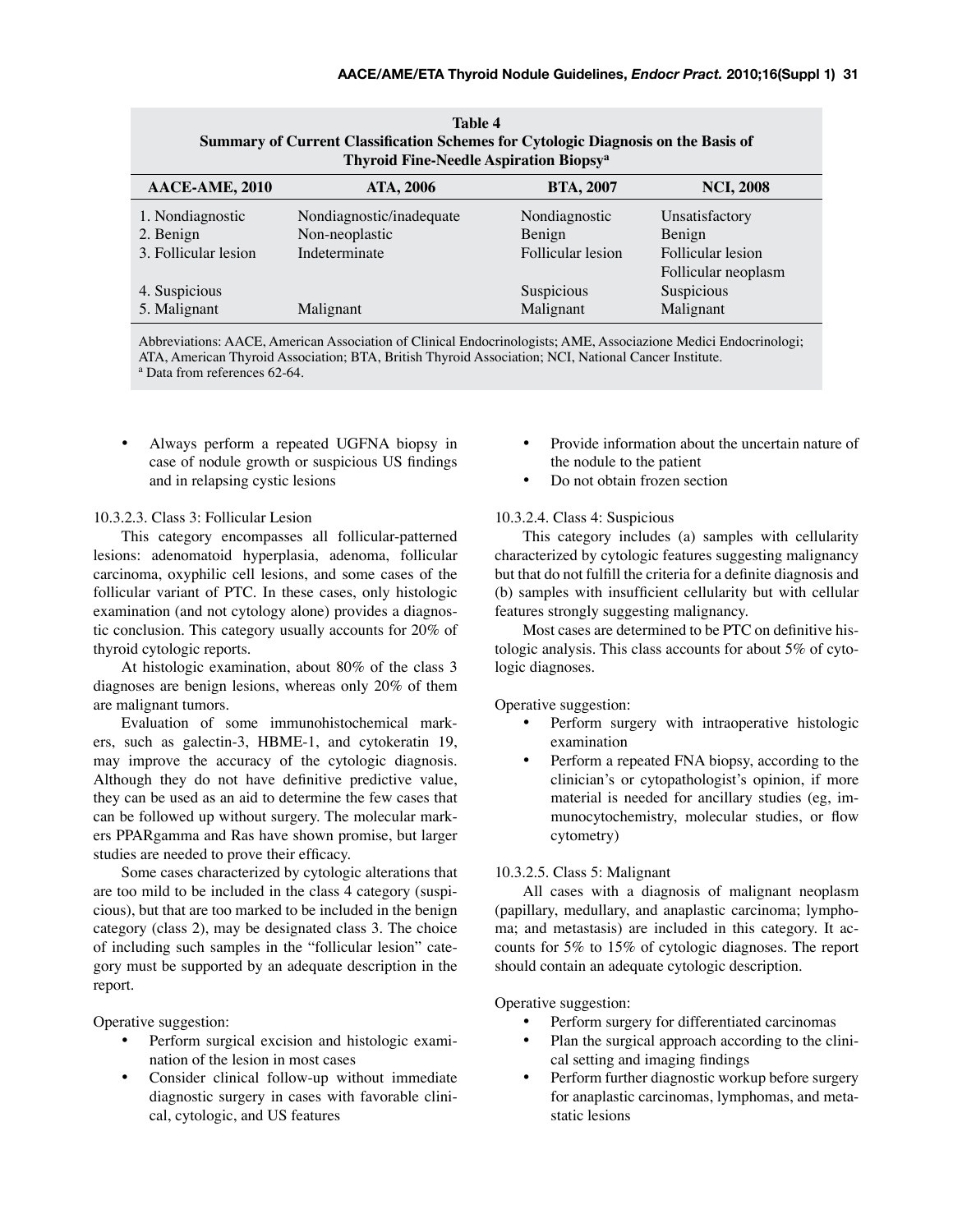#### *10.3.3. Additional Studies*

With the application of gene analyses to FNA biopsy material, it is possible to identify several specific gene alterations (eg, in p53, Ras, met, erb2, retinoblastoma, p27, cyclin D1), but these are not yet used in daily cytologic practice. However, some mutations (eg, *RET* in MTC) or gene alterations (eg, *RET* and *BRAF* in PTC) currently can be investigated in FNA biopsy material. To date, only histochemistry (Congo red stain for amyloid) and immunohistochemistry are widely used techniques. These techniques can be easily applied to smears (either fresh or destained) or cell blocks. An important drawback of immunohistochemistry is the risk of false-positive interpretations due to detection of endogenous biotin, particularly in oncocytic (oxyphilic) cell lesions. However, procedures based on a biotin-free detection system block endogenous biotin reactivity and generally provide reliable results.

Immunocytochemical markers are indicated for diagnostic purposes, but they are not yet used routinely as prognostic or therapeutic markers (eg, cell cycle proteins, oncogenes, receptors).

Calcitonin, carcinoembryonic antigen, and chromogranin A are useful MTC markers. Pancytokeratin is helpful to distinguish anaplastic carcinoma from sarcomas and lymphomas. Flow cytometry or immunocytochemical detection of the different lymphocytic lineage markers may assist in the characterization of non-Hodgkin lymphomas. Parathyroid hormone reactivity identifies intrathyroidal nodules of parathyroid origin. Finally, thyroglobulin and thyroid transcription factor 1 are useful initial markers in the diagnostic workup of suspected metastasis to the thyroid (excluding those of lung origin). A peculiar Ki67 reactivity pattern at the membrane level is specifically reported in hyalinizing trabecular tumor and may be useful for distinguishing this rare tumor from the more common PTCs and MTCs that may share both nuclear and architectural features with hyalinizing trabecular tumor.

The topic of follicular (or indeterminate) cytology (follicular-patterned nodules including follicular adenoma, follicular carcinoma, and the follicular variant of PTC) has been the subject of numerous studies exploring the sensitivity and specificity of different markers of malignancy of follicular thyroid tumors. The results are still controversial, but no single marker is specific and sensitive enough to replace the conventional morphologic diagnosis of "indeterminate follicular neoplasm." The most common and explored markers of follicular tumors include: (a) the fusion gene product PAX8-PPARgamma (expressed by follicular carcinoma but not by adenoma nuclei); (b) HBME-1 (a marker of mesothelial cells and tumors, which is overexpressed by thyroid follicular and papillary carcinomas); (c) thyroid peroxidase; (d) cytokeratin 19 (strongly expressed in PTC as opposed to benign lesions); (e) RET (gene rearrangements are markers of some PTCs); and (f) galectin-3 (a  $\beta$ -galactoside–binding lectin, widely distributed in human macrophages, endothelial cells, and several epithelia, including those of malignant follicular-derived thyroid tumors).

Since none of the above markers are 100% sensitive and specific, a panel of markers may provide the highest diagnostic accuracy in cytologic diagnosis. The combination of HBME-1, cytokeratin 19, and galectin-3 seems to provide the highest sensitivity and specificity in thyroid lesions. The demonstration of a *BRAF* mutation is of relevant importance for clinical management of a thyroid lesion because it confirms the presence of PTC and may predict an aggressive tumor.

### **10.4. Laboratory Standards**

#### *10.4.1. Thyrotropin*

Baseline serum TSH determination is the single best test of thyroid status. The use of anti-TSH monoclonal antibodies eliminates cross-reactivity with other glycoprotein hormones. Pituitary extracts used for assay standardization (Medical Research Council 80/558) contain various TSH isoforms, but the isoforms that circulate in the blood may be different from those used for calibration of the assay. The different abilities of the antibodies used in TSH assays to detect these various isoforms may be the basis of assay bias. Moreover, falsely high results can be caused by heterophilic antibodies. Interference can be ruled out by measuring TSH concentration in the sample specimen using the method of a different manufacturer and checking for discordance between the 2 results.

In samples with TSH concentrations less than 0.2 mIU/L, different methods may give different results. The functional sensitivity indicates the concentration showing a 20% between-run coefficient of variation. Laboratories should use a reliable and sensitive method for measuring TSH with a functional sensitivity of less than 0.02 mIU/L. Because some but not all commercial methods have a functional sensitivity less than 0.02 mIU/L, it is mandatory that each laboratory report contains detailed and clear information about the method used by the laboratory and its functional sensitivity. This information helps the clinician to better evaluate the accuracy of the reference intervals provided by the manufacturer, because in some cases a reference interval inconsistent with the characteristics of the method may be reported.

#### *10.4.2. Plasma Total Thyroxine and Total Triiodothyronine*

Increase or decrease in serum thyroid hormone–binding proteins will result in changes in total thyroxine or triiodothyronine values, or both. Therefore, measurement of total thyroid hormones in serum is of limited clinical value.

#### *10.4.3. Free Thyroxine and Free Triiodothyronine*

Free thyroid hormones, unaffected by binding proteins, make up the active portion of the total pool of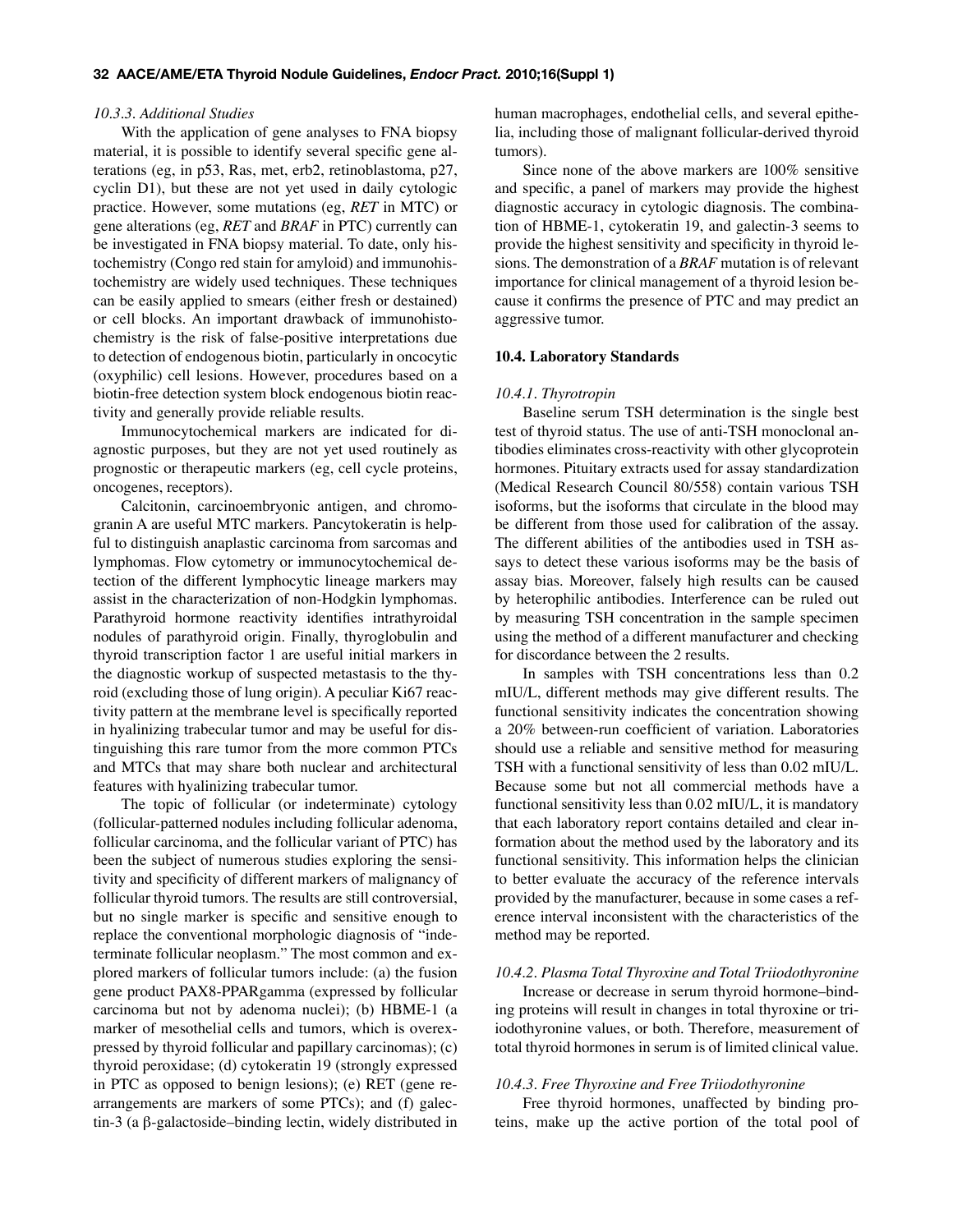thyroid hormones. In practice, measurement of free thyroxine and free triiodothyronine is a more reliable test of thyroid function than measurement of total hormone levels. Nevertheless, free thyroxine and triiodothyronine measurements are fraught with technical problems, and results must be interpreted cautiously. Free thyroxine measurement by equilibrium dialysis is more reliable but technically demanding and is not performed routinely by commercial laboratories.

Because of the problematic nature of free hormone measurement, laboratories should (a) obtain from kit manufacturers information regarding both the effect of sample dilution on the free hormone assay and how the kit assay compares with equilibrium dialysis; (b) acknowledge differences in assay performance in different situations such as during pregnancy, with nonthyroidal illness, and with use of some medications such as heparin, phenytoin, furosemide, carbamazepine, and salicylate; and (c) inform endocrinologists about the limitations of the method.

### *10.4.4. Anti–Thyroid Peroxidase Antibodies*

Many assays for thyroid peroxidase are now standardized against the World Health Standard National Institute for Biological Standards and Control 66/387. A set of calibrators can be used to construct a curve for calculation of antibody values (in IU/mL) and is used as the reference for establishing the concentrations of the calibrators.

TPOAb can be detected using complement fixation, agglutination test, or by immunofluorescence on thyroid tissue sections, but concentrations are most commonly estimated using enzyme-linked immunosorbent assay or other sensitive and specific (manual or automated) immunoassays.

Functional sensitivity should be determined for TPOAb. Clinicians and laboratorians should recognize that TPOAb results are method dependent.

#### *10.4.5. Antithyroglobulin Antibodies*

Antithyroglobulin antibodies interfere with the accurate measurement of serum thyroglobulin. Iodination of thyroglobulin may alter the epitope-binding patterns, and this results in multiple naturally occurring molecular configurations that are compatible with adequate hormone synthesis (ie, iodination of thyroglobulin results in conformational changes in the molecule and the antigenic epitopes). The epitope specificity of the antithyroglobulin antibody methods used for patients with thyroid cancer should be broader than the restricted epitope specificity typically associated with autoimmune thyroid disease. Assays for antithyroglobulin antibodies include simple hemagglutination techniques, immunofluorescence on thyroid tissue sections, enzyme-linked immunosorbent assays, and radioimmunoassays. Serial antithyroglobulin antibody monitoring necessitates the use of the same method each time, because assays vary in sensitivity, specificity, and absolute values despite claiming standardization against the International Reference Preparation MRC 65/93.

#### *10.4.6. Anti-TSH Receptor Antibodies*

Two methods are used for estimation of TRAb concentrations. One is a bioassay based on cultured cells to measure the stimulating antibodies, and the other involves a receptor assay based on the measurement of <sup>125</sup>I-labelled TSH. Radioreceptor assays using isolated, solubilized, or, more recently, recombinant human TSH receptor have been used to develop thyroid-binding inhibition immunoglobulin assays that detect both classes of antibody (stimulating and blocking).

Intermethod differences for TSH-binding inhibitory immunoglobulin methods are wide, and the interassay precision is so poor (coefficients of variation  $\approx 20\%$ ) that it is difficult to compare values from different methods.

The antibodies measured using these commercial methods that quantify the inhibition of TSH binding to porcine or human TSH receptors are referred to by different names, including thyroid-binding inhibiting immunoglobulins and TRAbs. The assays do not distinguish between stimulatory or blocking properties of the antibodies. Only a few research laboratories offer assays that assess the stimulating ability of TRAbs by quantifying cyclic AMP production in cultured thyrocytes or cell lines that express the TSH receptor.

### *10.4.7. Thyroglobulin*

Marked bias differences occur among thyroglobulin assays, with an up to 4-fold difference between the highestand lowest-biased assays. Assays for thyroglobulin should be standardized using the International Standard Certified Reference Material 457. Thyroglobulin values measured by immunometric methods have more pronounced variation than those determined by radioimmunologic methods. This difference is probably due to the use of polyclonal antibodies with a broad epitope specificity for radioimmunologic determinations. This enables them to measure a wider range of abnormal tumor-derived thyroglobulin isoforms than immunometric assay methods that use monoclonal antibodies with a limited epitope specificity.

The use of a reference range derived from normal subjects is not recommended. The laboratory should ensure that users are aware that patients receiving thyroxine suppressive therapy should ideally have a thyroglobulin value less than 2 μg/L or a bias-adjusted cutoff as advised by the laboratory. Laboratories and manufacturers should determine and quote the minimum detection limit of their thyroglobulin assay on the basis of functional sensitivity derived from patient samples. The minimum detection limit should ideally be 0.2 μg/L or less. It is important that the laboratory is consulted to determine the appropriate bias-adjusted cutoffs for use in clinical practice.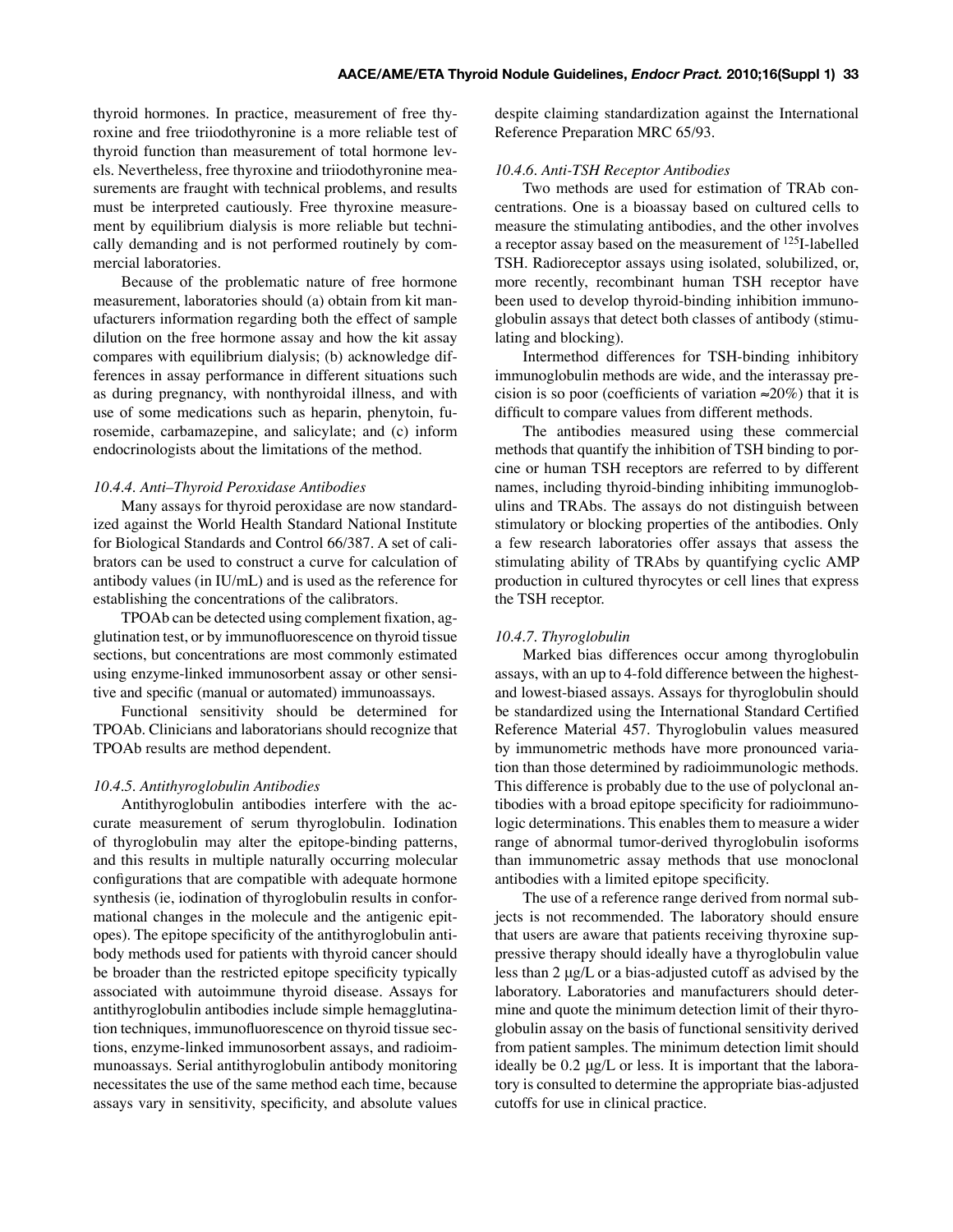#### **34 AACE/AME/ETA Thyroid Nodule Guidelines,** *Endocr Pract.* **2010;16(Suppl 1)**

Laboratories and manufacturers should identify the analytical range of their thyroglobulin assay and adopt procedures to identify samples with "hook effects." They should inform clinicians of the possibility of interference due to endogenous antithyroglobulin antibodies and should indicate the nature of the possible interference (false increase or decrease in measured thyroglobulin).

Identification of possible assay interference is best achieved using either antithyroglobulin antibody measurements or the discordance between the thyroglobulin results obtained using both immunometric assays and radioimmunoassays. Recovery experiments alone are not recommended to identify assay interference.

For any thyroglobulin method, it is appropriate to make available the results of a clinical assessment of the assay performance. The clinical sensitivity and specificity (ie, positive and negative predictive values) of the assay should always be quoted.

#### *10.4.8. Calcitonin*

Calcitonin assays should be standardized using World Health Organization International Standard IS 89/620, and laboratories can choose whether to use a method that recognizes primarily monomeric calcitonin (immunometric assay) or a method with broader specificity (radioimmunoassay).

Laboratories should quote the minimum detection limit of their assay on the basis of a precision profile derived from patient samples. For any method of measuring calcitonin, the results of a clinical assessment of assay performance should be available. The clinical sensitivity and specificity of the assays should be quoted.

Although calcitonin is a marker for MTC, calcitonin levels may also be increased, although infrequently, in other clinical conditions such as C-cell hyperplasia, pulmonary and pancreatic neuroendocrine tumors, renal failure, and hypergastrinemia (use of proton-pump inhibitors). Higher calcitonin levels are measured in males. Depending on the method used, smoking may either increase or decrease calcitonin concentration.

On the basis of the above considerations, slightly increased levels of calcitonin should be verified by a pentagastrin stimulation test, but this, unfortunately, is not universally available. Pentagastrin (Cambridge Laboratories, Cambridge, United Kingdom), 500 µg/2 mL vials, should be administered at a dose of  $0.5 \mu g/kg$  by rapid intravenous injection. Blood samples should be drawn at baseline and 2, 5, and 15 minutes. Calcium infusion, although less sensitive than pentagastrin, is a practical and attractive alternative.

#### **10.5. Radioiodine Treatment**

The amount of radioiodine to be administered can be fixed (300-1800 MBq), without any dose calculation or adjustment, on the basis of clinical criteria such as goiter size

or uptake determination. This approach is simple, minimizes cost, and performs no worse than using a cumbersome calculation method. Alternatively, an individual computation of the desired concentration of radioiodine (2.96-7.4 MBq/g) or of retained radioactivity (300-400 Gy) at the target (ie, autonomous tissue) can be performed. For absorbed dose estimation, the following formula can be used:

$$
A_0 = 5829 \times ([DT \times m] / [U_{max} \times T_{1/2}eff])
$$

where  $A_0$  = administered activity of <sup>131</sup>I (MBq); DT = prescribed absorbed dose (cGy); m = autonomous tissue mass (g);  $U_{\text{max}} =$  maximal thyroid uptake (%); and  $T_{1/2}$ eff =  $^{131}I$ effective half-life in target tissue (h).

Maximal thyroid uptake and effective half-life are measured as tracer activity after administration of  $^{131}$ I, and the target volume can be estimated by US or thyroid scan. In cases of multifocal autonomy, the thyroid gland as a whole can be used as the target volume, and the desired absorbed dose decreased to 150 to 200 Gy.

Personalized approaches can decrease the number of ineffective treatments or help to avoid administration of too much radioiodine, but individualizing therapy is more complex and expensive. Neither approach has been proved definitively superior to the other. Radioiodine therapy is usually defined as successful when the posttreatment TSH value exceeds 0.5 IU/mL. Technetium thyroid uptake under suppression can also be used to evaluate the success of radioiodine treatment. If hyperthyroidism is not definitively cured, radioiodine treatment can be repeated after 3 to 6 months.

Until approval by the United States Food and Drug Administration, the use of rhTSH to augment radioiodine treatment of MNG is considered off label. Its use should be considered in elderly patients or in those with comorbid conditions that preclude anesthesia and surgical treatment.

Radioiodine should not be used if the presence of a malignant lesion is suspected, and UGFNA biopsy should precede treatment.

Treatment of patients with an adrenergic blocking agent or calcium-channel blocker during <sup>131</sup>I treatment should be considered. After treatment, patients should undergo follow-up for the development of hypothyroidism or hyperthyroidism.

#### **10.6. US-Guided Interventional Procedures**

#### *10.6.1. PEI of Cystic Lesions*

For PEI, a real-time US system with a 7.5- to 14.0- MHz probe, 95% sterile ethanol, a spinal needle, and a disposable plastic syringe are needed. A 22-gauge, 75-mm spinal needle is used because it is a flexible needle, is fitted with a mandrel, and is long enough to cross the steering device and reach deep thyroid nodules. Guidance devices may be helpful, but experienced operators may prefer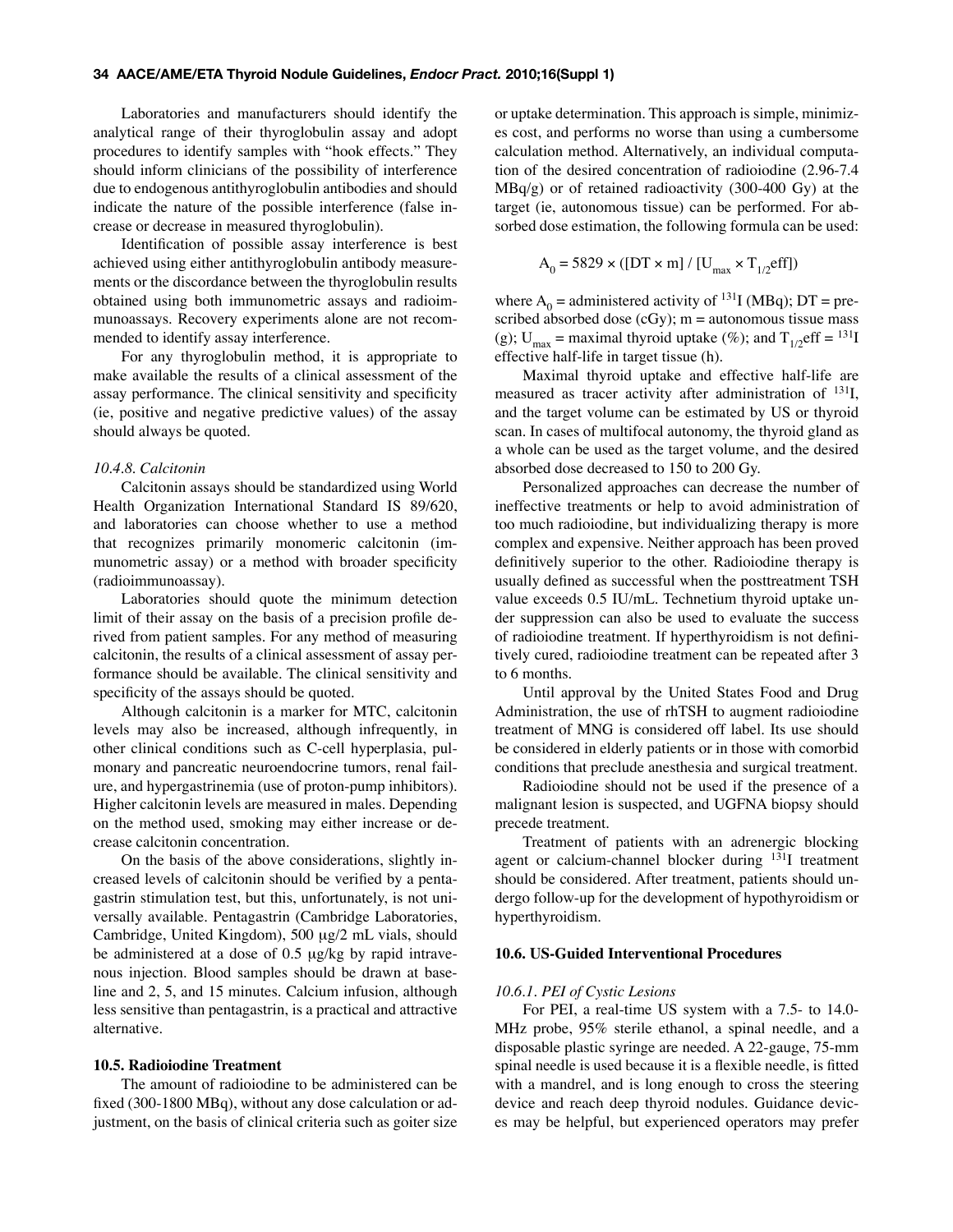manual needle placement to fit needles according to the variable anatomy of the nodule and the neck.

Near-complete fluid removal is performed to facilitate clear visualization of the needle in the cavity. Without removal of the needle, a syringe containing ethanol is substituted for the aspirating syringe. The ethanol is slowly injected in amounts of 1 to 10 mL, depending on the volume of the aspirated fluid. PEI can be performed by 1 operator, inserting the needle through a guiding device connected to the probe, or by 2 operators, one handling the probe and the other the needle.

PEI is performed on outpatients; the procedure is rapid (not exceeding 10 minutes) and no general anesthesia is needed. There is no evidence that the serum ethanol level increases after PEI, so the patient can drive after the procedure. There is no need for a sterile field, but aseptic technique and disposable items should be used.

The procedure should be performed by experienced operators with adequate training. Adverse effects of PEI are generally mild and transient. Local infiltration with lidocaine 2% (2-4 mL), best seen under real-time US imaging, generally prevents local pain. Should mild local pain occur, it can be controlled with low doses of nonsteroidal anti-inflammatory drugs for 1 to 2 days.

Transient dysphonia is quite rare after PEI treatment of cystic lesions. Real-time US monitoring during PEI allows verification of the correct position of the needle tip within the nodule and assessment of the distribution of the injected ethanol, which is recognizable as an expanding hyperechoic area within the cystic cavity. Ethanol seeping outside the cystic nodule is always attributable to incorrect procedure (usually the displacement of the needle tip) and may induce chemical damage to the recurrent laryngeal nerve. If unilateral vocal cord paresis is confirmed with laryngoscopy, corticosteroid therapy (betamethasone, 1.5 mg daily) can be administered for a few days. The patients should be reassured that, in most cases, a complete recovery from vocal cord paresis usually occurs within 1 to 2 months.

In patients with thyrotoxicosis (rare in cystic AFTN), the procedure may be followed by transient exacerbation of thyrotoxic symptoms. In most cases, only a slight, transient, and asymptomatic increase in serum thyroid hormone levels is observed.

Subcutaneous and intracapsular hematomas are rare and self-resolving complications. Antiplatelet agents and anticoagulants should be withdrawn before PEI to ensure normal coagulation tests.

### *10.6.2. Thermal Ablation Procedures*

#### 10.6.2.1. Percutaneous laser thermal ablation

PLA is a minimally invasive procedure proposed as an alternative to surgical ablation of benign thyroid lesions causing compressive symptoms or cosmetic concerns. The

flat-tip technique is based on inserting a 300-um plane-cut optic fiber through the sheath of a 21-gauge Chiba needle and placing the bare fiber in direct contact with thyroid tissue for a length of 7 to 10 mm, according to the size of the lesion. Fiber locks allow the tip of the fiber to remain still inside the lesion for the appropriate time. A single optic fiber, maintained in a still position, destroys only a small amount of tissue (about 1 mL) when an energy of 1600 to 1800 J is delivered with an output power of 2 to 4 W. Therefore, simultaneous insertion of multiple fibers is generally needed. Parallel insertion of 2 to 4 fibers allows an ellipsoid ablation, suitable for the ellipsoid shape of most benign thyroid nodules. This multiple parallel fiber technique obtains ablation diameters of up to 40 to 45 mm wide and 18 to 22 mm thick. Fiber pull-back from the bottom toward the upper part of the nodule, along the craniocaudal axis, achieves further tissue destruction. A maximum of 30 mL of nodular tissue may be destroyed in a single session.

Anticoagulants or antiplatelet drugs should be withdrawn before the PLA procedure to allow for normal coagulation tests. PLA is an office-based procedure, but precautions should be established for patient safety. A multiple-channel monitor showing vital functions is connected to the patient. A venous catheter is inserted in a peripheral forearm vein to ensure continuous venous access. Emergency care facilities and materials, including a defibrillator, should be on hand in the operating room, and an anesthesiologist should be available in case of emergency.

A sterile operative setting is arranged, and the operator and assistants are dressed with sterile disposable coats, masks, caps, and laser-protection glasses. A sensitive color Doppler US machine is required, equipped with 7.5- to 15- MHz multifrequency linear probes with a 3.5- to 4.5-cm footprint. The patient is placed on the adjustable operating bed in the supine position with neck hyperextended. For the patient's comfort, pillows are placed under the shoulders and back. Patients wear laser-protection glasses. Light sedation is obtained with intravenous diazepam (2-3 mg, repeatable during the procedure if necessary). Local anesthesia with lidocaine subcapsular and subcutaneous infiltration is performed under US assistance with thin needles (29- to 30‑gauge). Sedation decreases patient anxiety, swallowing, cough, and other untoward movements. Local analgesia prevents or minimizes local discomfort and pain.

Chiba needles (21-gauge), up to 4 simultaneously, are inserted along the craniocaudal nodule axis in parallel planes at a distance of 8 to 10 mm. Guidance devices may be helpful. However, experienced operators may prefer manual needle placement to fit needles according to the variable anatomy of the nodule.

Accurate needle placement is critical for procedure success and prevention of adverse effects. After needle placement, stylets are removed, fibers are inserted through the needle sheath into the nodule, and laser firing starts. A continuous, real-time, US view, with axial, longitudinal,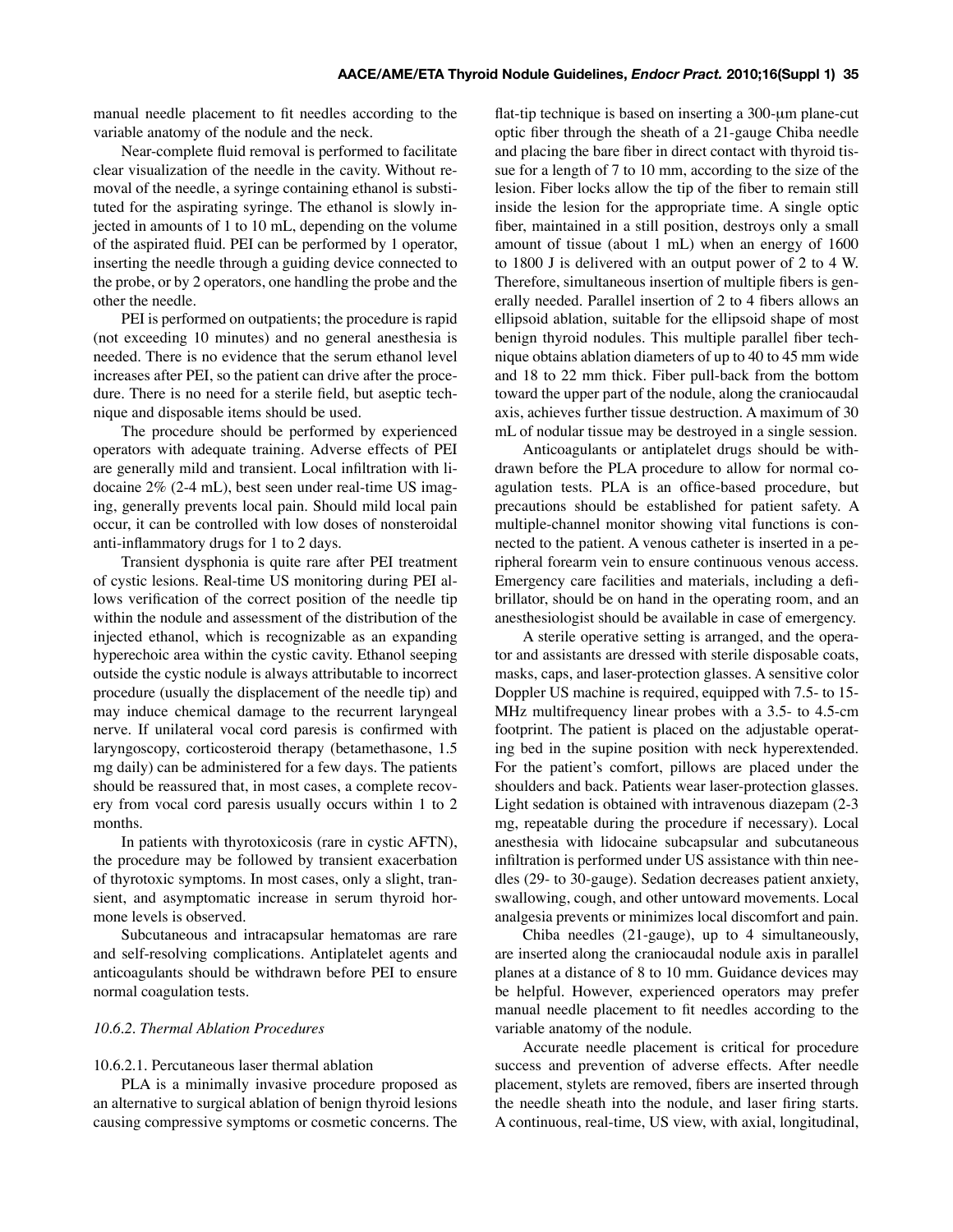and multiplanar scans, is ensured by having an expert sonographer assist the operator. A highly echogenic area resulting from tissue heating and vaporization slowly enlarges over time. Appropriate energies (500-700 J/mL with mean output power of 3 W) are delivered in 10 to 30 minutes. The laser is switched off and, at the same time, the fibers and needle are extracted. At the end of the procedure, an oval-shaped hypoechoic area shows the zone of presumed tissue ablation, and no blood flow is observed inside the destroyed tissue. The ablation area can be seen more definitively by US several hours or the day after the procedure, after the vapors infiltrating the tissue have disappeared.

Necrotic tissue will be reabsorbed over several months after PLA, with consequent nodule shrinkage proportional to the amount of destroyed nodular tissue. After PLA intervention, most patients are able to leave the operating room without assistance. However, because of residual sedation, they must wait in the recovery room for a few hours, and before going home they are checked clinically and by US examination.

Pain may be the principal adverse effect after PLA. Local anesthesia prevents pain during needle fitting and laser exposure. Pain after the procedure is minimized by immediate intravenous administration of 20 mg methylprednisolone and 100 mg ketoprofen. Intranodular bleeding during needle fitting should not prevent PLA because laser firing stops the bleeding. Rare subcapsular hematomas are spontaneously reabsorbed in 2 weeks. Skin burn is due to an incorrect procedure with excessive fiber pull-back and subdermal heating. Swelling due to colliquation of the ablated nodule may occur uncommonly after 1 to 2 weeks if high energies with multiple needles have been used. In these cases, drainage ensures immediate relief. Accurate procedure, allowing at least 7 mm between fiber tip and the trachea/cricoid cartilage corresponding to the recurrent laryngeal nerve position, guards against nerve damage and vocal palsy. Late vocal palsy, occurring minutes or hours after PLA, is extremely rare. It is due to nodule swelling and pressure on the laryngeal nerve and is reversible in 4 to 6 weeks with corticosteroid treatment. Immediately and for 7 to 10 days after the PLA procedure, the nodule swells by an average of 7% due to edema and may cause a sense of pressure spontaneously subsiding. Beginning the day after PLA, patients receive prednisone 25 mg for 3 days and 5 mg for 4 days. Proton-pump inhibitors (lansoprazole 30 mg) are simultaneously administered for 10 days.

The mean TSH level decreases and free thyroxine increases the day after PLA, returning to baseline within 1 to 3 months. Antithyroglobulin antibody and TPOAb levels may increase in some patients, returning to baseline in a year. These laboratory changes are not symptomatic.

10.6.2.2. Other Thermal Ablation Procedures

RFA has been proposed for the debulking of large benign thyroid nodules. RFA is based on percutaneous insertion of large needle electrodes (14-18 gauge) or hook needles and is usually performed with local anesthesia or under conscious sedation. A high-frequency electrical current moves from the electrodes into the tissues, and the alternate movement of ions results in frictional heating of the target tissue. Monopolar probes produce heat by ionic agitation within a 2-mm radius; tissue heating beyond this zone is due to heat conduction.

Due to the cost of the device, the cumbersome technique, and the absence of prospective randomized trials, RFA is currently not recommended in the routine management of thyroid nodules.

Highly focused US ablation was proposed for the debulking of thyroid nodules in experimental models. Ultrasound energy is focused through the skin, achieving precise destruction of small sections  $(2 \times 2 \times 10 \text{ mm})$  of the target tissue. The procedure is noninvasive and allows continuous on-line US targeting. The technique has not yet been tested in controlled clinical trials.

### **ACKNOWLEGMENT**

AACE/AME/ETA Task Force on Thyroid Nodule Committee Members include the listed authors and Sofia Tseleni Balafouta, MD; Zubair Baloch, MD; Anna Crescenzi, MD; Henning Dralle, MD; Roland Gärtner, MD; Rinaldo Guglielmi, MD; Jeffrey I. Mechanick, MD, FACP, FACN, FACE; Christoph Reiners, MD; Istvan Szabolcs, MD, PhD, DSc; Martha A. Zeiger, MD, FACS; and Michele Zini, MD.

#### **DISCLOSURE**

### **Primary Authors**

*Dr. Hossein Gharib* reports that he does not have any relevant financial relationships with any commercial interests.

*Dr. Enrico Papini* reports that he does not have any relevant financial relationships with any commercial interests.

*Dr. Ralf Paschke* reports that he has receive speaker honoraria from Merck & Co, Inc, and sanofi-aventis U.S., LLC.

*Dr. Daniel S. Duick* reports that he has received speaker honorarium from Genzyme Corporation.

*Dr. Roberto Valcavi* reports that he does not have any relevant financial relationships with any commericial interests.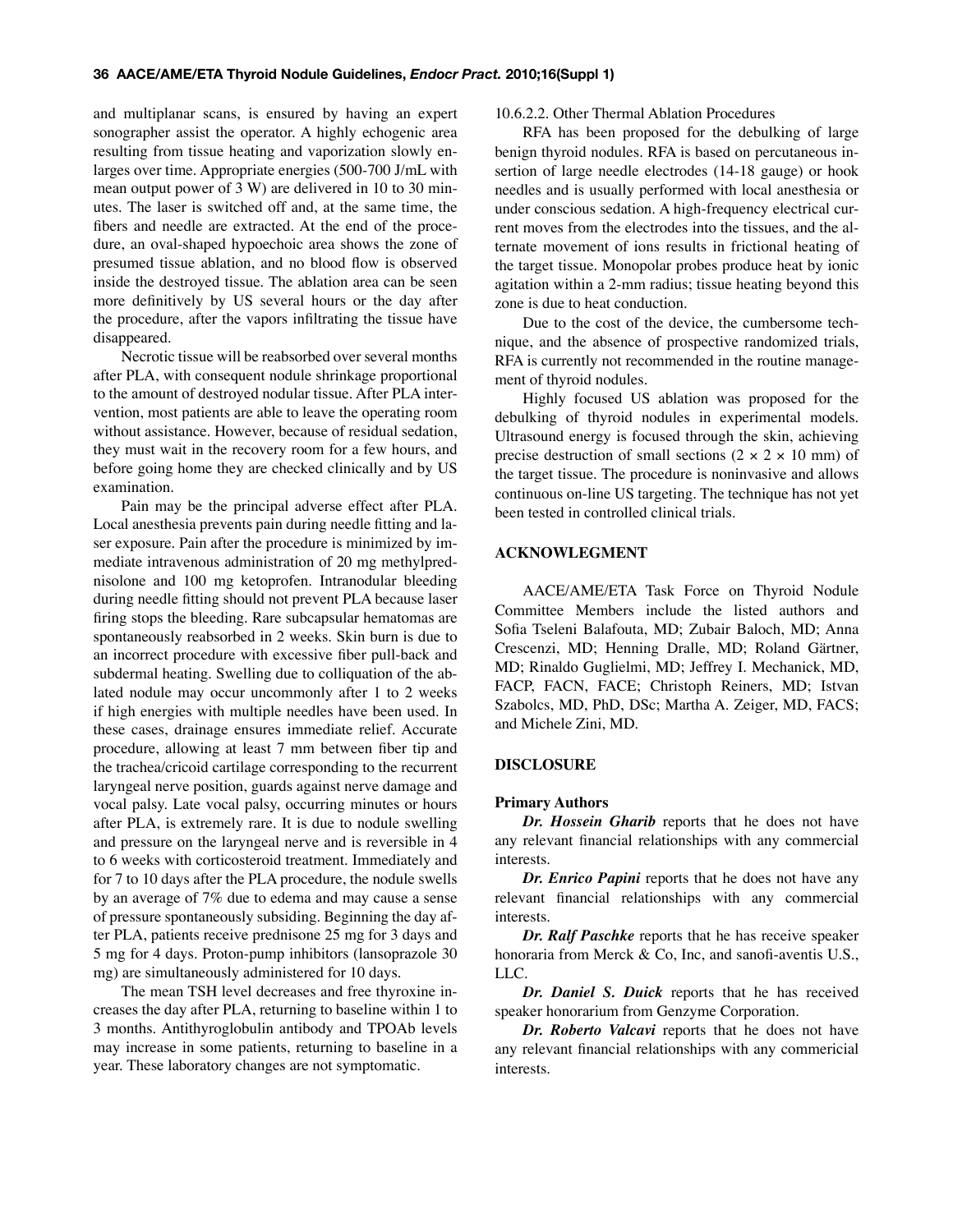*Dr. Laszlo Hegedüs* reports that he has received consultant honoraria and research grant support from Novo Nordisk A/S and Genzyme Corporation and consultant and speaker honoraria from Theraclion.

*Dr. Paolo Vitti* reports that he does not have any relevant financial relationships with any commericial interests.

#### **AACE/AME/ETA Task Force on Thyroid Nodules**

*Dr. Sofia Tseleni Balafouta* reports that she does not have any relevant financial relationships with any commercial interests.

*Dr. Zubair Baloch* reports that he has received consultant honorarium from Veracyte, Inc.

*Dr. Anna Crescenzi* reports that she does not have any relevant financial relationships with any commercial interests.

*Dr. Henning Dralle* reports that he does not have any relevant financial relationships with any commercial interests.

*Dr. Roland Gärtner* reports that he does not have any relevant financial relationships with any commercial interests.

*Dr. Rinaldo Guglielmi* reports that he does not have any relevant financial relationships with any commercial interests.

*Dr. Jeffrey I. Mechanick* reports that he does not have any relevant financial relationships with any commericial interests.

*Dr. Christoph Reiners* reports that he does not have any relevant financial relationships with any commercial interests.

*Dr. Istvan Szabolcs* reports that he has received speaker honorarium from Berlin-Chemie AG, Genzyme Corporation, and Merck AG.

*Dr. Martha A Zeiger* reports that she does not have any relevant financial relationships with any commercial interests.

*Dr. Michele Zini* reports that she does not have any relevant financial relationships with any commericial interests.

### **REFERENCES**

*Note: All reference sources are followed by an evidence level (EL) rating of 1, 2, 3, or 4. The strongest evidence levels (EL 1 and EL 2) appear in red for easier recognition.*

- 1. **Tunbridge WM, Evered DC, Hall R, et al**. The spectrum of thyroid disease in a community: The Whickham survey. *Clin Endocrinol (Oxf)*. 1977;7:481-493. **[EL 2]**
- 2. **Hegedüs L**. Clinical practice. The thyroid nodule. *N Engl J Med*. 2004;351:1764-1771. **[EL 4—review]**
- 3. **Ross DS**. Diagnostic approach to and treatment of thyroid nodules. I. In: Rose BD, ed. UpToDate. Wellesley, MA: UpToDate. Last accessed December 2008. **[EL4—review]**
- 4. **Mortensen JD, Woolner LB, Bennett WA**. Gross and microscopic findings in clinically normal thyroid glands. *J Clin Endocrinol Metab*. 1955;15:1270-1280. **[EL 3]**
- 5. **Ezzat S, Sarti DA, Cain DR, Braunstein GD**. Thyroid incidentalomas: Prevalence by palpation and ultrasonography. *Arch Intern Med*. 1994;154:1838-1840. **[EL 2]**
- 6. **Tan GH, Gharib H**. Thyroid incidentalomas: Management approaches to nonpalpable nodules discovered incidentally on thyroid imaging. *Ann Intern Med*. 1997;126:226-231. **[EL 4]**
- 7. **Vander JB, Gaston EA, Dawber TR.** The significance of nontoxic thyroid nodules: Final report of a 15-year study of the incidence of thyroid malignancy. *Ann Intern Med*. 1968;69:537-540. **[EL 3]**
- 8. **Gharib H, Papini E**. Thyroid nodules: Clinical importance, assessment, and treatment. *Endocrinol Metab Clin North Am*. 2007;36:707-735. **[EL 4—review]**
- 9. **Rosai J, Carcangiu ML, DeLellis RA**. Tumors of the thyroid gland. Washington DC: Armed Forces Institute of Pathology, c1992. **[EL 4]**
- 10. **Belfiore A, Giuffrida D, La Rosa GL, et al**. High frequency of cancer in cold thyroid nodules occurring at young age. *Acta Endocrinol (Copenh)*. 1989;121:197-202. **[EL 3]**
- 11. **Aghini-Lombardi F, Antonangeli L, Martino E, et al**. The spectrum of thyroid disorders in an iodine-deficient community: The Pescopagano survey. *J Clin Endocrinol Metab*. 1999;84:561-566. **[EL 2]**
- 12. **Loh KC**. Familial nonmedullary thyroid carcinoma: A meta-review of case series. *Thyroid*. 1997;7:107-113. **[EL 2]**
- 13. **Punales MK, da Rocha AP, Meotti C, Gross JL, Maia AL**. Clinical and oncological features of children and young adults with multiple endocrine neoplasia type 2A. *Thyroid*. 2008;18:1261-1268. **[EL 2]**
- 14. **Rosenbaum MA, McHenry CR**. Contemporary management of papillary carcinoma of the thyroid gland. *Expert Rev Anticancer Ther*. 2009;9:317-329. **[EL 4—review]**
- 15. **Corrias A, Einaudi S, Chiorboli E, et al**. Accuracy of fine needle aspiration biopsy of thyroid nodules in detecting malignancy in childhood: Comparison with conventional clinical, laboratory, and imaging approaches. *J Clin Endocrinol Metab*. 2001;86:4644-4648. **[EL 3]**
- 16. **Gough J, Scott-Coombes D, Fausto Palazzo F**. Thyroid incidentaloma: An evidence-based assessment of management strategy. *World J Surg*. 2008;32:1264-1268. **[EL 4]**
- 17. **Christensen SB, Bondeson L, Ericsson UB, Lindholm K**. Prediction of malignancy in the solitary thyroid nodule by physical examination, thyroid scan, fine-needle biopsy and serum thyroglobulin: A prospective study of 100 surgically treated patients. *Acta Chir Scand*. 1984;150:433-439. **[EL 3]**
- 18. **Hamburger JI, Husain M**. Contribution of intraoperative pathology evaluation to surgical management of thyroid nodules. *Endocrinol Metab Clin North Am*. 1990;19:509- 522. **[EL 4]**
- 19. **Hamming JF, Goslings BM, van Steenis GJ, van Ravenswaay Claasen H, Hermans J, van de Velde CJ**. The value of fine-needle aspiration biopsy in patients with nodular thyroid disease divided into groups of suspicion of malignant neoplasms on clinical grounds [erratum in: *Arch Intern Med* 1990;150:1088]. *Arch Intern Med*. 1990;150:113-116. **[EL 3]**
- 20. **Papini E**. The dilemma of non-palpable thyroid nodules. *J Endocrinol Invest*. 2003;26:3-4. **[EL 4—editorial]**
- 21. **Papini E, Guglielmi R, Bianchini A, et al**. Risk of malignancy in nonpalpable thyroid nodules: Predictive value of ultrasound and color-Doppler features. *J Clin Endocrinol Metab*. 2002;87:1941-1946. **[EL 3]**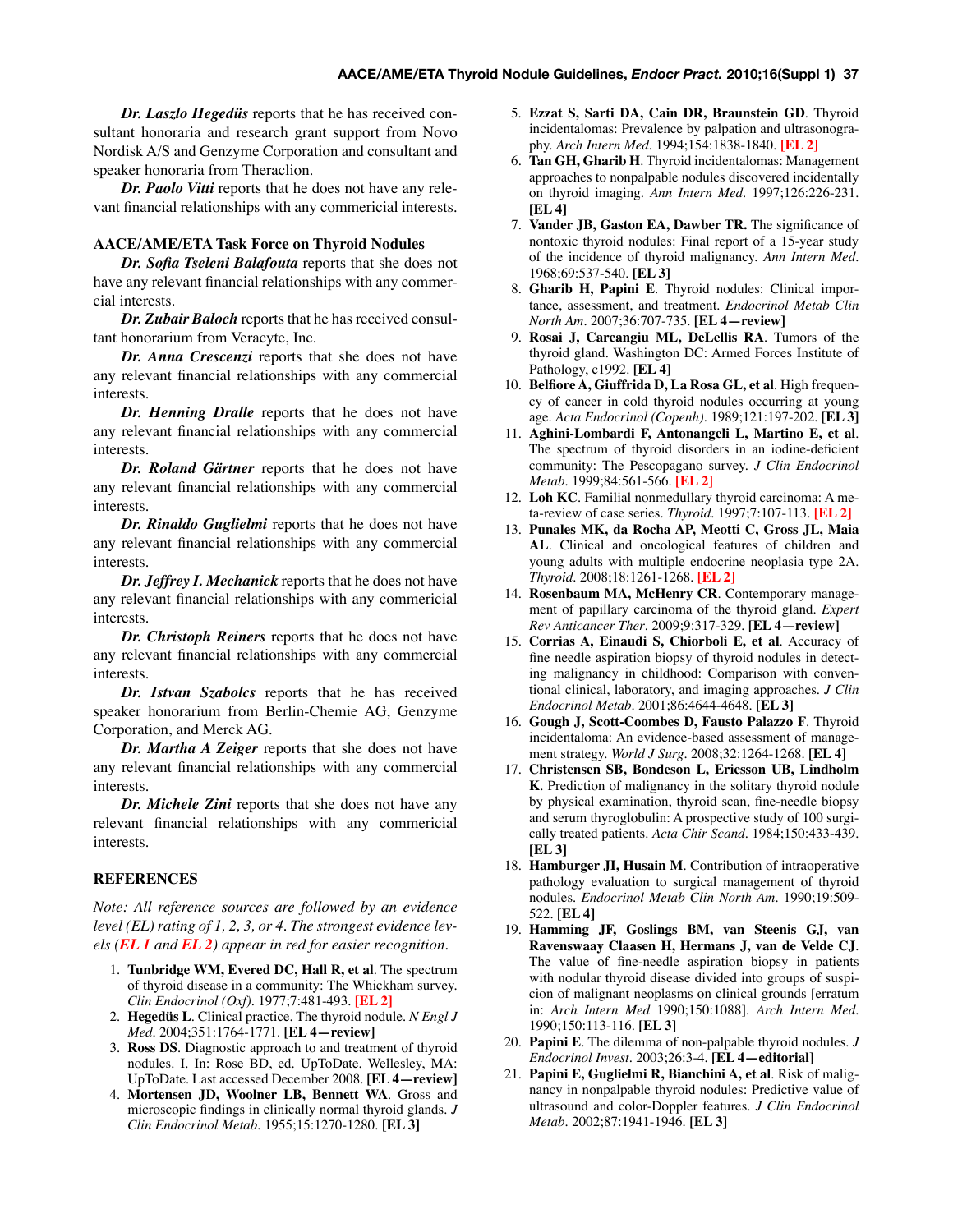- 22. **Belfiore A, La Rosa GL, La Porta GA, et al**. Cancer risk in patients with cold thyroid nodules: Relevance of iodine intake, sex, age, and multinodularity. *Am J Med*. 1992;93:363-369. **[EL 3]**
- 23. **Tan GH, Gharib H, Reading CC**. Solitary thyroid nodule: Comparison between palpation and ultrasonography. *Arch Intern Med*. 1995;155:2418-2423. **[EL 3]**
- 24. **Jarlov AE, Nygaard B, Hegedus L, Hartling SG, Hansen JM**. Observer variation in the clinical and laboratory evaluation of patients with thyroid dysfunction and goiter. *Thyroid*. 1998;8:393-398. **[EL 3]**
- 25. **Boelaert K, Horacek J, Holder RL, Watkinson JC, Sheppard MC, Franklyn JA**. Serum thyrotropin concentration as a novel predictor of malignancy in thyroid nodules investigated by fine-needle aspiration. *J Clin Endocrinol Metab*. 2006;91:4295-4301. **[EL 3]**
- 26. **Ashcraft MW, Van Herle AJ.** Management of thyroid nodules. II: Scanning techniques, thyroid suppressive therapy, and fine needle aspiration. *Head Neck Surg*. 1981;3:297- 322**. [EL 4—review]**
- 27. **Yano Y, Shibuya H, Kitagawa W, et al**. Recent outcome of Graves' disease patients with papillary thyroid cancer. *Eur J Endocrinol*. 2007;157:325-329. **[EL 3]**
- 28. **Shetty SK, Maher MM, Hahn PF, Halpern EF, Aquino SL**. Significance of incidental thyroid lesions detected on CT: Correlation among CT, sonography, and pathology [erratum in: *AJR Am J Roentgenol*. 2007;188:8]. *AJR Am J Roentgenol*. 2006 ;187:1349-1356. **[EL 3]**
- 29. **Razek AA, Sadek AG, Kombar OR, Elmahdy TE, Nada N**. Role of apparent diffusion coefficient values in differentiation between malignant and benign solitary thyroid nodules. *AJNR Am J Neuroradiol*. 2008;29:563-568. **[EL 3]**
- 30. **Are C, Hsu JF, Schoder H, Shah JP, Larson SM, Shaha AR**. FDG-PET detected thyroid incidentalomas: need for further investigation? *Ann Surg Oncol*. 2007;14:239-247. **[EL 3]**
- 31. **Choi JY, Lee KS, Kim HJ, et al**. Focal thyroid lesions incidentally identified by integrated 18F-FDG PET/CT: Clinical significance and improved characterization. *J Nucl Med*. 2006;47:609-615. **[EL 3]**
- 32. **Hurtado-Lopez LM, Arellano-Montano S, Torres-Acosta EM, et al**. Combined use of fine-needle aspiration biopsy, MIBI scans and frozen section biopsy offers the best diagnostic accuracy in the assessment of the hypofunctioning solitary thyroid nodule. *Eur J Nucl Med Mol Imaging*. 2004;31:1273-1279. **[EL 3]**
- 33. **Baskin HJ**. Ultrasound of thyroid nodules. In: Baskin HJ, ed. *Thyroid Ultrasound and Ultrasound-Guided FNA Biopsy*. Boston, MA: Kluwer Academic Publishers, 2000: 71-86. **[EL 4—review]**
- 34. **Solbiati L, Osti V, Cova L, Tonolini M**. Ultrasound of thyroid, parathyroid glands and neck lymph nodes. *Eur Radiol*. 2001;11:2411-2424. **[EL 4—review]**
- 35. **Ahuja A, Ying M**. Sonography of neck lymph nodes. Part II: abnormal lymph nodes. *Clin Radiol*. 2003;58:359-366. **[EL 4—review]**
- 36. **Frates MC, Benson CB, Doubilet PM, et al.** Prevalence and distribution of carcinoma in patients with solitary and multiple thyroid nodules on sonography. *J Clin Endocrinol Metab*. 2006;91:3411-3417. **[EL 3]**
- 37. **Mandel SJ**. Diagnostic use of ultrasonography in patients with nodular thyroid disease. *Endocr Pract*. 2004;10:246- 252. **[EL 4—review]**
- 38. **Moon WJ, Jung SL, Lee JH, et al; Thyroid Study Group, Korean Society of Neuro- and Head and Neck Radiology**. Benign and malignant thyroid nodules: US

differentiation: Multicenter retrospective study. *Radiology*. 2008;247:762-770. [EL 3]

- 39. **Kim EK, Park CS, Chung WY, et al**. New sonographic criteria for recommending fine-needle aspiration biopsy of nonpalpable solid nodules of the thyroid. *AJR Am J Roentgenol*. 2002;178:687-691. **[EL 2]**
- 40. **Cappelli C, Castellano M, Pirola I, et al**. Thyroid nodule shape suggests malignancy. *Eur J Endocrinol*. 2006;155: 27-31. **[EL 3]**
- 41. **Horvath E, Majlis S, Rossi R, et al**. An ultrasonogram reporting system for thyroid nodules stratifying cancer risk for clinical management. *J Clin Endocrinol Metab*. 2009;94:1748-1751. **[EL 2]**
- 42. **Campbell JP, Pillsbury HC 3rd**. Management of the thyroid nodule. *Head Neck*. 1989;11:414-425. **[EL 4]**
- 43. **Frasoldati A, Pesenti M, Gallo M, Caroggio A, Salvo D, Valcavi R**. Diagnosis of neck recurrences in patients with differentiated thyroid carcinoma. *Cancer*. 2003;97:90-96. **[EL 3]**
- 44. **Leenhardt L, Hejblum G, Franc B, et al**. Indications and limits of ultrasound-guided cytology in the management of nonpalpable thyroid nodules. *J Clin Endocrinol Metab*. 1999;84:24-28. **[EL 3]**
- 45. **Hagag P, Strauss S, Weiss M**. Role of ultrasound-guided fine-needle aspiration biopsy in evaluation of nonpalpable thyroid nodules. *Thyroid*. 1998;8:989-995. **[EL 3]**
- 46. **Cochand-Priollet B, Guillausseau PJ, Chagnon S, et al**. The diagnostic value of fine-needle aspiration biopsy under ultrasonography in nonfunctional thyroid nodules: A prospective study comparing cytologic and histologic findings [erratum in: *Am J Med*. 1994;97:311]. *Am J Med*. 1994;97:152-157. **[EL 3]**
- 47. **Roti E, degli Uberti EC, Bondanelli M, Braverman LE**. Thyroid papillary microcarcinoma: A descriptive and metaanalysis study. *Eur J Endocrinol*. 2008;159:659-673. **[EL 4—review]**
- 48. **Ito Y, Uruno T, Nakano K, et al**. An observation trial without surgical treatment in patients with papillary microcarcinoma of the thyroid. *Thyroid*. 2003;13:381-387. **[EL 3]**
- 49. **Verburg FA, Mader U, Luster M, Reiners C**. Primary tumour diameter as a risk factor for advanced disease features of differentiated thyroid carcinoma. *Clin Endocrinol (Oxf)*. 2009;71:291-297. **[EL 3]**
- 50. **Asteria C, Giovanardi A, Pizzocaro A, et al**. USelastography in the differential diagnosis of benign and malignant thyroid nodules. *Thyroid*. 2008;18:523-531. **[EL 2]**
- 51. **Tranquart F, Bleuzen A, Pierre-Renoult P, Chabrolle C, Sam Giao M, Lecomte P**. Elastosonography of thyroid lesions [article in French]. *J Radiol*. 2008;89:35-39. **[EL 3]**
- 52. **Rago T, Santini F, Scutari M, Pinchera A, Vitti P**. Elastography: New developments in ultrasound for predicting malignancy in thyroid nodules. *J Clin Endocrinol Metab*. 2007;92:2917-2922. **[EL 3]**
- 53. **Cosgrove D**. Future prospects for SonoVue and CPS. *Eur Radiol*. 2004;14(Suppl 8):P116-P124. **[EL 4]**
- 54. **Papini E, Bizzarri G, Pacella CM**. Percutaneous laser ablation of benign and malignant thyroid nodules. *Curr Opin Endocrinol Diabetes Obes*. 2008;15:434-439. **[EL 4—review]**
- 55. **Weber AL, Randolph G, Aksoy FG**. The thyroid and parathyroid glands: CT and MR imaging and correlation with pathology and clinical findings. *Radiol Clin North Am*. 2000;38:1105-1129. **[EL 4—review]**
- 56. **Wu HH, Jones JN, Osman J**. Fine-needle aspiration cytology of the thyroid: Ten years experience in a community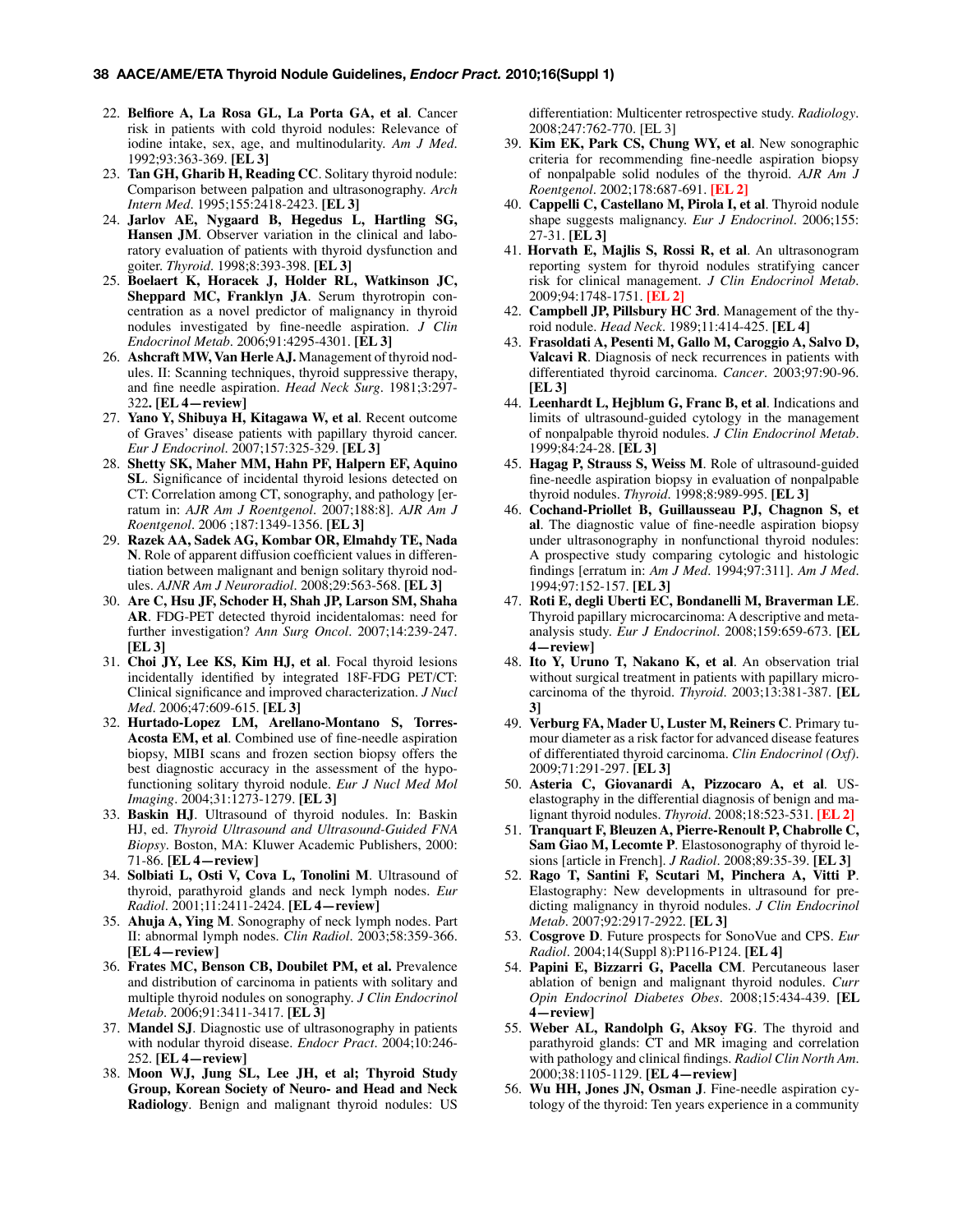teaching hospital. *Diagn Cytopathol*. 2006;34:93-96. **[EL 3]**

- 57. **DeMay RM**. Thyroid. In: *The Art and Science of Cytopathology. Vol II: Aspiration Cytology*. Chicago, IL: ASCP Press, 1996: 703-778. **[EL 4]**
- 58. **Yang J, Schnadig V, Logrono R, Wasserman PG**. Fineneedle aspiration of thyroid nodules: A study of 4703 patients with histologic and clinical correlations. *Cancer*. 2007;111:306-315. **[EL 3]**
- 59. **Danese D, Sciacchitano S, Farsetti A, Andreoli M, Pontecorvi A**. Diagnostic accuracy of conventional versus sonography-guided fine-needle aspiration biopsy of thyroid nodules. *Thyroid*. 1998;8:15-21. **[EL 4]**
- 60. **Deandrea M, Mormile A, Veglio M, et al**. Fine-needle aspiration biopsy of the thyroid: comparison between thyroid palpation and ultrasonography. *Endocr Pract*. 2002;8:282- 286. **[EL 3]**
- 61. **Can AS, Peker K**. Comparison of palpation-versus ultrasound-guided fine-needle aspiration biopsies in the evaluation of thyroid nodules. *BMC Res Notes*. 2008;1:12. **[EL 4]**
- 62. **British Thyroid Association**. Guidelines for the management of thyroid cancer in adults. London: Royal College of Physicians of London and the British Thyroid Association, 2002 [cited December 1, 2005]. Available at: http://www. british-thyroid-association.org/complete%20guidelines. pdf. **[EL 4—guidelines]**
- 63. **European Federation of Cytology Societies**. EFCS; 2007-2009. Fadda G. SIAPEC consensus review [written February 27, 2009; cited June 2009]. Available at: www. efes.eu. **[EL 4—consensus]**
- 64. **Baloch ZW, LiVolsi VA, Asa SL, et al**. Diagnostic terminology and morphologic criteria for cytologic diagnosis of thyroid lesions: A synopsis of the National Cancer Institute Thyroid Fine-Needle Aspiration State of the Science Conference. *Diagn Cytopathol*. 2008;36:425-437. **[EL 4—consensus]**
- 65. **Redman R, Zalaznick H, Mazzaferri EL, Massoll NA**. The impact of assessing specimen adequacy and number of needle passes for fine-needle aspiration biopsy of thyroid nodules. *Thyroid*. 2006;16:55-60. **[EL 3]**
- 66. **Kini SR**. Specimen adequacy and assessment, reporting system. In: *Thyroid Cytopathology: An Atlas and Text*. Philadelphia, PA: Lippincott Williams & Wilkins, 2008: 17-26. **[EL 4]**
- 67. **Goellner JR, Gharib H, Grant CS, Johnson DA**. Fine needle aspiration cytology of the thyroid, 1980 to 1986. *Acta Cytol*. 1987;31:587-590. [EL 3]
- 68. **Cersosimo E, Gharib H, Suman VJ, Goellner JR**. "Suspicious" thyroid cytologic findings: outcome in patients without immediate surgical treatment. *Mayo Clin Proc*. 1993;68:343-348. **[EL 3]**
- 69. **Gharib H, Goellner JR**. Fine-needle aspiration biopsy of thyroid nodules. *Endocr Pract*. 1995;1:410-417. **[EL 4]**
- 70. **Caruso D, Mazzaferri EL**. Fine needle aspiration biopsy in the management of thyroid nodules. *Endocrinologist*. 1991;1:194-202. **[EL 4]**
- 71. **Hamberger B, Gharib H, Melton LJ 3rd, Goellner JR, Zinsmeister AR**. Fine-needle aspiration biopsy of thyroid nodules: impact on thyroid practice and cost of care. *Am J Med*. 1982;73:381-384. **[EL 3]**
- 72. **Hamburger JI, Hamburger SW**. Fine needle biopsy of thyroid nodules: avoiding the pitfalls. *N Y State J Med*. 1986;86:241-249. **[EL 4]**
- 73. **Pisani T, Bononi M, Nagar C, Angelini M, Bezzi M, Vecchione A**. Fine needle aspiration and core needle biopsy techniques in the diagnosis of nodular thyroid pathologies. *Anticancer Res*. 2000;20:3843-3847. **[EL 4]**
- 74. **Renshaw AA, Pinnar N**. Comparison of thyroid fine-needle aspiration and core needle biopsy. *Am J Clin Pathol*. 2007;128:370-374. **[EL 3]**
- 75. **Zhang S, Ivanovic M, Nemcek AA Jr, Defrias DV, Lucas E, Nayar R**. Thin core needle biopsy crush preparations in conjunction with fine-needle aspiration for the evaluation of thyroid nodules: a complementary approach. *Cancer*. 2008;114:512-518. **[EL 3]**
- 76. **Elsheikh TM, Singh HK, Silverman JF**. Fine-needle aspiration cytology versus core needle biopsy in the evaluation of thyroid and salivary gland lesions. *Path Case Rev*. 2007;12:3-9. **[EL 4]**
- 77. **Spencer CA, Takeuchi M, Kazarosyan M**. Current status and performance goals for serum thyrotropin (TSH) assays. *Clin Chem*. 1996;42:140-145. **[EL 4—review]**
- 78. **Baloch Z, Carayon P, Conte-Devolx B, et al; Guidelines Committee, National Academy of Clinical Biochemistry**. Laboratory medicine practice guidelines: Laboratory support for the diagnosis and monitoring of thyroid disease. *Thyroid*. 2003;13:3-126. **[EL 4—guidelines]**
- 79. **Ross DS**. Laboratory assessment of thyroid dysfunction. In: Rose BD, ed. UpToDate. Wellesley, MA: UpToDate, 2005. **[EL 4—review]**
- 80. **Hegedus L, Bonnema SJ, Bennedbaek FN**. Management of simple nodular goiter: Current status and future perspectives. *Endocr Rev*. 2003;24:102-132. **[EL 4—review]**
- 81. **Carle A, Pedersen IB, Knudsen N, et al**. Thyroid volume in hypothyroidism due to autoimmune disease follows a unimodal distribution: Evidence against primary thyroid atrophy and autoimmune thyroiditis being distinct diseases. *J Clin Endocrinol Metab*. 2009;94:833-839. **[EL 3]**
- 82. **Wallaschofski H, Orda C, Georgi P, Miehle K, Paschke R**. Distinction between autoimmune and non-autoimmune hyperthyroidism by determination of TSH-receptor antibodies in patients with the initial diagnosis of toxic multinodular goiter. *Horm Metab Res*. 2001;33:504-507. **[EL 3]**
- 83. **Pedersen IB, Knudsen N, Perrild H, Ovesen L, Laurberg P**. TSH-receptor antibody measurement for differentiation of hyperthyroidism into Graves' disease and multinodular toxic goitre: A comparison of two competitive binding assays. *Clin Endocrinol (Oxf)*. 2001;55:381- 390. **[EL 3]**
- 84. **Date J, Feldt-Rasmussen U, Blichert-Toft M, Hegedus L**, Graversen HP. Long-term observation of serum thyroglobulin after resection of nontoxic goiter and relation to ultrasonographically demonstrated relapse. *World J Surg*. 1996;20:351-356. **[EL 3]**
- 85. **Giovanella L, Ceriani L, Ghelfo A, Maffioli M, Keller F**. Preoperative undetectable serum thyroglobulin in differentiated thyroid carcinoma: incidence, causes and management strategy. *Clin Endocrinol (Oxf)*. 2007;67:547-551. **[EL 3]**
- 86. **Cohen R, Campos JM, Salaun C, et al; Groupe d'Etudes des Tumeurs a Calcitonine (GETC)**. Preoperative calcitonin levels are predictive of tumor size and postoperative calcitonin normalization in medullary thyroid carcinoma. *J Clin Endocrinol Metab*. 2000;85:919-922. **[EL 3]**
- 87. **Brandi ML, Gagel RF, Angeli A, et al**. Guidelines for diagnosis and therapy of MEN type 1 and type 2. *J Clin Endocrinol Metab*. 2001;86:5658-5671. **[EL 3—guidelines]**
- 88. **Elisei R, Bottici V, Luchetti F, et al**. Impact of routine measurement of serum calcitonin on the diagnosis and outcome of medullary thyroid cancer: Experience in 10,864 patients with nodular thyroid disorders. *J Clin Endocrinol Metab*. 2004;89:163-168. **[EL 3]**
- 89. **Vierhapper H, Raber W, Bieglmayer C, Kaserer K, Weinhausl A, Niederle B**. Routine measurement of plasma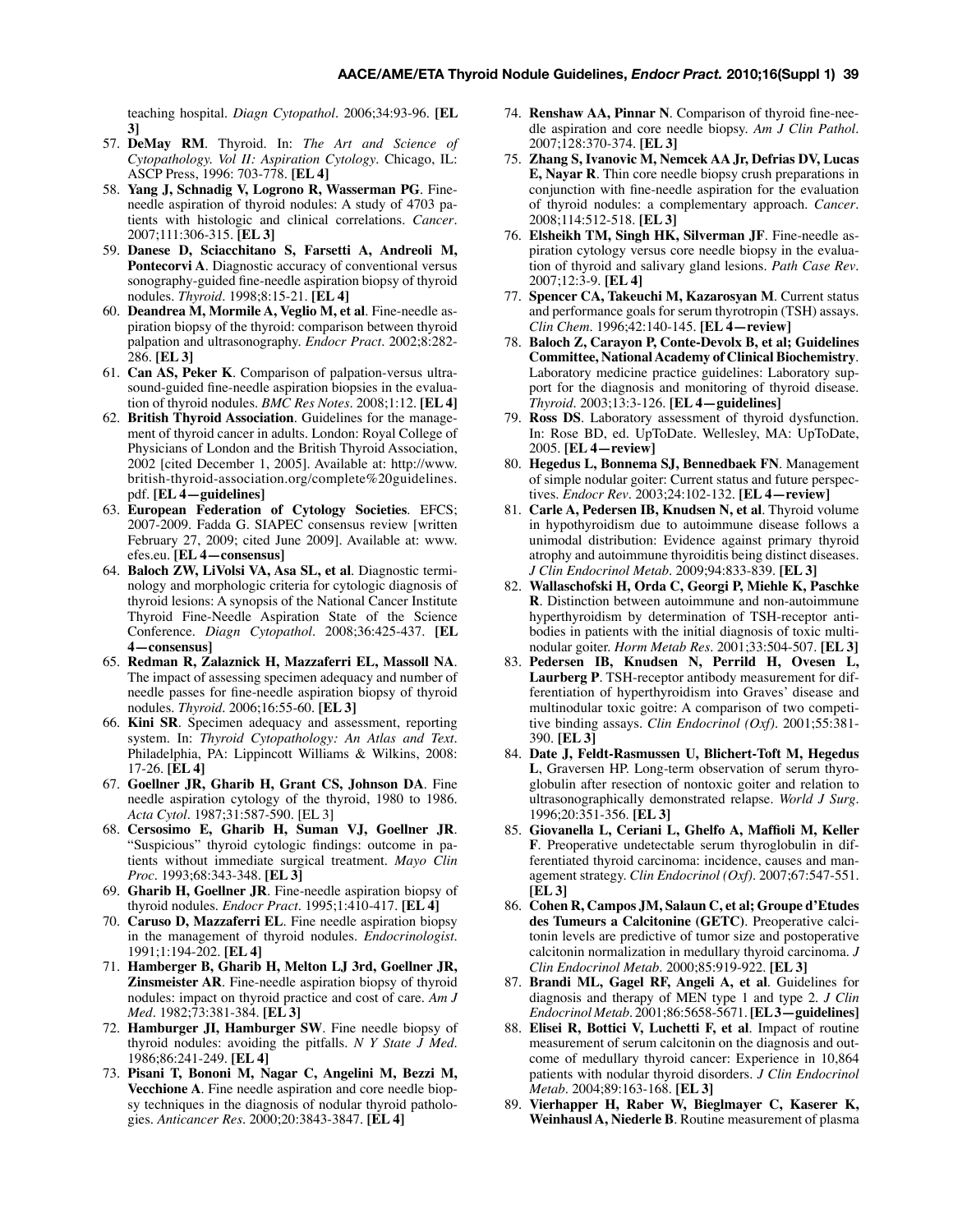calcitonin in nodular thyroid diseases. *J Clin Endocrinol Metab*. 1997;82:1589-1593. **[EL 3]**

- 90. **Cheung K, Roman SA, Wang TS, Walker HD, Sosa JA**. Calcitonin measurement in the evaluation of thyroid nodules in the United States: a cost-effectiveness and decision analysis. *J Clin Endocrinol Metab*. 2008;93:2173-2180. **[EL 3]**
- 91. **Niccoli P, Wion-Barbot N, Caron P, et al; The French Medullary Study Group**. Interest of routine measurement of serum calcitonin: Study in a large series of thyroidectomized patients. *J Clin Endocrinol Metab*. 1997;82:338- 341. **[EL 3]**
- 92. **Costante G, Meringolo D, Durante C, Bianchi D, Nocera M, Tumino S, et al**. Predictive value of serum calcitonin levels for preoperative diagnosis of medullary thyroid carcinoma in a cohort of 5817 consecutive patients with thyroid nodules. *J Clin Endocrinol Metab*. 2007 Feb;92:450- 455. **[EL 2]**
- 93. **d'Herbomez M, Caron P, Bauters C, et al; French Group GTE (Groupe des Tumeurs Endocrines)**. Reference range of serum calcitonin levels in humans: influence of calcitonin assays, sex, age, and cigarette smoking. *Eur J Endocrinol*. 2007;157:749-755. **[EL 3]**
- 94. **Kotzmann H, Schmidt A, Scheuba C, et al**. Basal calcitonin levels and the response to pentagastrin stimulation in patients after kidney transplantation or on chronic hemodialysis as indicators of medullary carcinoma. *Thyroid*. 1999;9:943-947. **[EL 3]**
- 95. **Erdogan MF, Gullu S, Baskal N, Uysal AR, Kamel N, Erdogan G**. Omeprazole: Calcitonin stimulation test for the diagnosis follow-up and family screening in medullary thyroid carcinoma. *J Clin Endocrinol Metab*. 1997;82:897- 899. **[EL 3]**
- 96. **Karges W, Dralle H, Raue F, et al; German Society for Endocrinology (DGE) - Thyroid Section**. Calcitonin measurement to detect medullary thyroid carcinoma in nodular goiter: German evidence-based consensus recommendation. *Exp Clin Endocrinol Diabetes*. 2004;112:52- 58. **[EL 3]**
- 97. **Doyle P, Duren C, Nerlich K, et al**. Potency and tolerance of calcitonin stimulation with high-dose calcium versus pentagastrin in normal adults [erratum in: *J Clin Endocrinol Metab*. 2009;94:4629]. *J Clin Endocrinol Metab*. 2009;94:2970-2974. **[EL 2]**
- 98. **de Groot JW, Links TP, Plukker JT, Lips CJ, Hofstra RM**. RET as a diagnostic and therapeutic target in sporadic and hereditary endocrine tumors. *Endocr Rev*. 2006;27:535- 560. **[EL 4]**
- 99. **Wohllk N, Cote GJ, Bugalho MM, et al**. Relevance of RET proto-oncogene mutations in sporadic medullary thyroid carcinoma. *J Clin Endocrinol Metab*. 1996;81:3740- 3745. **[EL 3]**
- 100. **Meller J, Becker W**. The continuing importance of thyroid scintigraphy in the era of high-resolution ultrasound. *Eur J Nucl Med Mol Imaging*. 2002;29(Suppl 2):S425-S438. **[EL 3]**
- 101. **Gharib H, Goellner JR**. Fine-needle aspiration biopsy of the thyroid: An appraisal. *Ann Intern Med*. 1993;118:282- 289. **[EL 4]**
- 102. **La Rosa GL, Belfiore A, Giuffrida D, et al**. Evaluation of the fine needle aspiration biopsy in the preoperative selection of cold thyroid nodules. *Cancer*. 1991;67:2137-2141. **[EL 3]**
- 103. **Slowinska-Klencka D, Klencki M, Sporny S, Lewinski A**. Fine-needle aspiration biopsy of the thyroid in an area of endemic goitre: Influence of restored sufficient iodine

supplementation on the clinical significance of cytological results. *Eur J Endocrinol*. 2002;146:19-26. **[EL 3]**

- 104. **Knudsen N, Perrild H, Christiansen E, Rasmussen S, Dige-Petersen H, Jorgensen T**. Thyroid structure and size and two-year follow-up of solitary cold thyroid nodules in an unselected population with borderline iodine deficiency. *Eur J Endocrinol*. 2000;142:224-230. **[EL 3]**
- 105. **Belfiore A, La Rosa GL, Padova G, Sava L, Ippolito O, Vigneri R**. The frequency of cold thyroid nodules and thyroid malignancies in patients from an iodine-deficient area. *Cancer*. 1987;15;60:3096-3102. **[EL 3]**
- 106. **McHenry CR, Slusarczyk SJ, Askari AT, et al**. Refined use of scintigraphy in the evaluation of nodular thyroid disease. *Surgery*. 1998;124:656-661. **[EL 3]**
- 107. **Meier DA, Kaplan MM**. Radioiodine uptake and thyroid scintiscanning. *Endocrinol Metab Clin North Am*. 2001;30:291-313. **[EL 4—review]**
- 108. **Bonnema SJ, Bennedbaek FN, Hegedus L**. Danish endocrinologists' examination and treatment of non-toxic multinodular goiter: a questionnaire study [article in Danish]. *Ugeskr Laeger*. 2001;163:1265-1269. **[EL 3]**
- 109. **Hillenhinrichs H, Emrich D**. Euthyroid goiter with and without functional autonomy in the euthyroid phase: a comparison [article in German]. *Nuklearmedizin*. 1998;37:95- 100. **[EL 3]**
- 110. **Tollin SR, Fallon EF, Mikhail M, Goldstein H, Yung E**. The utility of thyroid nuclear imaging and other studies in the detection and treatment of underlying thyroid abnormalities in patients with endogenous subclinical thyrotoxicosis. *Clin Nucl Med*. 2000;25:341-347. **[EL 3]**
- 111. **Krohn K, Wohlgemuth S, Gerber H, Paschke R**. Hot microscopic areas of iodine-deficient euthyroid goitres contain constitutively activating TSH receptor mutations. *J Pathol*. 2000;192:37-42. **[EL 3]**
- 112. **Kwak JY, Kim EK, Kim HJ, Kim MJ, Son EJ, Moon HJ**. How to combine ultrasound and cytological information in decision making about thyroid nodules. *Eur Radiol*. 2009;19:1923-1931. **[EL 3]**
- 113. **McHenry CR, Walfish PG, Rosen IB**. Non-diagnostic fine needle aspiration biopsy: a dilemma in management of nodular thyroid disease. *Am Surg*. 1993;59:415-419. **[EL 3]**
- 114. **Schmidt T, Riggs MW, Speights VO Jr**. Significance of nondiagnostic fine-needle aspiration of the thyroid. *South Med J*. 1997;90:1183-1186. **[EL 3]**
- 115. **MacDonald L, Yazdi HM**. Nondiagnostic fine needle aspiration biopsy of the thyroid gland: a diagnostic dilemma. *Acta Cytol*. 1996;40:423-428. **[EL 3]**
- 116. **Cappelli C, Pirola I, Castellano M, et al**. Fine needle cytology of complex thyroid nodules. *Eur J Endocrinol*. 2007;157:529-532. **[EL 3]**
- 117. **Orlandi A, Puscar A, Capriata E, Fideleff H**. Repeated fine-needle aspiration of the thyroid in benign nodular thyroid disease: Critical evaluation of long-term follow-up. *Thyroid*. 2005;15:274-278. **[EL 3]**
- 118. **Gallo M, Pesenti M, Valcavi R**. Ultrasound thyroid nodule measurements: the "gold standard" and its limitations in clinical decision making. *Endocr Pract*. 2003;9:194-199. **[EL 4—review]**
- 119. **Menendez Torre E, Pineda Arribas J, Martinez de Esteban JP, et al**. Value of repeated fine needle aspiration cytology in patients with nodular goiter. *Acta Cytol*. 2007;51:850-852. **[EL 3]**
- 120. **Gharib H, James EM, Charboneau JW, Naessens JM, Offord KP, Gorman CA**. Suppressive therapy with levothyroxine for solitary thyroid nodules: A double-blind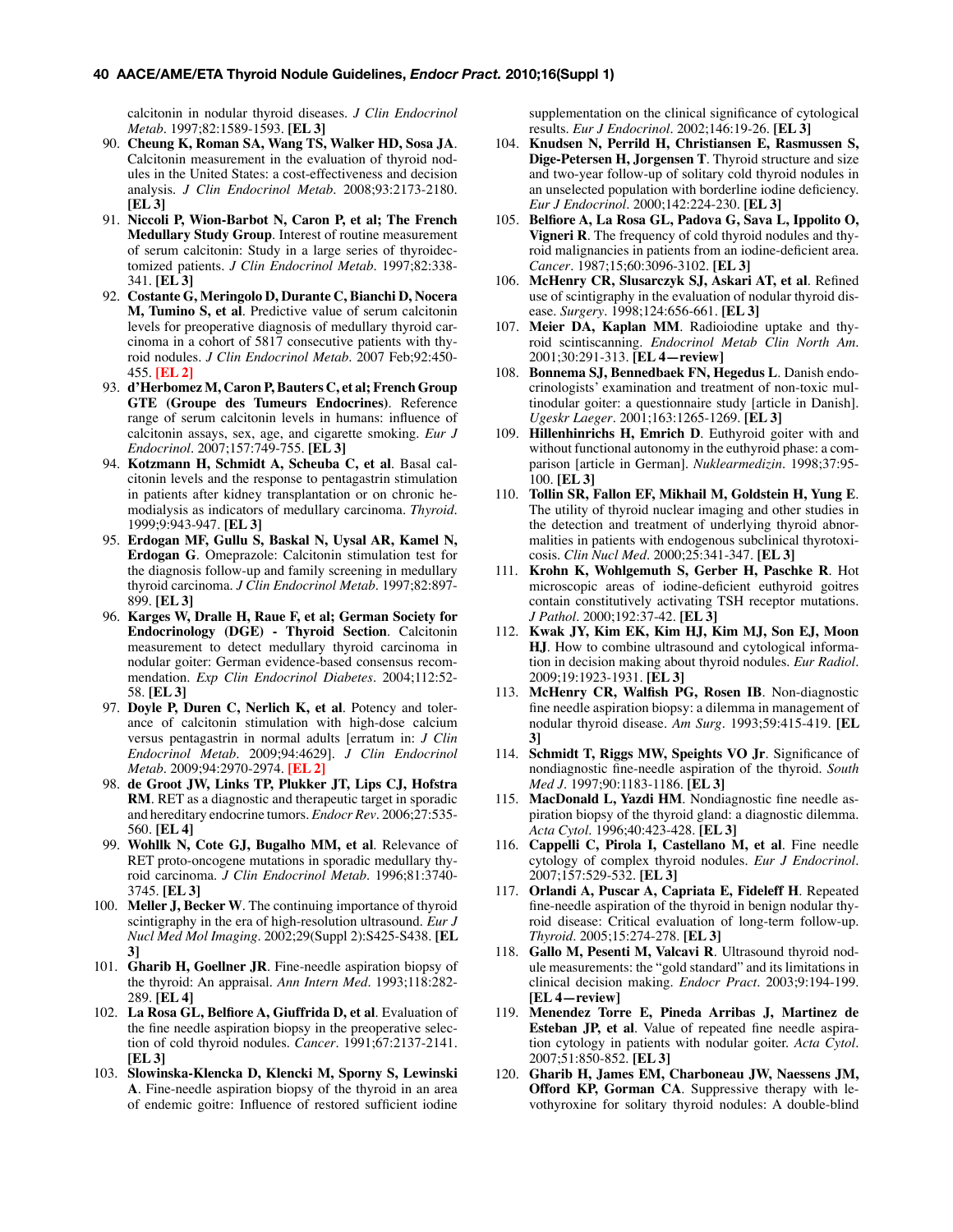controlled clinical study. *N Engl J Med*. 1987;317:70-75. **[EL 1]**

- 121. **La Rosa GL, Ippolito AM, Lupo L, et al**. Cold thyroid nodule reduction with L-thyroxine can be predicted by initial nodule volume and cytological characteristics. *J Clin Endocrinol Metab*. 1996;81:4385-4387. **[EL 2]**
- 122. **Papini E, Petrucci L, Guglielmi R, et al**. Long-term changes in nodular goiter: a 5-year prospective randomized trial of levothyroxine suppressive therapy for benign cold thyroid nodules. *J Clin Endocrinol Metab*. 1998;83:780- 783. **[EL 1]**
- 123. **Wemeau JL, Caron P, Schvartz C, et al**. Effects of thyroid-stimulating hormone suppression with levothyroxine in reducing the volume of solitary thyroid nodules and improving extranodular nonpalpable changes: a randomized, double-blind, placebo-controlled trial by the French Thyroid Research Group. *J Clin Endocrinol Metab*. 2002;87:4928-4934. **[EL 1]**
- 124. **Hegedus L, Nygaard B, Hansen JM**. Is routine thyroxine treatment to hinder postoperative recurrence of nontoxic goiter justified? *J Clin Endocrinol Metab*. 1999;84:756- 760. **[EL 2]**
- 125. **Moalem J, Suh I, Duh QY**. Treatment and prevention of recurrence of multinodular goiter: an evidence-based review of the literature. *World J Surg*. 2008;32:1301-1312. **[EL 4]**
- 126. **Faber J, Galloe AM**. Changes in bone mass during prolonged subclinical hyperthyroidism due to L-thyroxine treatment: a meta-analysis. *Eur J Endocrinol*. 1994;130: 350-356. **[EL 1]**
- 127. **Uzzan B, Campos J, Cucherat M, Nony P, Boissel JP, Perret GY**. Effects on bone mass of long term treatment with thyroid hormones: A meta-analysis. *J Clin Endocrinol Metab*. 1996;81:4278-4289. **[EL 1]**
- 128. **Sawin CT, Geller A, Wolf PA, et al**. Low serum thyrotropin concentrations as a risk factor for atrial fibrillation in older persons. *N Engl J Med*. 1994;331:1249-1252. **[EL 2]**
- 129. **Parle JV, Maisonneuve P, Sheppard MC, Boyle P, Franklyn JA**. Prediction of all-cause and cardiovascular mortality in elderly people from one low serum thyrotropin result: A 10-year cohort study. *Lancet*. 2001;358:861-865. **[EL 2]**
- 130. **La Rosa GL, Lupo L, Giuffrida D, Gullo D, Vigneri R, Belfiore A**. Levothyroxine and potassium iodide are both effective in treating benign solitary solid cold nodules of the thyroid. *Ann Intern Med*. 1995;122:1-8. **[EL 2]**
- 131. **Miccoli P, Minuto MN, Ugolini C, Pisano R, Fosso A, Berti P**. Minimally invasive video-assisted thyroidectomy for benign thyroid disease: An evidence-based review. *World J Surg*. 2008;32:1333-1340. **[EL 4—review]**
- 132. **Alvarado R, McMullen T, Sidhu SB, Delbridge LW, Sywak MS**. Minimally invasive thyroid surgery for single nodules: an evidence-based review of the lateral mini-incision technique. *World J Surg*. 2008;32:1341-1348. **[EL 4—review]**
- 133. **Livraghi T, Paracchi A, Ferrari C, et al**. Treatment of autonomous thyroid nodules with percutaneous ethanol injection: preliminary results: work in progress. *Radiology*. 1990;175:827-829. **[EL 4]**
- 134. **Pacella CM, Bizzarri G, Guglielmi R, et al**. Thyroid tissue: US-guided percutaneous interstitial laser ablation: a feasibility study. *Radiology*. 2000;217:673-677. **[EL 3]**
- 135. **Verde G, Papini E, Pacella CM, et al**. Ultrasound guided percutaneous ethanol injection in the treatment of cystic thyroid nodules. *Clin Endocrinol (Oxf)*. 1994;41:719-724. **[EL 1]**
- 136. **Guglielmi R, Pacella CM, Bianchini A, et al**. Percutaneous ethanol injection treatment in benign thyroid lesions: role and efficacy. *Thyroid*. 2004;14:125-131. **[EL 2]**
- 137. **Valcavi R, Frasoldati A**. Ultrasound-guided percutaneous ethanol injection therapy in thyroid cystic nodules. *Endocr Pract*. 2004;10:269-275. **[EL 3]**
- 138. **Kim JH, Lee HK, Lee JH, Ahn IM, Choi CG**. Efficacy of sonographically guided percutaneous ethanol injection for treatment of thyroid cysts versus solid thyroid nodules. *AJR Am J Roentgenol*. 2003;180:1723-1726. **[EL 3]**
- 139. **Zingrillo M, Torlontano M, Chiarella R, et al**. Percutaneous ethanol injection may be a definitive treatment for symptomatic thyroid cystic nodules not treatable by surgery: Five-year follow-up study. *Thyroid*. 1999;9: 763-767. **[EL 3]**
- 140. **Bennedbaek FN, Hegedus L**. Treatment of recurrent thyroid cysts with ethanol: A randomized double-blind controlled trial. *J Clin Endocrinol Metab*. 2003;88:5773-5777. **[EL 1]**
- 141. **Lippi F, Ferrari C, Manetti L, et al**; the Multicenter Study Group. Treatment of solitary autonomous thyroid nodules by percutaneous ethanol injection: Results of an Italian multicenter study. *J Clin Endocrinol Metab*. 1996;81:3261- 3264. **[EL 3]**
- 142. **Livraghi T, Paracchi A, Ferrari C, Reschini E, Macchi RM, Bonifacino A**. Treatment of autonomous thyroid nodules with percutaneous ethanol injection: 4-year experience. *Radiology*. 1994;190:529-533. **[EL 3]**
- 143. **Zingrillo M, Collura D, Ghiggi MR, Nirchio V, Trischitta V**. Treatment of large cold benign thyroid nodules not eligible for surgery with percutaneous ethanol injection. *J Clin Endocrinol Metab*. 1998;83:3905-3907. **[EL 3]**
- 144. **Bennedbaek FN, Nielsen LK, Hegedus L**. Effect of percutaneous ethanol injection therapy versus suppressive doses of L-thyroxine on benign solitary solid cold thyroid nodules: A randomized trial*. J Clin Endocrinol Metab*. 1998;83:830-835. **[EL 1]**
- 145. **Kim YS, Rhim H, Tae K, Park DW, Kim ST**. Radiofrequency ablation of benign cold thyroid nodules: Initial clinical experience. *Thyroid*. 2006;16:361-367. **[EL 4]**
- 146. **Spiezia S, Garberoglio R, Milone F, et al**. Thyroid nodules and related symptoms are stably controlled two years after radiofrequency thermal ablation. *Thyroid*. 2009;19:219- 225. **[EL 3]**
- 147. **Dossing H, Bennedbaek FN, Hegedus L**. Effect of ultrasound-guided interstitial laser photocoagulation on benign solitary solid cold thyroid nodules: One versus three treatments. *Thyroid*. 2006;16:763-768. **[EL 3]**
- 148. **Dossing H, Bennedbaek FN, Hegedus L**. Effect of ultrasound-guided interstitial laser photocoagulation on benign solitary solid cold thyroid nodules: A randomised study. *Eur J Endocrinol*. 2005;152:341-345. **[EL 2]**
- 149. **Papini E, Guglielmi R, Bizzarri G, et al**. Treatment of benign cold thyroid nodules: A randomized clinical trial of percutaneous laser ablation versus levothyroxine therapy or follow-up. *Thyroid*. 2007;17:229-235. **[EL 1]**
- 150. **Cakir B, Ugras NS, Gul K, Ersoy R, Korukluoglu B**. Initial report of the results of percutaneous laser ablation of benign cold thyroid nodules: Evaluation of histopathological changes after 2 years. *Endocr Pathol*. 2009;20:170-176. **[EL 3]**
- 151. **Meier DA, Brill DR, Becker DV, et al; Society of Nuclear Medicine**. Procedure guideline for therapy of thyroid disease with (131)iodine*. J Nucl Med*. 2002;43:856-861. **[EL 3—guidelines]**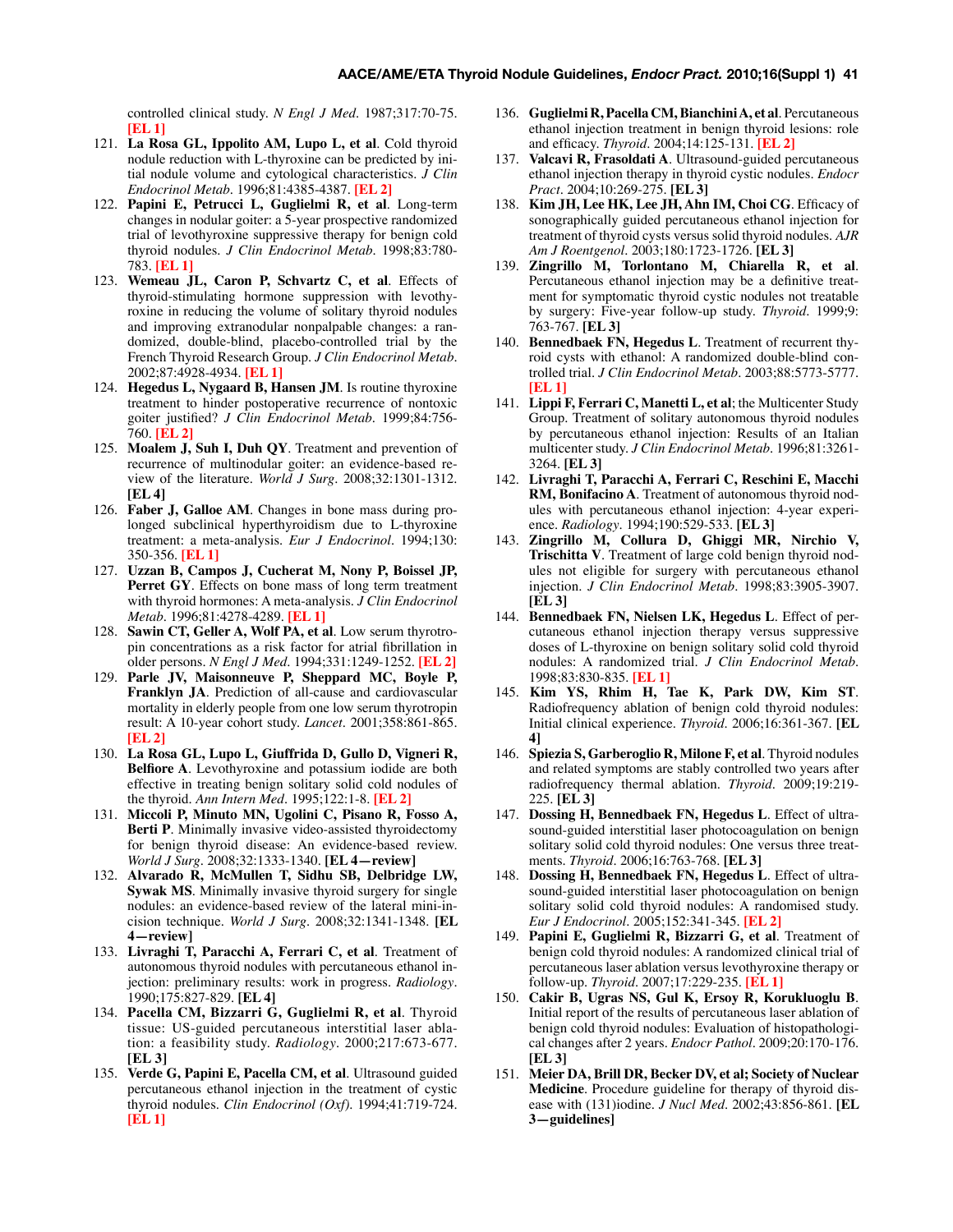- 152. **Nygaard B, Hegedus L, Nielsen KG, Ulriksen P, Hansen JM**. Long-term effect of radioactive iodine on thyroid function and size in patients with solitary autonomously functioning toxic thyroid nodules. *Clin Endocrinol (Oxf)*. 1999;50:197-202. **[EL 3]**
- 153. **Dietlein M, Dressler J, Grunwald F, et al; Deutsche Gesellschaft für Nuklearmedizin**. Guideline for radioiodine therapy for benign thyroid diseases (version 4) [article in German]. *Nuklearmedizin*. 2007;46:220-223. **[EL 4—guidelines]**
- 154. **Reiners C, Schneider P**. Radioiodine therapy of thyroid autonomy. *Eur J Nucl Med Mol Imaging*. 2002;29(Suppl 2):S471-S478. **[EL 3]**
- 155. **Metso S, Jaatinen P, Huhtala H, Auvinen A, Oksala H, Salmi J**. Increased cardiovascular and cancer mortality after radioiodine treatment for hyperthyroidism [erratum in: *J Clin Endocrinol Metab*. 2007;92:4008]. *J Clin Endocrinol Metab*. 2007;92:2190-2196. **[EL 2]**
- 156. **Ron E, Doody MM, Becker DV, et al; Cooperative Thyrotoxicosis Therapy Follow-up Study Group**. Cancer mortality following treatment for adult hyperthyroidism. *JAMA*. 1998;280:347-355. **[EL 3]**
- 157. **Ceccarelli C, Bencivelli W, Vitti P, Grasso L, Pinchera A**. Outcome of radioiodine-131 therapy in hyperfunctioning thyroid nodules: A 20 years' retrospective study. *Clin Endocrinol (Oxf)*. 2005;62:331-335. **[EL 3]**
- 158. **Nygaard B, Faber J, Veje A, Hegedis L, Hansen JM**. Transition of nodular toxic goiter to autoimmune hyperthyroidism triggered by 131I therapy. *Thyroid*. 1999;9:477- 481. **[EL 3]**
- 159. **Nygaard B, Knudsen JH, Hegedus L, Scient AV, Hansen JE**. Thyrotropin receptor antibodies and Graves' disease, a side-effect of 131I treatment in patients with nontoxic goiter. *J Clin Endocrinol Metab*. 1997;82:2926-2930. **[EL 3]**
- 160. **Wallaschofski H, Muller D, Georgi P, Paschke R**. Induction of TSH-receptor antibodies in patients with toxic multinodular goitre by radioiodine treatment. *Horm Metab Res*. 2002;34:36-39. **[EL 3]**
- 161. **Vos XG, Smit N, Endert E, Brosschot JF, Tijssen JG, Wiersinga WM**. Age and stress as determinants of the severity of hyperthyroidism caused by Graves' disease in newly diagnosed patients. *Eur J Endocrinol*. 2009;160:193- 199. **[EL 3]**
- 162. **Bonnema SJ, Bennedbaek FN, Veje A, Marving J, Hegedus L**. Propylthiouracil before 131I therapy of hyperthyroid diseases: effect on cure rate evaluated by a randomized clinical trial. *J Clin Endocrinol Metab*. 2004;89:4439- 4444. **[EL 2]**
- 163. **Walter MA, Briel M, Christ-Crain M, et al.** Effects of antithyroid drugs on radioiodine treatment: systematic review and meta-analysis of randomised controlled trials. *BMJ*. 2007;334:514. **[EL 1]**
- 164. **Weetman AP**. Radioiodine treatment for benign thyroid diseases. *Clin Endocrinol (Oxf).* 2007;66:757-764. **[EL 4—review]**
- 165. **Hegedus L, Hansen BM, Knudsen N, Hansen JM**. Reduction of size of thyroid with radioactive iodine in multinodular non-toxic goitre. *BMJ*. 1988;297:661-662. **[EL 3]**
- 166. **Nygaard B, Hegedus L, Gervil M, Hjalgrim H, Soe-Jensen P, Hansen JM**. Radioiodine treatment of multinodular non-toxic goitre. *BMJ*. 1993;307:828-832. **[EL 3]**
- 167. **Huysmans DA, Hermus AR, Corstens FH, Barentsz JO, Kloppenborg PW**. Large, compressive goiters treated with radioiodine. *Ann Intern Med*. 1994;121:757-762. **[EL 3]**
- 168. **de Klerk JM, van Isselt JW, van Dijk A, et al**. Iodine-131 therapy in sporadic nontoxic goiter. *J Nucl Med*. 1997;38: 372-376. **[EL 3]**
- 169. **Fast S, Nielsen VE, Bonnema SJ, Hegedus L**. Time to reconsider nonsurgical therapy of benign non-toxic multinodular goitre: focus on recombinant human TSH augmented radioiodine therapy. *Eur J Endocrinol*. 2009;160:517-528. **[EL 4—review]**
- 170. **Wesche MF, Tiel-V Buul MM, Lips P, Smits NJ, Wiersinga WM**. A randomized trial comparing levothyroxine with radioactive iodine in the treatment of sporadic nontoxic goiter. *J Clin Endocrinol Metab*. 2001;86:998- 1005. **[EL 1]**
- 171. **Bonnema SJ, Bertelsen H, Mortensen J, et al**. The feasibility of high dose iodine 131 treatment as an alternative to surgery in patients with a very large goiter: Effect on thyroid function and size and pulmonary function. *J Clin Endocrinol Metab*. 1999;84:3636-3641. **[EL 4]**
- 172. **Jarlov AE, Hegedus L, Kristensen LO, Nygaard B, Hansen JM**. Is calculation of the dose in radioiodine therapy of hyperthyroidism worth while? *Clin Endocrinol (Oxf)*. 1995;43:325-329. **[EL 3]**
- 173. **Nielsen VE, Bonnema SJ, Hegedus L**. The effects of recombinant human thyrotropin, in normal subjects and patients with goitre. *Clin Endocrinol (Oxf)*. 2004;61:655-663. **[EL 4—review]**
- 174. **Nielsen VE, Bonnema SJ, Boel-Jorgensen H, Grupe P, Hegedus L**. Stimulation with 0.3-mg recombinant human thyrotropin prior to iodine 131 therapy to improve the size reduction of benign nontoxic nodular goiter: a prospective randomized double-blind trial. *Arch Intern Med*. 2006;166:1476-1482. **[EL 1]**
- 175. **Silva MN, Rubio IG, Romao R, et al**. Administration of a single dose of recombinant human thyrotrophin enhances the efficacy of radioiodine treatment of large compressive multinodular goitres. *Clin Endocrinol (Oxf)*. 2004;60:300- 308. **[EL 3]**
- 176. **Nieuwlaat WA, Huysmans DA, van den Bosch HC, et al**. Pretreatment with a single, low dose of recombinant human thyrotropin allows dose reduction of radioiodine therapy in patients with nodular goiter. *J Clin Endocrinol Metab*. 2003;88:3121-3129. **[EL 3]**
- 177. **Barca MF, Gruppi C, Oliveira MT, et al**. Cardiovascular assessment of hyperthyroid patients with multinodular goiter before and after radioiodine treatment preceded by stimulation with recombinant human TSH. *Endocrine*. 2007;32:175-181. **[EL 3]**
- 178**. Nielsen VE, Bonnema SJ, Hegedus L**. Transient goiter enlargement after administration of 0.3 mg of recombinant human thyrotropin in patients with benign nontoxic nodular goiter: a randomized, double-blind, crossover trial. *J Clin Endocrinol Metab*. 2006;91:1317-1322. **[EL 1]**
- 179. **Pena S, Arum S, Cross M, et al**. 123I thyroid uptake and thyroid size at 24, 48, and 72 hours after the administration of recombinant human thyroid-stimulating hormone to normal volunteers. *J Clin Endocrinol Metab*. 2006;91:506- 510. **[EL 3]**
- 180. **Castro MR, Gharib H**. Continuing controversies in the management of thyroid nodules. *Ann Intern Med*. 2005;142:926-931**. [EL 4]**
- 181. **Schlinkert RT, van Heerden JA, Goellner JR, et al**. Factors that predict malignant thyroid lesions when fineneedle aspiration is "suspicious for follicular neoplasm." *Mayo Clin Proc*. 1997;72:913-916. **[EL 3]**
- 182. **Bartolazzi A, Orlandi F, Saggiorato E, et al; Italian Thyroid Cancer Study Group (ITCSG)**. Galectin-3 expression analysis in the surgical selection of follicular thyroid nodules with indeterminate fine-needle aspiration cytology: a prospective multicentre study. *Lancet Oncol*. 2008;9:543-549. **[EL 2]**